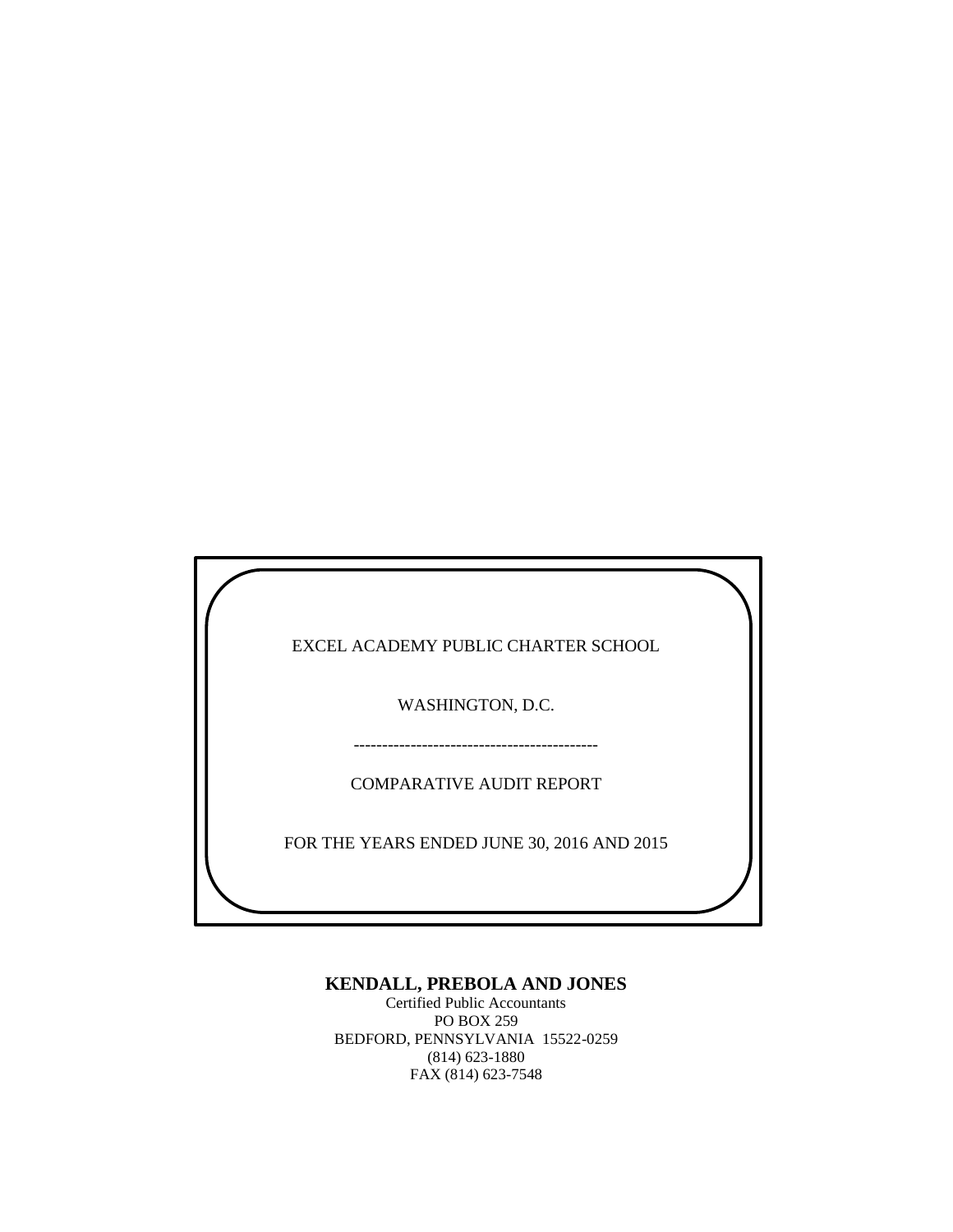# I N D E X

|                                                                                                                                                                                                                          | Page           |
|--------------------------------------------------------------------------------------------------------------------------------------------------------------------------------------------------------------------------|----------------|
| <b>Independent Auditor's Report</b>                                                                                                                                                                                      | $1 - 2$        |
| Comparative Statements of Financial Position, June 30, 2016 and 2015                                                                                                                                                     | 3              |
| Comparative Statements of Activities, For the Years Ended June 30, 2016 and 2015                                                                                                                                         | $\overline{4}$ |
| Comparative Statements of Cash Flows, For the Years Ended June 30, 2016 and 2015                                                                                                                                         | 5              |
| <b>Notes to Financial Statements</b>                                                                                                                                                                                     | $6 - 24$       |
| Supplemental Information                                                                                                                                                                                                 |                |
| Schedule 1 - Comparative Schedules of Functional Expenses, For the Years Ended<br>June 30, 2016 and 2015                                                                                                                 | 25             |
| Schedule 2 - Comparative Schedules of Average Cost per Student, For the Years Ended<br>June 30, 2016 and 2015                                                                                                            | 26             |
| Schedule 3 - Schedule of Expenditures of Federal Awards, For the Year Ended<br>June 30, 2016                                                                                                                             | 27-28          |
| Notes to Schedule of Expenditures of Federal Awards                                                                                                                                                                      | 29-31          |
| Independent Auditor's Report on Internal Control over Financial Reporting and on<br>Compliance and Other Matters Based on an Audit of Financial Statements<br>Performed in Accordance with Government Auditing Standards | $32 - 33$      |
| Independent Auditor's Report on Compliance for Each Major Program and on<br>Internal Control over Compliance Required by the Uniform Guidance                                                                            | $34 - 35$      |
| Summary Schedule of Prior Audit Findings, For the Year Ended June 30, 2016                                                                                                                                               | 36             |
| Schedule of Findings and Questioned Costs, For the Year Ended June 30, 2016                                                                                                                                              | 37             |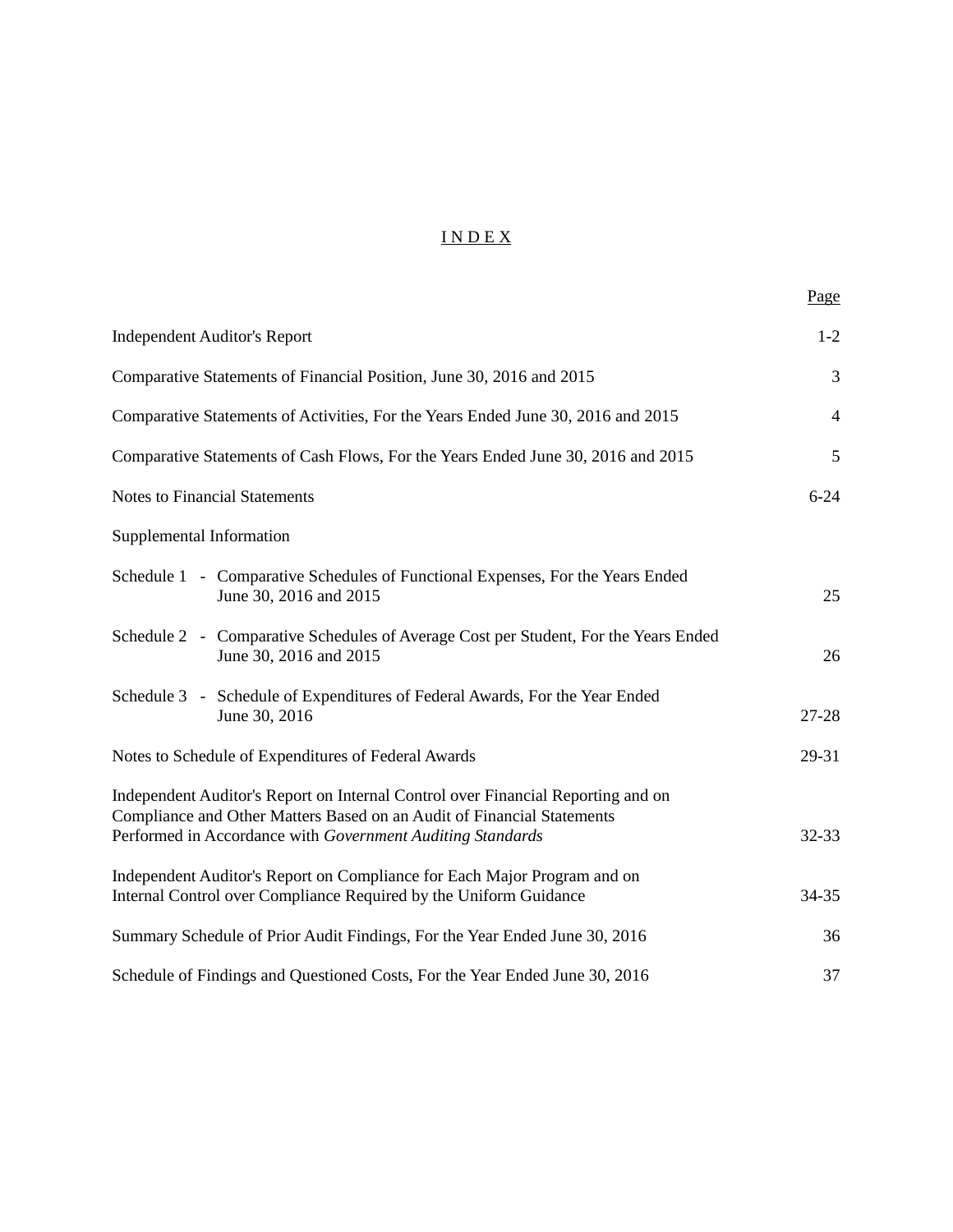# Kendall, Prebola and Jones, LLC

**Certified Public Accountants** 

Board of Trustees Excel Academy Public Charter School 2501 Martin Luther King, Jr., Avenue, SE Washington, DC 20020

#### INDEPENDENT AUDITOR'S REPORT

#### *Report on the Financial Statements*

We have audited the accompanying financial statements of the Excel Academy Public Charter School, (a nonprofit organization) which comprise the statements of financial position as of June 30, 2016 and 2015, and the related statements of activities and cash flows for the years then ended, and the related notes to the financial statements.

#### *Management's Responsibility for the Financial Statements*

Management is responsible for the preparation and fair presentation of these financial statements in accordance with accounting principles generally accepted in the United States of America; this includes the design, implementation, and maintenance of internal control relevant to the preparation and fair presentation of financial statements that are free from material misstatement, whether due to fraud or error.

#### *Auditor's Responsibility*

Our responsibility is to express an opinion on these financial statements based on our audits. We conducted our audits in accordance with auditing standards generally accepted in the United States of America and the standards applicable to financial audits contained in *Government Auditing Standards*, issued by the Comptroller General of the United States. Those standards require that we plan and perform the audit to obtain reasonable assurance about whether the financial statements are free from material misstatement.

An audit involves performing procedures to obtain audit evidence about the amounts and disclosures in the financial statements. The procedures selected depend on the auditor's judgment, including the assessment of the risks of material misstatement of the financial statements, whether due to fraud or error. In making those risk assessments, the auditor considers internal control relevant to the entity's preparation and fair presentation of the financial statements in order to design audit procedures that are appropriate in the circumstances, but not for the purpose of expressing an opinion on the effectiveness of the entity's internal control. Accordingly, we express no such opinion. An audit also includes evaluating the appropriateness of accounting policies used and the reasonableness of significant accounting estimates made by management, as well as evaluating the overall presentation of the financial statements.

We believe that the audit evidence we have obtained is sufficient and appropriate to provide a basis for our audit opinion.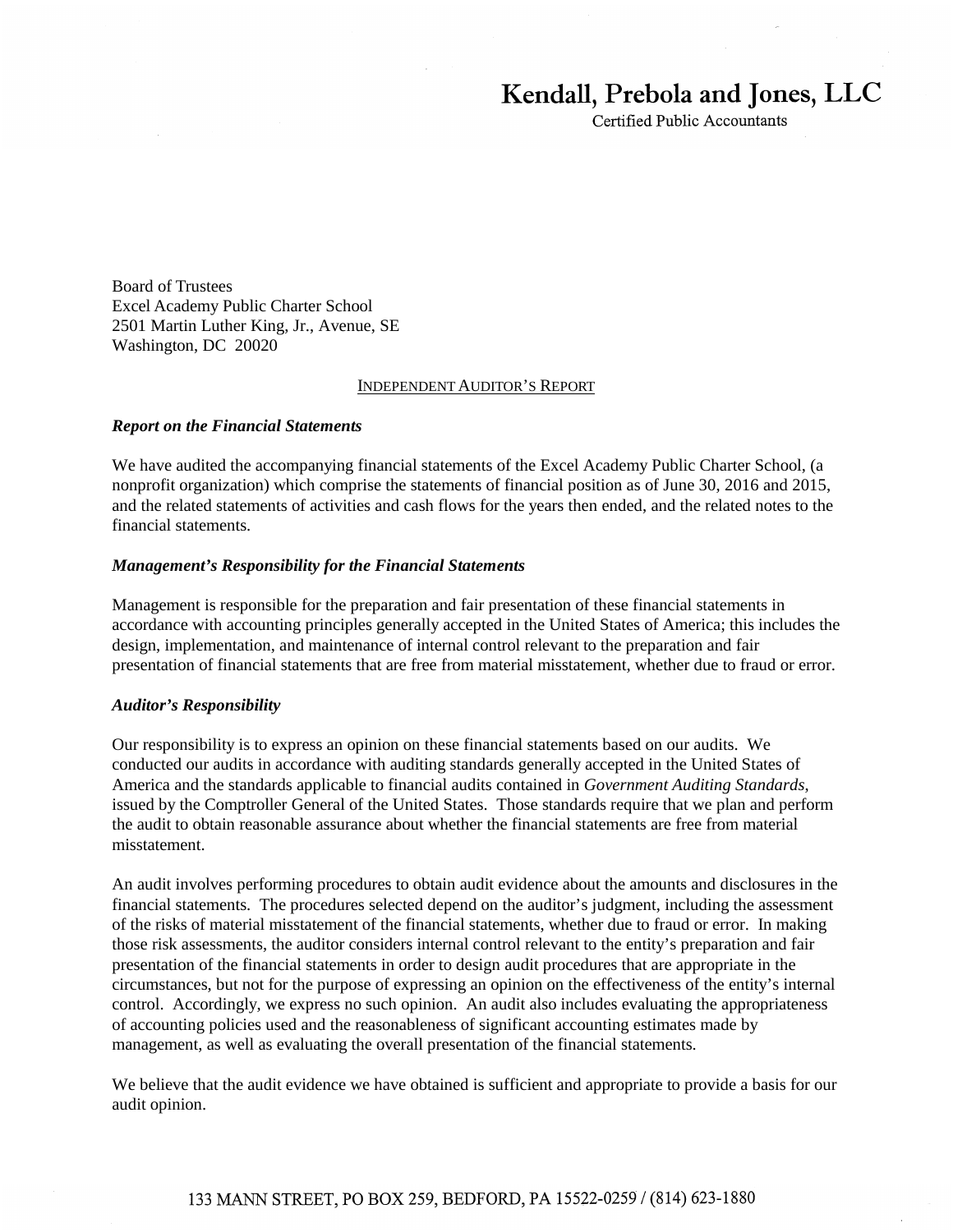#### *Opinion*

In our opinion, the financial statements referred to above present fairly, in all material respects, the financial position of the Excel Academy Public Charter School, as of June 30, 2016 and 2015, and the changes in its net assets and its cash flows for the years then ended in accordance with accounting principles generally accepted in the United States of America.

## *Other Matters*

Our audits were conducted for the purpose of forming an opinion on the financial statements as a whole. The supplemental schedules of functional expenses and schedules of average cost per student are presented for purposes of additional analysis and are not a required part of the financial statements. In addition, the accompanying Schedule of Expenditures of Federal Awards as required by Title 2 U.S. Code of Federal Regulations Part 200, Uniform Administrative Requirements, Cost Principles, and Audit Requirements for *Federal Awards*, is presented for purposes of additional analysis and is not a required part of the financial statements. Such information is the responsibility of management and was derived from and relates directly to the underlying accounting and other records used to prepare the financial statements. The information has been subjected to the auditing procedures applied in the audit of the financial statements and certain additional procedures, including comparing and reconciling such information directly to the underlying accounting and other records used to prepare the financial statements or to the financial statements themselves, and other additional procedures in accordance with auditing standards generally accepted in the United States of America. In our opinion, the information is fairly stated in all material respects in relation to the financial statements as a whole.

#### *Other Reporting Required by Government Auditing Standards*

In accordance with *Government Auditing Standards*, we have also issued our report dated December 5, 2016, on our consideration of the Excel Academy Public Charter School's internal control over financial reporting and on our tests of its compliance with certain provisions of laws, regulations, contracts and grant agreements and other matters. The purpose of that report is to describe the scope of our testing of internal control over financial reporting and compliance and the results of that testing, and not to provide an opinion on the internal control over financial reporting or on compliance. That report is an integral part of an audit performed in accordance with *Government Auditing Standards* in considering the Excel Academy Public Charter School's internal control over financial reporting and compliance.

Kendal, Prebihand Jones

Kendall, Prebola and Jones Kendall, Prebola and Jones Certified Public Accountants Certified Public Accountants

Bedford, Pennsylvania Bedford, Pennsylvania December 5, 2016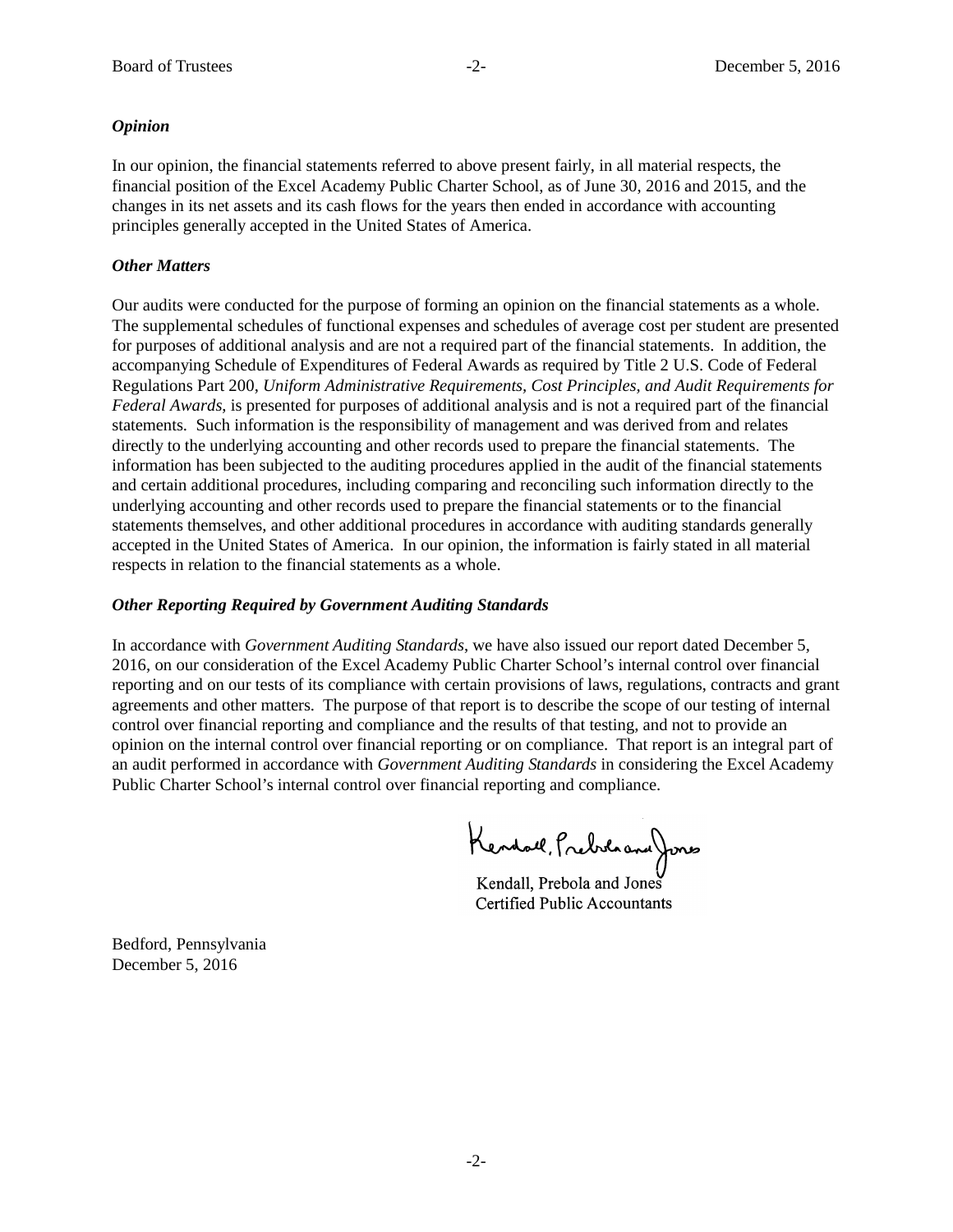# EXCEL ACADEMY PUBLIC CHARTER SCHOOL COMPARATIVE STATEMENTS OF FINANCIAL POSITION JUNE 30, 2016 AND 2015

| <b>ASSETS</b>                         | June 30, 2016   | June 30, 2015   |
|---------------------------------------|-----------------|-----------------|
| <b>Current Assets:</b>                |                 |                 |
| Cash and Cash Equivalents             | \$<br>3,885,272 | 3,403,557<br>\$ |
| <b>Accounts and Grants Receivable</b> | 580,358         | 279,349         |
| Promises Receivable                   | 14,416          | 16,178          |
| Prepaid Expenses                      | 11,118          | 11,783          |
| <b>Total Current Assets</b>           | 4,491,164<br>S. | 3,710,867<br>\$ |
| <b>Fixed Assets:</b>                  |                 |                 |
| Furniture, Equipment and Website      | \$<br>1,105,285 | \$<br>1,193,528 |
| Leasehold Improvements                | 358,718         | 353,342         |
| Less: Accumulated Depreciation        |                 |                 |
| and Amortization                      | (704, 947)      | (748, 826)      |
| <b>Total Fixed Assets</b>             | \$<br>759,056   | 798,044<br>\$   |
| Other Assets:                         |                 |                 |
| Deposits                              | \$<br>89,990    | 179,444<br>\$   |
| <b>Total Other Assets</b>             | \$<br>89,990    | \$<br>179,444   |
| <b>TOTAL ASSETS</b>                   | 5,340,210       | 4,688,355       |
| <b>LIABILITIES AND NET ASSETS</b>     |                 |                 |
| <b>Current Liabilities:</b>           |                 |                 |
| <b>Accounts Payable</b>               | \$<br>456,461   | \$<br>397,595   |
| Payroll Taxes and Related Liabilities | 50,972          | 48,718          |
| <b>Accrued Salaries</b>               | 633,584         | 547,677         |
| <b>Accrued Vacation</b>               | 45,111          | 20,267          |
| Deferred Activity Fees                | 9,683           | 5,665           |
| <b>Total Current Liabilities</b>      | 1,195,811<br>S  | 1,019,922<br>S  |
| <b>Total Liabilities</b>              | \$<br>1,195,811 | \$<br>1,019,922 |
| Net Assets:                           |                 |                 |
| Unrestricted                          | \$<br>4,143,332 | \$<br>3,657,243 |
| <b>Temporarily Restricted</b>         | 1,067           | 11,190          |
| <b>Total Net Assets</b>               | 4,144,399       | 3,668,433<br>\$ |
| TOTAL LIABILITIES AND NET ASSETS      | 5,340,210       | 4,688,355       |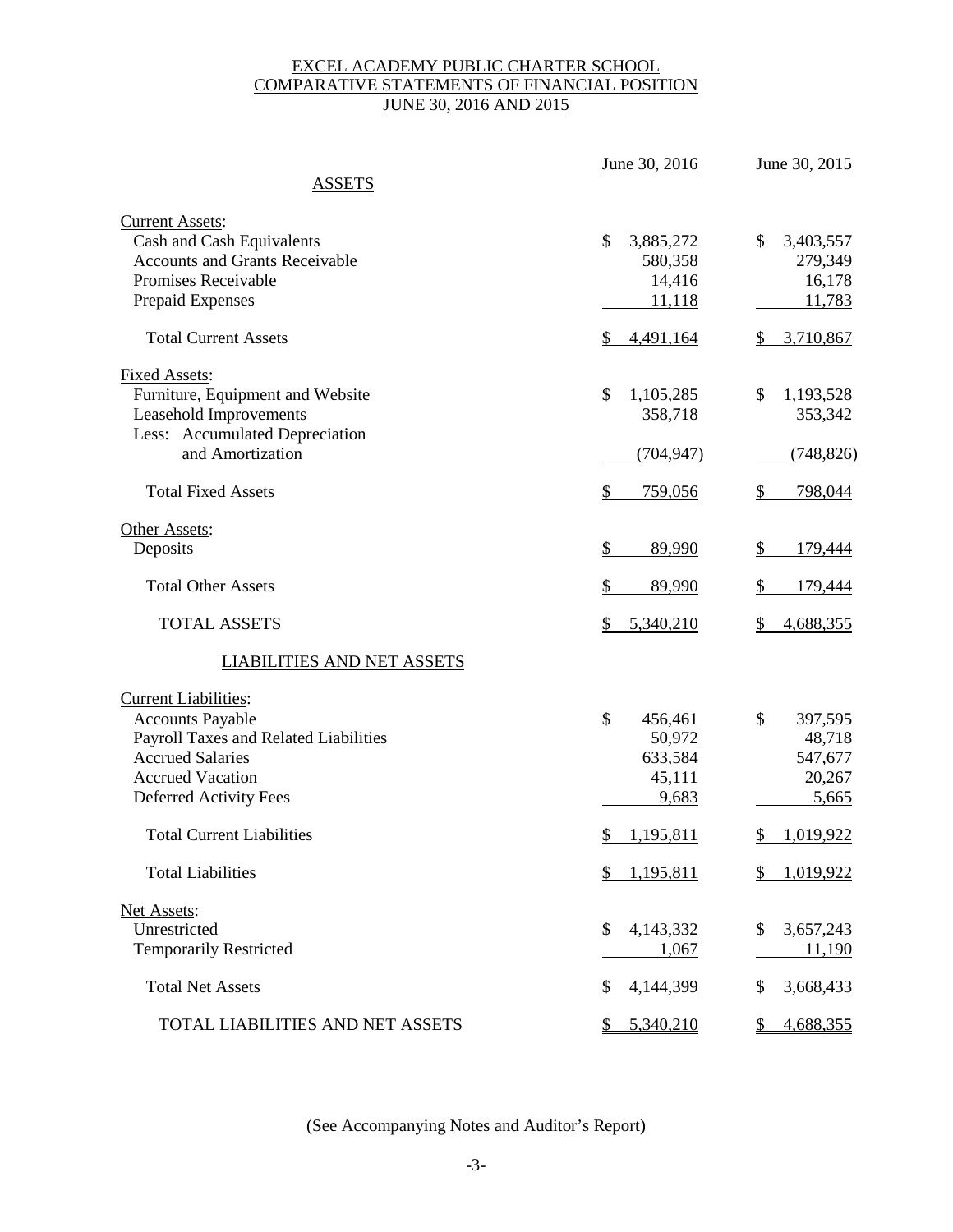#### EXCEL ACADEMY PUBLIC CHARTER SCHOOL COMPARATIVE STATEMENTS OF ACTIVITIES FOR THE YEARS ENDED JUNE 30, 2016 AND 2015

|                                               | June 30, 2016              |                            |                  | June 30, 2015    |                           |                  |  |  |
|-----------------------------------------------|----------------------------|----------------------------|------------------|------------------|---------------------------|------------------|--|--|
|                                               | Unrestricted               | Temporarily<br>Restricted  | Total            | Unrestricted     | Temporarily<br>Restricted | Total            |  |  |
| Revenues and Other Support:                   |                            |                            |                  |                  |                           |                  |  |  |
| Tuition - Per Pupil Funding Allocation        | <sup>\$</sup><br>9,628,607 | $\mathbb{S}$               | \$<br>9,628,607  | \$<br>9,750,636  | $\mathbb{S}$              | 9,750,636<br>\$  |  |  |
| Tuition - Facilities Allowance                | 2,289,892                  |                            | 2,289,892        | 2,224,127        |                           | 2,224,127        |  |  |
| <b>Federal Entitlements and Grants</b>        | 1,400,750                  |                            | 1,400,750        | 1,399,864        |                           | 1,399,864        |  |  |
| <b>State Government Grants</b>                | 185,028                    |                            | 185,028          | 89,094           |                           | 89,094           |  |  |
| Philanthropy Grants and Contributions         | 12,520                     | 14,537                     | 27,057           | 7,909            | 56,955                    | 64,864           |  |  |
| Donated Services and Materials                | 500                        |                            | 500              | 650              |                           | 650              |  |  |
| Student Program Fees and Other                | 70,480                     |                            | 70,480           | 80,662           |                           | 80,662           |  |  |
| Interest Income                               | 7,915                      |                            | 7,915            | 3,556            |                           | 3,556            |  |  |
| Gain/(Loss) on Disposal of Assets             | (9,316)                    |                            | (9,316)          | 25,754           |                           | 25,754           |  |  |
|                                               |                            |                            |                  |                  |                           |                  |  |  |
| Fundraisers:                                  |                            |                            |                  |                  |                           |                  |  |  |
| <b>Sales</b>                                  | \$<br>7,863                | $\mathcal{S}$              | \$<br>7,863      | \$               | $\mathbb{S}$              | $\mathbb{S}$     |  |  |
| Less: Cost of Direct Benefits to Donors       | (4, 564)                   |                            | (4, 564)         |                  |                           |                  |  |  |
| Net Revenue from Fundraisers                  | 3,299                      |                            | 3,299            |                  |                           |                  |  |  |
| Net Assets Released from Restrictions -       |                            |                            |                  |                  |                           |                  |  |  |
| Satisfaction of Program Restrictions          | 24,660                     | (24, 660)                  |                  | 51,722           | (51, 722)                 |                  |  |  |
| <b>Total Revenues and Other Support</b>       | 13,614,335<br>\$           | (10, 123)                  | \$13,604,212     | 13,633,974       | 5,233                     | \$13,639,207     |  |  |
| <b>Expenses and Losses:</b>                   |                            |                            |                  |                  |                           |                  |  |  |
| <b>Educational Services</b>                   | \$<br>11,946,069           | $\mathcal{S}$              | \$<br>11,946,069 | \$<br>10,332,371 | $\mathcal{S}$             | 10,332,371<br>\$ |  |  |
| General and Administrative                    | 1,065,722                  |                            | 1,065,722        | 1,497,805        |                           | 1,497,805        |  |  |
| Fundraising                                   | 116,455                    |                            | 116,455          | 228,103          |                           | 228,103          |  |  |
| <b>Total Expenses</b>                         | 13,128,246                 |                            | 13,128,246       | 12,058,279       | $\overline{\phantom{a}}$  | 12,058,279<br>S. |  |  |
| Abandonment of Purchase of Leasehold Interest | $\sim$                     |                            |                  | 132,815          |                           | 132,815          |  |  |
| <b>Total Expenses and Losses</b>              | 13,128,246                 |                            | \$13,128,246     | 12,191,094       |                           | \$12,191,094     |  |  |
| Changes in Net Assets                         | \$<br>486,089              | <sup>\$</sup><br>(10, 123) | \$<br>475,966    | 1,442,880        | $\mathbb{S}$<br>5,233     | 1,448,113<br>\$  |  |  |
| Net Assets, Beginning of Year                 | 3,657,243                  | 11,190                     | 3,668,433        | 2,214,363        | 5,957                     | 2,220,320        |  |  |
| Net Assets, End of Year                       | \$<br>4,143,332            | 1,067                      | 4,144,399        | \$<br>3,657,243  | 11,190                    | 3,668,433        |  |  |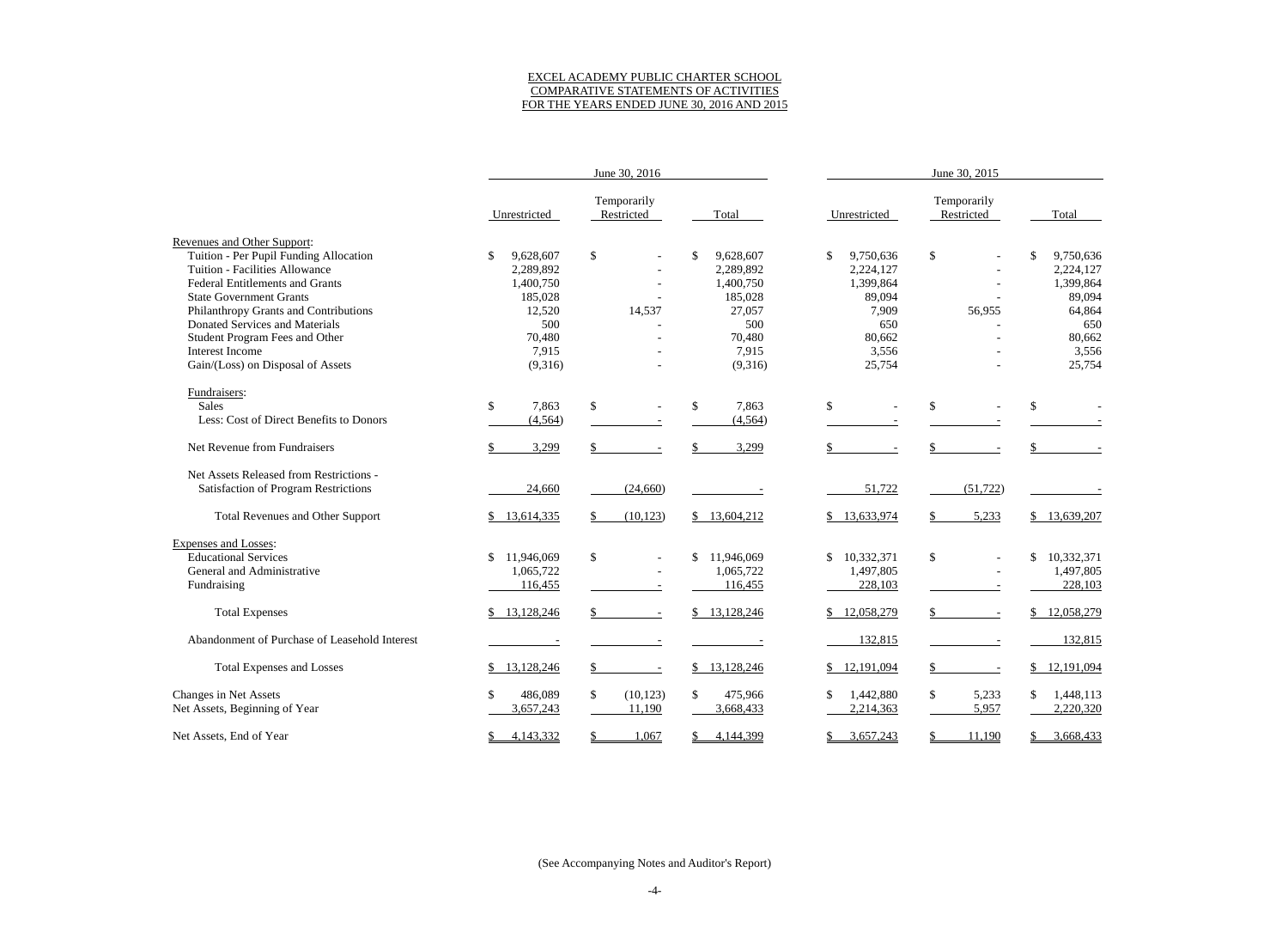# EXCEL ACADEMY PUBLIC CHARTER SCHOOL COMPARATIVE STATEMENTS OF CASH FLOWS FOR THE YEARS ENDED JUNE 30, 2016 AND 2015

|                                                             | June 30, 2016   | June 30, 2015    |  |
|-------------------------------------------------------------|-----------------|------------------|--|
| <b>Cash Flows from Operating Activities:</b>                |                 |                  |  |
| <b>Changes in Net Assets</b>                                | \$<br>475,966   | \$<br>1,448,113  |  |
| Adjustments to Reconcile Changes in Net Assets              |                 |                  |  |
| to Net Cash Flows from Operating Activities:                |                 |                  |  |
| Depreciation and Amortization                               | 211,642         | 278,958          |  |
| (Gain)/Loss on Disposal of Assets                           | 9,316           | (25,754)         |  |
| Abandonment of Purchase of Leasehold Interest               |                 | 132,815          |  |
| Accounts and Grants Receivable - (Increase)/Decrease        | (301,009)       | 115,442          |  |
| Promises Receivable - (Increase)/Decrease                   | 1,762           | (9,269)          |  |
| Prepaid Expenses - (Increase)/Decrease                      | 665             | 12,562           |  |
| Deposits - (Increase)/Decrease                              | 89,454          | (64, 129)        |  |
| Accounts Payable - Increase/(Decrease)                      | 58,866          | 54,246           |  |
| Payroll Taxes and Related Liabilities - Increase/(Decrease) | 2,254           | (2,573)          |  |
| Accrued Salaries - Increase/(Decrease)                      | 85,907          | 21,022           |  |
| Accrued Vacation - Increase/(Decrease)                      | 24,844          | (9,756)          |  |
| Refundable Advances - Increase/(Decrease)                   |                 | (25,750)         |  |
| Deferred Activity Fees - Increase/(Decrease)                | 4,018           | 5,665            |  |
| Net Cash Flows from Operating Activities                    | 663,685<br>\$   | 1,931,592<br>S   |  |
| <b>Cash Flows from Investing Activities:</b>                |                 |                  |  |
| <b>Purchase of Fixed Assets</b>                             | \$<br>(181,970) | \$<br>(383, 122) |  |
| Proceeds from Theft of Assets                               |                 | 54,347           |  |
| Payments Made for Leasehold Interest                        |                 | (85, 234)        |  |
| Net Cash Flows from Investing Activities                    | (181,970)<br>S  | (414,009)<br>\$  |  |
| Net Increase/(Decrease) in Cash and Cash Equivalents        | \$<br>481,715   | \$<br>1,517,583  |  |
| Cash and Cash Equivalents at Beginning of Year              | 3,403,557       | 1,885,974        |  |
| Cash and Cash Equivalents at End of Year                    | 3,885,272<br>\$ | 3,403,557<br>\$  |  |

# Supplemental Disclosures:

- a) No income taxes were paid during the years ended June 30, 2016 and 2015.
- b) No interest was paid during the years ended June 30, 2016 and 2015.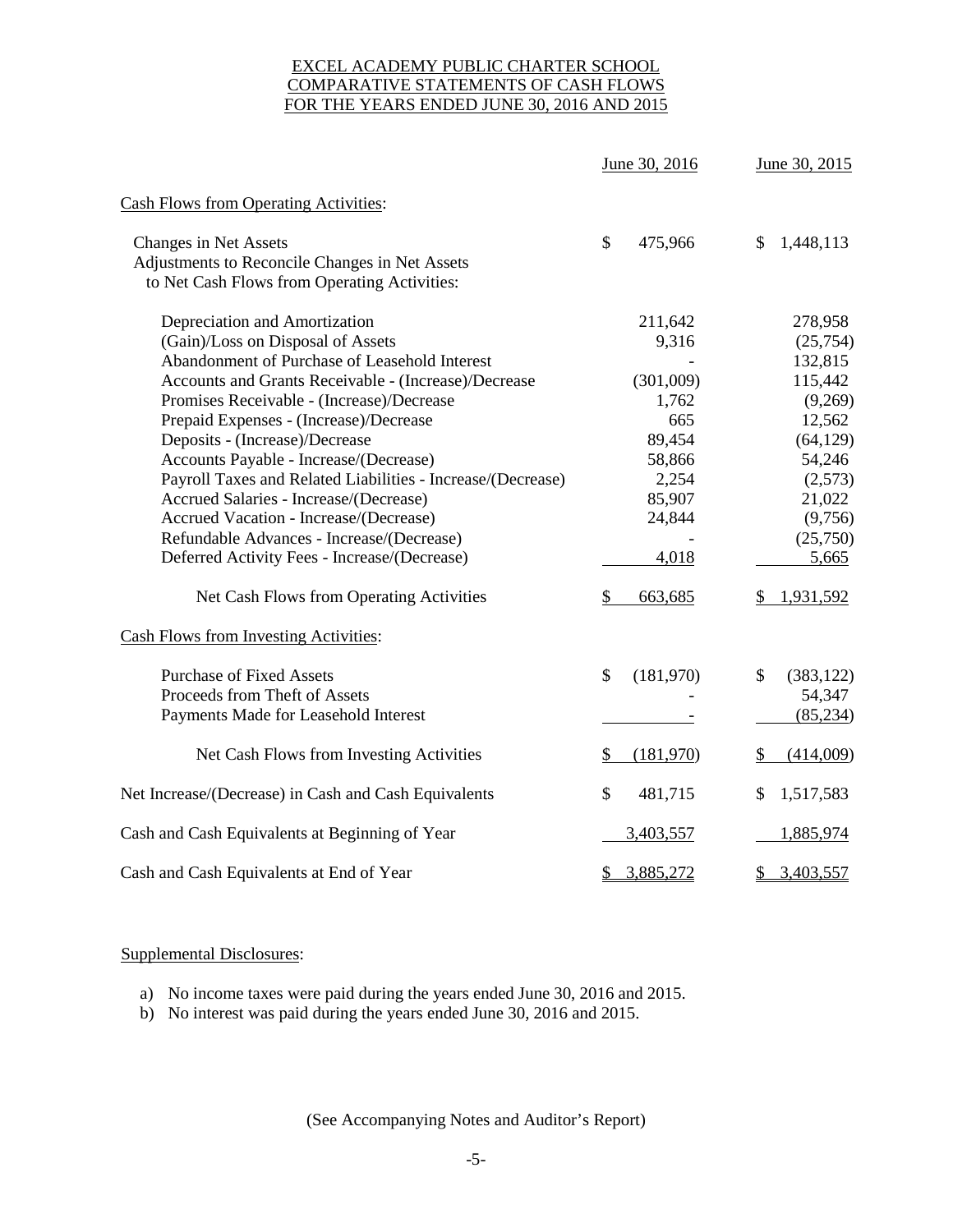The Excel Academy Public Charter School (Charter School), a District of Columbia Not-for-Profit Corporation was incorporated on February 28, 2006, exclusively for educational purposes. The Charter School operates as part of the District of Columbia Public School system with its purpose of providing an outstanding academic education to pre-school to eighth grade girls in the District of Columbia. In an effort to impact the inter-generational patterns of poverty, Excel Academy has been organized to provide an excellent academic and complementary social and enrichment program to prepare scholars to succeed and effectively compete in highly competitive high schools, colleges, and universities.

The Charter School's primary sources of support are local appropriations for Charter Schools from the District of Columbia Government and foundation grants. The Charter School also receives federal entitlement funding through the Office of the State Superintendent of Education.

# 1. SUMMARY OF SIGNIFICANT ACCOUNTING POLICIES:

The significant accounting policies of the Charter School are summarized below:

(a) Basis of Accounting and Presentation:

The accompanying financial statements have been prepared on the accrual basis of accounting, which presents financial position, activities, functional expenses, and cash flows in accordance with accounting principles generally accepted in the United States of America.

(b) Revenue Recognition:

## **Contributions**

The Charter School has adopted Financial Accounting Standards Board ASC No. 958-605-25, *Accounting for Contributions Received and Contributions Made.* As such, contributions are recognized as revenue when they are received or unconditionally pledged.

All contributions are available for unrestricted use unless specifically restricted by the donor. Contributions and promises to give with donor imposed conditions are recognized as unrestricted support when the conditions on which they depend are substantially met. Contributions and promises to give with donor imposed restrictions are reported as temporarily restricted support. Unconditional promises to give due in the next year are recorded at their net realizable value. An allowance for uncollectible contributions receivable is provided based upon management's judgment, including such factors as prior collection history and type of contribution.

The Charter School reports gifts of equipment as unrestricted support unless explicit donor stipulations specify how the donated assets must be used. The Charter School reports expirations of donor restrictions when the donated or acquired assets are placed in service.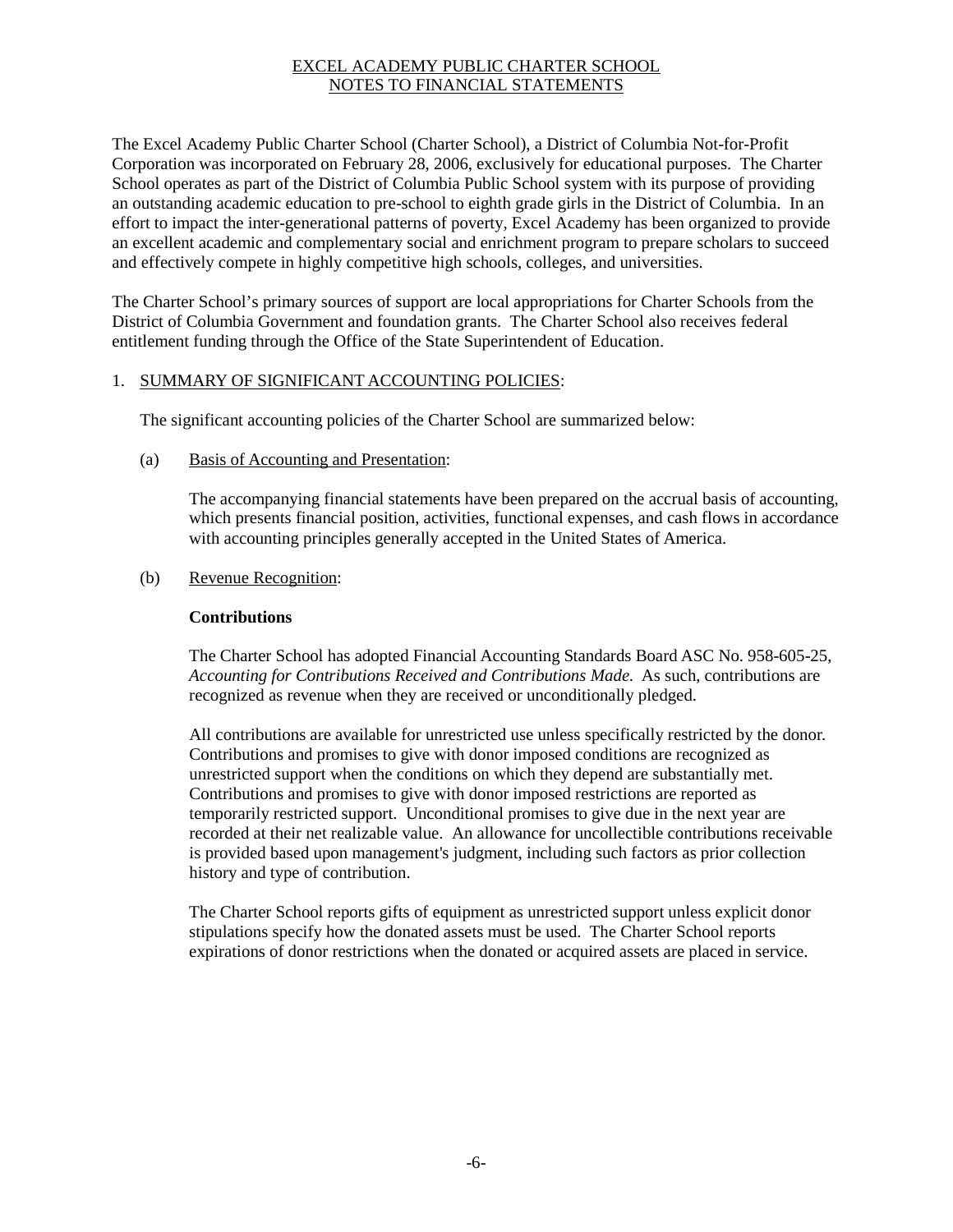# 1. SUMMARY OF SIGNIFICANT ACCOUNTING POLICIES: (Continued)

## (b) Revenue Recognition: (Continued)

# **Federal and Charter School Funding**

The Charter School receives a student allocation from the District of Columbia as well as federal funding to cover the cost of academic expenses. The student allocation is on a per pupil basis and includes the academic year funding, special education funding, at-risk students, and a facilities allotment. The Charter School recognized this funding in the year in which the school term is conducted. Funding received in advance of the school term is recorded as a refundable advance.

Federal entitlements are recognized based on the allowable costs incurred.

## **Before and After Care Fees**

The Charter School offers fee-based extended day programming for students in grades preschool through fifth grade. The hours of operation are structured to coincide with the typical workday of parents of the students. Both the before and after care programs offer food services. Tuition is collected based on a monthly fee. The amount of tuition ranges from full tuition to reduced tuition based on the National School Lunch Program guidelines.

## (c) Corporate Taxes:

The Excel Academy Public Charter School is exempt from federal and state income taxes (other than on unrelated business income) under the provisions of Section  $501(c)(3)$  of the Internal Revenue Code and similar state income tax laws. Exemption from District of Columbia income taxes was granted to the Charter School effective December 31, 2007. Accordingly, no provisions for income taxes have been provided for in the accompanying financial statements. The organization has been classified as other than a private foundation under Section  $509(a)(1)$  of the Internal Revenue Code and accordingly contributions qualify as a charitable tax deduction by the contributor under Section 170(b)(i)(A)(ii). The Charter School did not have any net unrelated business income for the years ended June 30, 2016 and 2015.

The Excel Academy Public Charter School is also exempt from District of Columbia sales and personal property taxes.

## (d) Grants:

Grant revenues are received primarily from Federal agencies and the District of Columbia Government. These grants are subject to financial and compliance audits by the grantor agencies. Such audits could result in a request for reimbursement by the agency for expenditures disallowed under the terms and conditions of the appropriate grantor. No provision for possible adjustment has been made in the accompanying financial statements because, in the opinion of management, such adjustment, if any, would not have a material effect on the financial statements.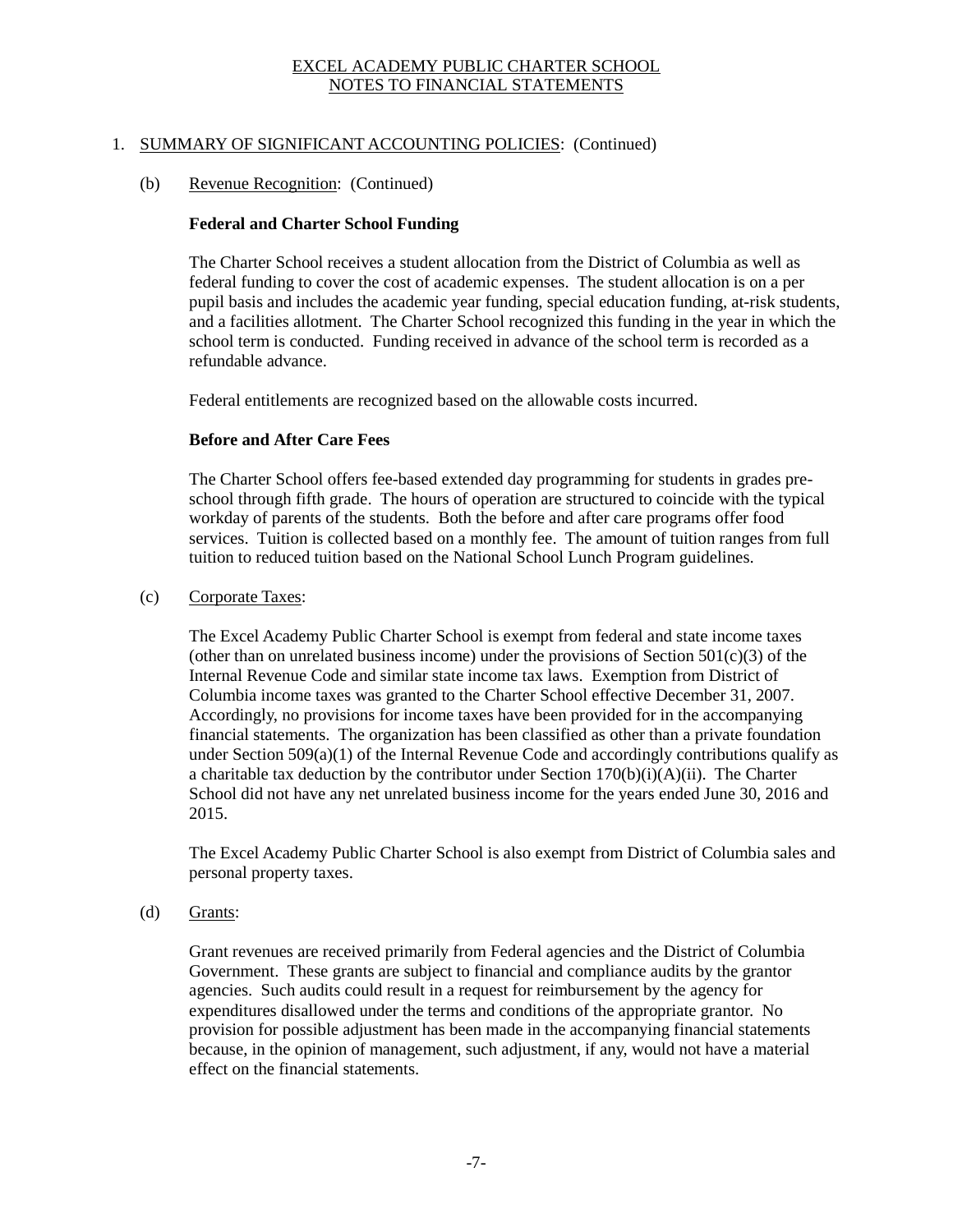# 1. SUMMARY OF SIGNIFICANT ACCOUNTING POLICIES: (Continued)

## (d) Grants: (Continued)

Cash receipts in excess of costs incurred for grants are reflected as refundable advances until they are expended for the purpose of the grant, at which time they are recognized as unrestricted support. Costs incurred in excess of cash received are reflected as grants receivable.

# (e) Net Assets:

The Charter School has adopted Financial Accounting Standards Board ASC No. 958-205-05, *Financial Statements of Not-for-Profit Organizations*. Under FASB ASC No. 958-205-05, the Charter School is required to report information regarding its financial position and activities according to three classes of net assets.

Net assets and revenues, expenses, gains, and losses are classified based on the existence or absence of donor-imposed restrictions. Accordingly, net assets of the Charter School and changes therein are classified and reported as follows:

# **Unrestricted Net Assets**

Net assets that are not subject to donor-imposed restrictions and over which the Board of Trustees has discretionary control. This classification includes net assets subject to donorimposed conditions, which have been met in the current year and net assets subject to donorimposed restrictions that have been released from restrictions.

## **Temporarily Restricted Net Assets**

Net assets subject to donor-imposed restrictions that may or will be met, either by actions of the Charter School and/or the passage of time. When a restriction expires, temporarily restricted net assets are reclassified to unrestricted net assets and reported in the statement of activities as net assets released from restrictions.

Temporarily restricted net assets were available at year end for the following purposes:

|                                      | June 30, 2016 | June 30, 2015 |
|--------------------------------------|---------------|---------------|
| <b>Community Service</b>             | \$<br>936     | \$<br>1,000   |
| <b>Excel Family Literacy</b>         | 131           | 2,000         |
| <b>Parent Engagement Strategy</b>    |               | 4,451         |
| School "Store" Materials             |               | 1,800         |
| Development of Middle School Program |               | 1,506         |
| School Garden Project                |               | 433           |
| Total                                | 1.067         | ' 1 190       |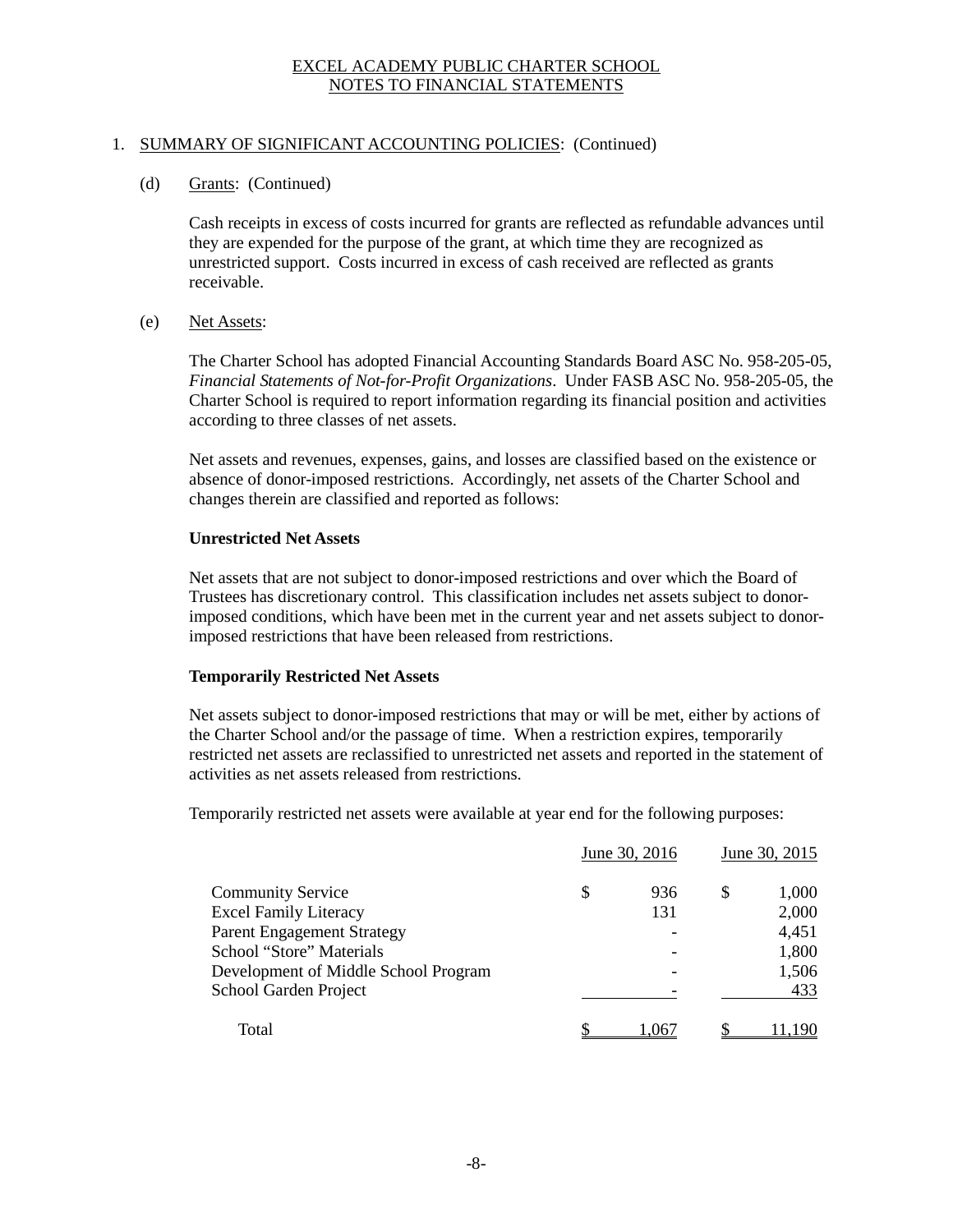# 1. SUMMARY OF SIGNIFICANT ACCOUNTING POLICIES: (Continued)

# (e) Net Assets: (Continued)

# **Temporarily Restricted Net Assets** (Continued)

Net assets were released from donor restrictions by incurring expenses satisfying the restricted purposes, the passage of time, or by occurrence of other events specified by donors for the following programs:

|                                      | June 30, 2016 | June 30, 2015 |
|--------------------------------------|---------------|---------------|
| <b>Parent Engagement Strategy</b>    | \$<br>18,988  | \$<br>42,134  |
| <b>Excel Family Literacy</b>         | 1,869         | 1,000         |
| School "Store" Materials             | 1,800         | 1,500         |
| Development of Middle School Program | 1,506         |               |
| School Garden Project                | 433           | 66            |
| <b>Community Service</b>             | 64            |               |
| Music Program                        |               | 4,034         |
| Into the Woods Reception             |               | 2,000         |
| <b>Graduation Materials</b>          |               | 500           |
| <b>Software Training</b>             |               | 338           |
| <b>Cheerleader Trophies</b>          |               | 150           |
| Total                                | 24.660        |               |

## **Permanently Restricted Net Assets**

Net assets subject to donor-imposed stipulations that requires the net assets be maintained permanently by the Charter School. Generally, the donors of these assets permit the use of all or part of the income earned on any related investments for general or specific purposes. The Charter School did not have any permanently restricted net assets as of June 30, 2016 and 2015.

## (f) Donated Services and Materials:

Donated services and materials are recognized as contributions in accordance with FASB ASC 958, *Accounting for Contributions Received and Contributions Made*, if the services received create or enhance nonfinancial assets or require specialized skills, and are provided by individuals possessing those skills, and would typically need to be purchased if not provided by donation. Contributed services and promises to give services that do not meet the above criteria are not recognized. The time contributed by the Charter School's Board of Trustees is uncompensated and is not reflected as donated services. In-kind contributions are recorded in the Statement of Activities at estimated fair value and recognized as revenue and expense (or an asset) in the period they are received.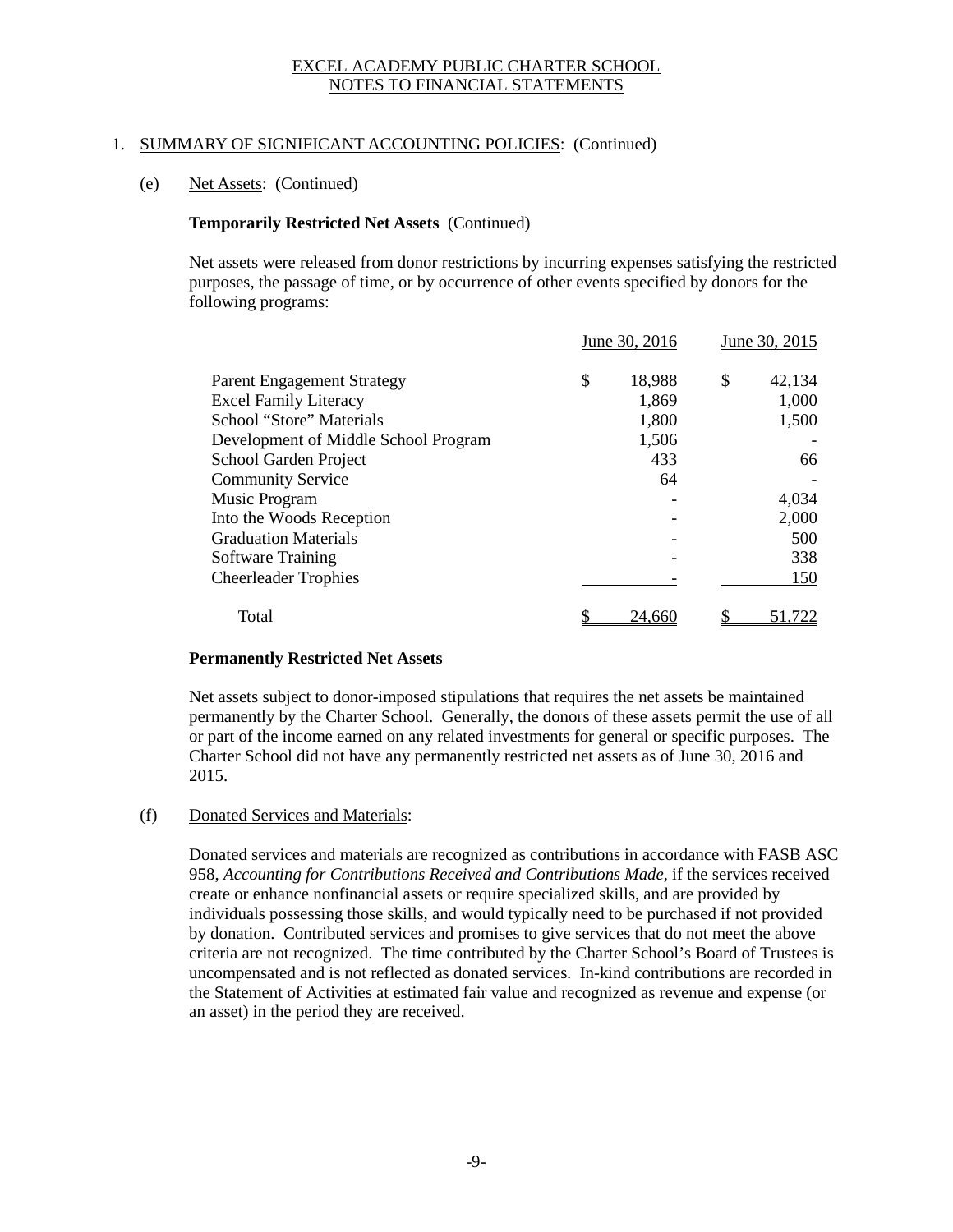# 1. SUMMARY OF SIGNIFICANT ACCOUNTING POLICIES: (Continued)

#### (f) Donated Services and Materials: (Continued)

The estimated value of donated services and materials has been recorded in the financial statements as follows:

| Furniture<br>Videographer Services | June 30, 2016 | June 30, 2015                   |  |          |
|------------------------------------|---------------|---------------------------------|--|----------|
|                                    |               | 500<br>$\overline{\phantom{0}}$ |  | -<br>650 |
| Total                              |               | 500                             |  | 650      |

#### (g) Basic Programs:

The Board of Trustees, Chief Executive Officer, faculty, and staff at Excel Academy Public Charter School are committed to providing a strong single-sex public education alternative for girls living and learning in Washington, DC. Excel Academy firmly believes that all students can achieve great academic success. We are determined to provide girls in Washington, DC, with the highest quality single-sex education possible.

Excel Academy offers a unique single-sex educational model for female students in the District. Based on an early educational intervention model that offers preschool for three-year-olds to promote school readiness, Excel implements a curriculum proven to build student achievement in reading, writing, math, and to teach ethics, personal responsibility, and healthy choices.

We use early and frequent assessments to gauge students' progress and identify academic needs for classrooms and individual students, and respond to the data such assessments provide with immediacy. We hire highly skilled teachers, participate in ongoing professional development, and create and maintain a community of respect and collaboration with our staff and parents. We embrace students' parents and guardians as essential partners in their student's education, and we reach out to families and the wider community to support Excel Academy's girls.

Founded by Kaye Savage, Excel Academy was authorized and approved by the DC Public Charter School Board in 2007. In August 2008, the school opened in a church basement with 134 preschool, pre-kindergarten and kindergarten girls. In 2009, the school took partial occupancy of the Birney School on Martin Luther King, Jr. Avenue SE, in the heart of the Barry Farm Neighborhood in Anacostia. From 2008-2016, the school grew to serve over 700 preschool through grade 7 scholars.

In August 2013, preparing for growth through grade 8, the School expanded to occupy the entire 86,000 square foot building. Excel Academy continues to grow in student enrollment and staff size every year.

Excel Academy provides scholars with a strong standards-based academic program, gender specific teaching and instruction, and leadership and extracurricular opportunities.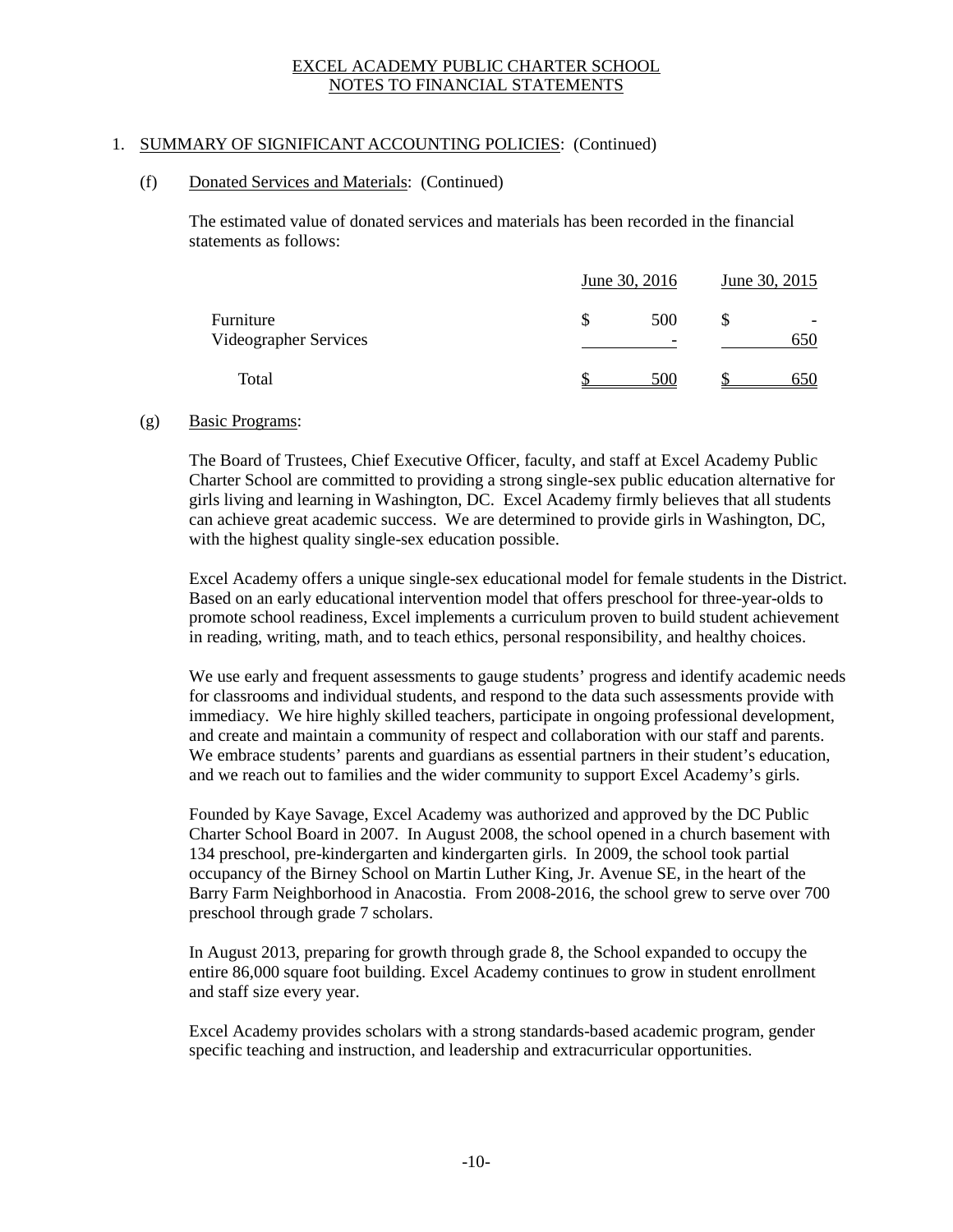# 1. SUMMARY OF SIGNIFICANT ACCOUNTING POLICIES: (Continued)

# (g) Basic Programs: (Continued)

Two teaching faculty members are assigned to each classroom from preschool to third grade. This structure provides a low student to teacher ratio and allows teachers to deliver instruction appropriately suited to individual student needs.

Students advance based on mastery of the curriculum and progress is measured continuously using standardized assessments, rubrics and curriculum checklists. Developing and applying early literacy and numeracy skills in a highly structured setting is a critical component of our academic program in order to ensure strong foundational skills in the core subjects: reading, language, writing, mathematics, science and social studies.

We believe that the sooner girls are enrolled in Excel Academy, the greater the impact on their academic achievement and personal development. Excel Academy begins with the earliest learners, pre-school, pre-kindergarten and kindergarten, to allow for the movement of students who may be ready for more advanced academic work or for those who may need to be grouped with younger students based on academic and/or social-emotional needs.

Much of the student success in the early years of school at Excel Academy is connected to intensive and comprehensive reading and writing teaching and instruction. Students receive direct instruction in phonics, decoding, vocabulary, handwriting, writing, and comprehension. Through a variety of learning techniques, small group instruction, center work, read aloud and writer's workshop, students are equipped with the necessary tools to read. Excel Academy is committed to ensuring that every child is ready to read by kindergarten and is a developing reader before entering first grade. Students who do not demonstrate preparedness for reading will not be promoted to kindergarten.

Excel Academy has a very strong set of core values and procedures governing all areas of school life. We are committed to providing:

- **A Rigorous Single Gender Model** Excel Academy's unique single-sex environment is supported by extensive research and rooted in high academic achievement and learning for every student that permits staff to focus teaching strategies directed on the learning needs and styles of girls.
- **An Early Educational Intervention Program** Starting with students who are three years old, Excel Academy offers an instructional program that promotes school readiness in literacy, math, and social development.
- **More Time on Task** *-* Students at Excel Academy are in academically rigorous learning environments for longer school days and for an extended year. A relentless focus on the details allows students and teachers to spend more time on task.
- **A Standards Based Curriculum** Our academic program is research-proven and has demonstrated significant student achievement in reading, writing, and math.
- **Early and Frequent Assessments** Excel Academy teachers know the power of assessing student progress and using data to track student performance. We identify students' academic needs early and adjust teaching strategies accordingly. This system of assessment allows us to respond with targeted intervention and immediacy.
- **A Team of Highly Skilled Teachers** The Excel Team receives ongoing professional development to build skills and create and maintain a community of respect and collaboration with our staff and parents.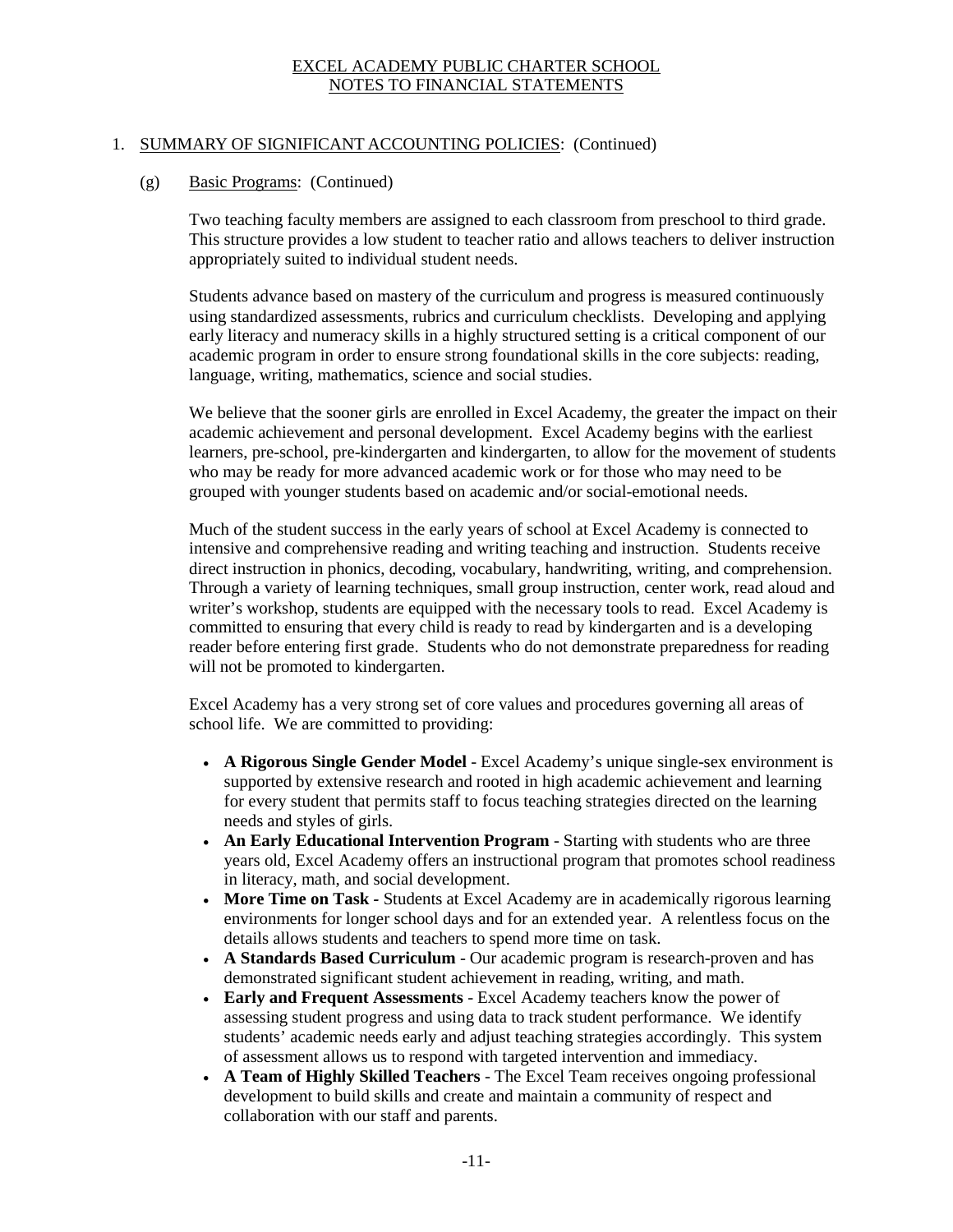# 1. SUMMARY OF SIGNIFICANT ACCOUNTING POLICIES: (Continued)

- (g) Basic Programs: (Continued)
	- **A School Wide Character Development Program** Excel Academy continues to focus on our character education program based on the core values: *Integrity, Discipline, Enjoyment, Achievement, Leadership, and Sisterhood (IDEALS)*. The IDEALS are reinforced throughout the day, beginning with the morning meeting and continuing with school-wide behavior expectations. We devote time each day to explicit teaching and modeling of our IDEALS.
	- **Co-curricular Education** Excel Academy provides a wide and inclusive pairing of co-curricular offerings that complement and support the educational, social, and emotional growth of our scholars. These offerings have included Music, Art, Physical Education, and Technology.
	- **Support Services** Excel Academy's special education program is committed to meeting the goals and objectives of every child's individual educational and socialemotional needs. A team of Special Educational Staff, Social Workers, and family engagement support are provided. Additional related services, including speech/ language therapy, physical therapy, and occupational therapy, are all provided.
	- **Wellness Initiative** Weekly Physical Education focused on activities that enhance body awareness, strength and endurance as well as balance and coordination.
	- **Enrichment Opportunities** Excel Academy After School Clubs and Activities are designed to extend the school day and provide scholars enrichment opportunities. Led by teachers, after school staff, and community professionals, creative programming encourages scholars to explore passions and interests outside of the classroom. Girls who participate in After School Clubs and Activities form bonds and allegiances with likeminded sister scholars in shared experiences that help develop teamwork and sisterhood.
	- Parent Engagement We embrace students' parents and guardians as essential partners in the education of their children and we engage families and the wider community to support Excel's scholars.

Excel cultivates rich partnerships with local organizations committed to advancing the mission of girls' education, providing learning opportunities for scholars in and outside of the classroom.

Excel is committed to looking forward by critically assessing our curriculum and teaching methods. We have strengthened aspects of the curriculum that have proven successful while remaining critical of those aspects that did not perform to the standard that Excel requires. We believe that this process has allowed us to create an exceptional program that provides the solid academic foundation that is essential for our scholars.

Following extensive reviews of educational research, we believe that a high quality, single sex school for girls facilitates academic and personal development. Given the proper support, all children can develop a love of learning and meet high academic and personal standards. Minority girls living in high poverty neighborhoods, stand to benefit from a learning environment that fosters courage, respect, integrity, scholarship and perseverance. With a solid academic foundation and essential life skills, Excel Academy's students are poised to break the chains of underachievement and free themselves and their children from povertylimited lives. Our program is geared to significantly impact the intergenerational patterns of poverty in our students and the larger community we serve.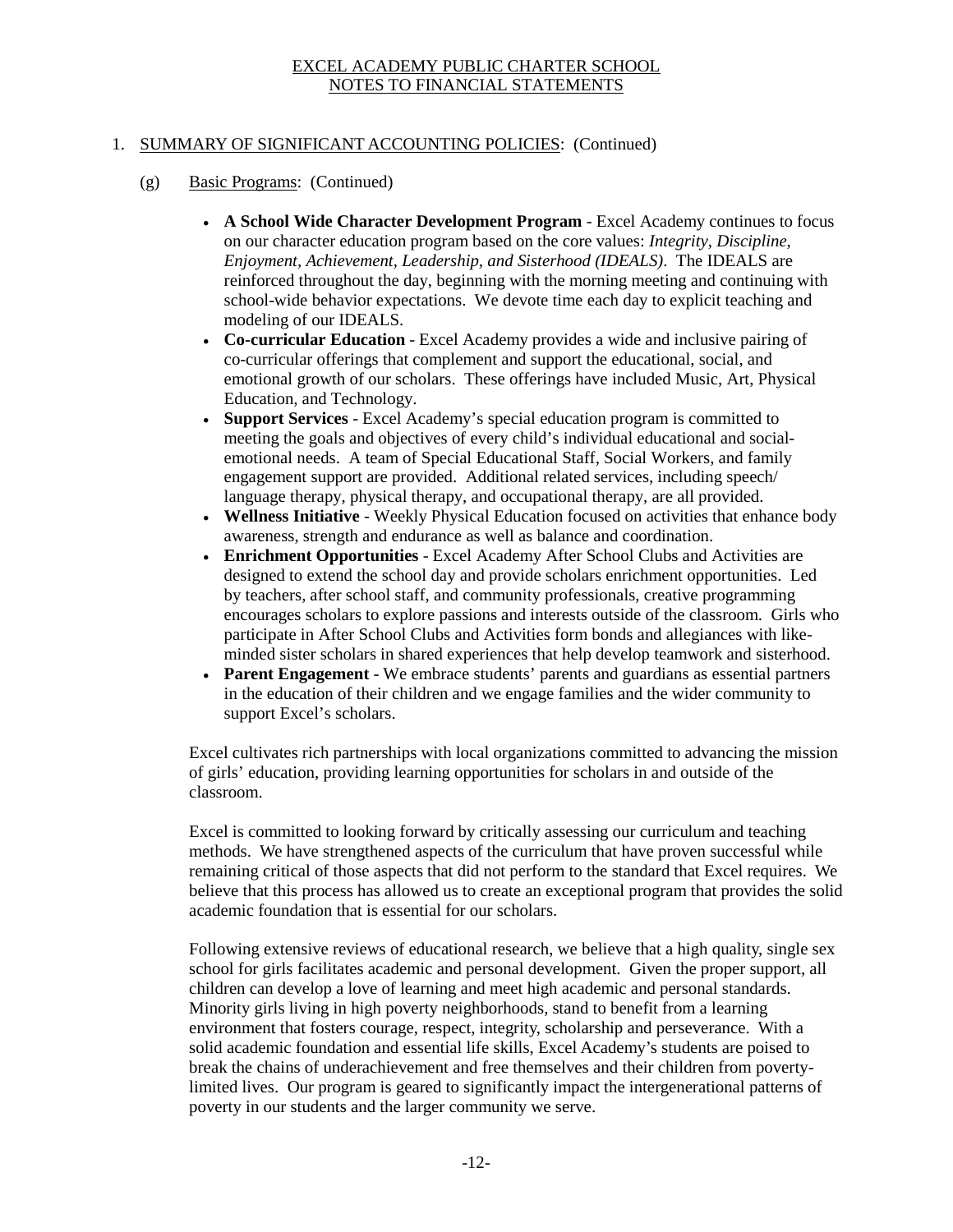# 1. SUMMARY OF SIGNIFICANT ACCOUNTING POLICIES: (Continued)

# (h) Functional Expense Allocation Policies and Procedures:

Management has elected to prepare a schedule of functional expenses that is presented as supplemental information to the financial statements. The schedule of functional expenses presents an allocation of each expense category between program services, general and administrative, and fundraising activities. Program service costs pertain to educating students. General and administrative costs pertain to supporting activities. Fundraising costs relate to fundraising activities such as special events, fundraisers and the soliciting of contributions.

Management has established functional expense allocation policies and procedures based on a reasonable analysis of cost drivers and reasonable allocation estimates based on financial results and industry standards.

Direct costs, where identifiable, are allocated in whole to the appropriate functional category. Direct student expenses (textbooks, materials, instructional supplies, assessment material, contract educational services, and field trips) are allocated entirely to program services.

Personnel expenses for salaries, payroll taxes and employee benefit plans are allocated based on job descriptions and management estimates of time spent on particular activities. Personnel expenses for salaries are divided into employee categories (executive, teachers, other educational staff, etc.) and then a percentage of time spent on program services, general and administrative activities, and fundraising activities is applied. All other personnel expenses (employee benefits, payroll taxes, staff development) are allocated based on the weighted average allocation of the direct salaries.

Other expenses that are not directly identifiable by program are allocated based on management estimates of use of resources. For other expenses where it would not be appropriate to designate 100 percent as a program service cost, general and administrative cost, or fundraising cost, the allocation formula for personnel expenses is utilized for cost allocation purposes.

## (i) Use of Estimates:

The preparation of financial statements in conformity with accounting principles generally accepted in the United States of America requires management to make estimates and assumptions that affect the reported amounts of assets, liabilities, the disclosure of contingent assets and liabilities at the date of the financial statements, and the reported amounts of support and revenues and expenses during the reporting period. Actual results could differ from those estimates.

# (j) Recognition of Salary Expense:

Salary expense is recognized in the year the service is rendered, which coincides with the academic year. Salaries unpaid at June 30 are recognized as expense and accrued salaries.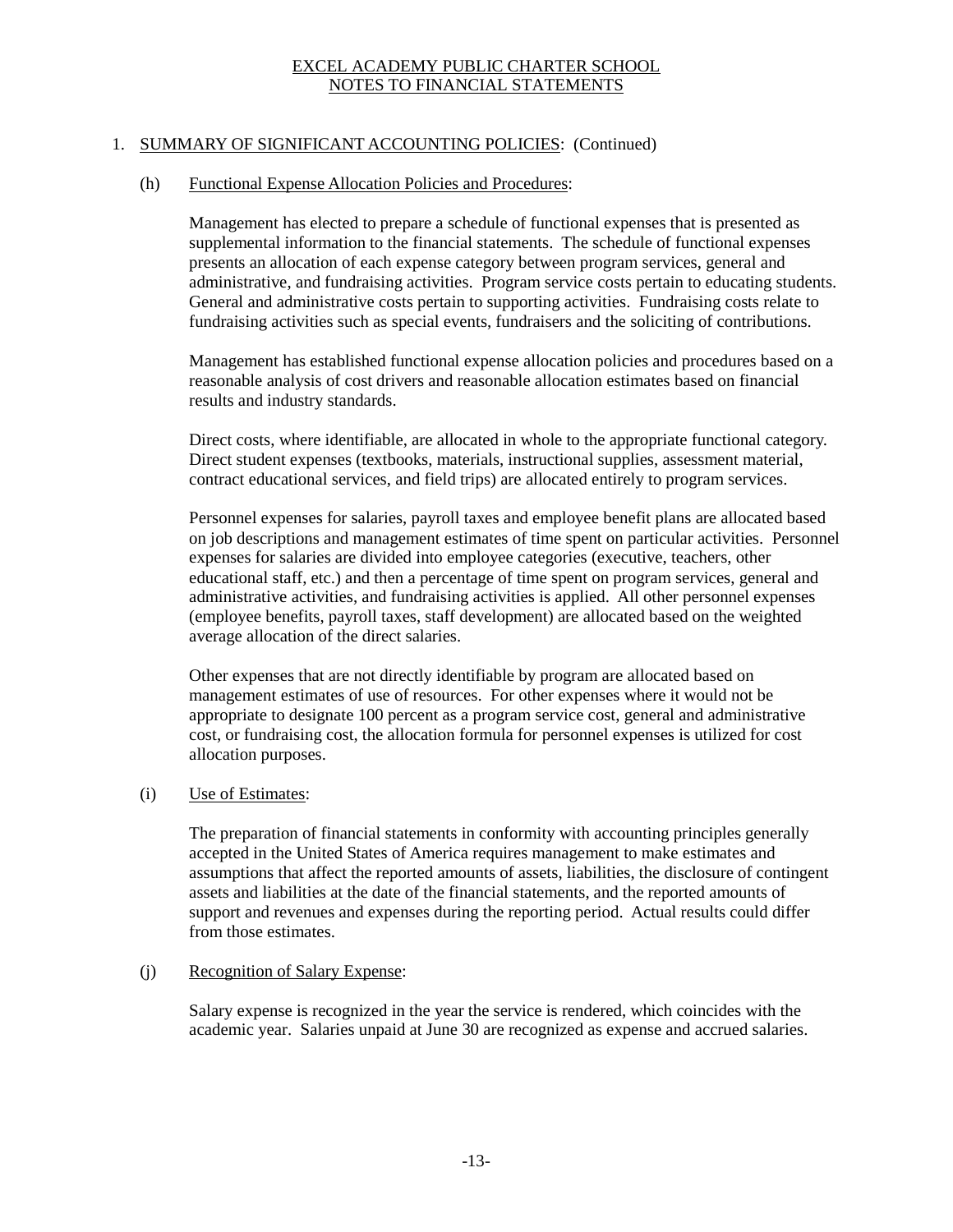# 1. SUMMARY OF SIGNIFICANT ACCOUNTING POLICIES: (Continued)

# (k) Fair Value of Certain Financial Instruments:

Some of the Charter School's financial instruments are not measured at fair value on a recurring basis but nevertheless are recorded at amounts that approximate fair value due to their liquid or short-term nature. Such accounts include cash, accounts receivable, prepaid expenses, accounts payable, and accrued expenses.

# (l) Reclassifications:

Certain accounts in the prior year financial statements have been reclassified for comparative purposes to conform with the presentation in the current year financial statements. These reclassifications had no effect on the change in the net assets or to total net assets from prior years.

# 2. ACCOUNTING FOR UNCERTAIN TAX POSITIONS:

Accounting principles generally accepted in the United States of America provide consistent guidance for the accounting for uncertainty in income taxes recognized in the Charter School's financial statements and prescribe a threshold of "more likely than not" for recognition of tax positions taken or expected to be taken in a tax return. The Excel Academy Public Charter School performed an evaluation of uncertain tax positions for the year ended June 30, 2016, and determined that there were no matters that would require recognition in the financial statements or that may have any effect on its tax-exempt status. As of June 30, 2016, the statute of limitations for tax years 2012 through 2014 remains open with the U.S. federal jurisdiction or the various states and local jurisdictions in which the organization files tax returns. It is the Charter School's policy to recognize interest and/or penalties related to uncertain tax positions, if any, in income tax expense. As of June 30, 2016, the Charter School had no accruals for interest and/or penalties.

## 3. CASH AND CASH EQUIVALENTS:

Cash and cash equivalents at year end consisted of the following:

|                                                                                         | June 30, 2016                 | June 30, 2015        |
|-----------------------------------------------------------------------------------------|-------------------------------|----------------------|
| Non-Interest Bearing Checking Accounts<br><b>Money Market Account</b><br>Checks on Hand | 89.042<br>3,782,665<br>13.565 | 201,939<br>3,201,618 |
| Total                                                                                   | 3,885,272                     | 3,403,557            |

For purposes of the cash flow statement and financial statement presentation, cash and cash equivalents are short term, highly liquid investments with maturities of three months or less.

The Charter School maintains its operating funds in one financial institution in the form of noninterest bearing checking accounts and a money market account. These accounts are covered under the Federal Deposit Insurance Corporation (FDIC) Program. Federal Deposit Insurance Corporation Insurance coverage is \$250,000 per account category. Deposits held in non-interest bearing transaction accounts are aggregated with any interest-bearing deposits and the combined total insured up to \$250,000.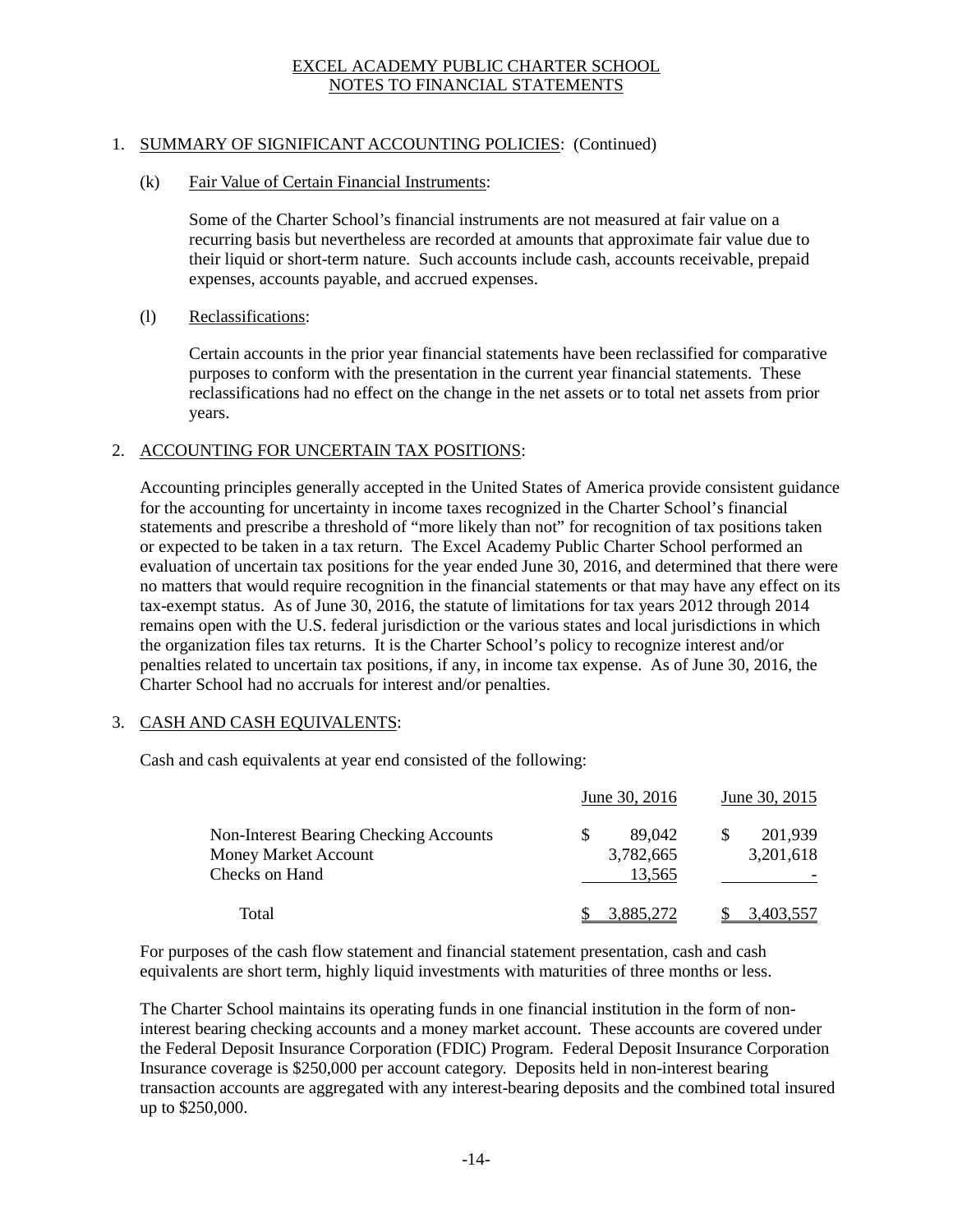# 3. CASH AND CASH EQUIVALENTS: (Continued)

As of June 30, 2016 and 2015, \$3,629,033 and \$2,961,164 of the bank balances, respectively, were deposited in excess of Federal Deposit Insurance Corporation limits. Due to increased cash flows at certain times during the year, the amount of funds at risk may have been greater than at year end. The Charter School was at risk for the funds held in excess of the insured amounts. The Charter School has not experienced any losses related to these accounts and does not believe it is exposed to any significant credit risk on cash and cash equivalents.

# 4. ACCOUNTS, GRANTS AND PROMISES RECEIVABLE:

# Accounts and Grants Receivable:

Accounts and grants receivable are current and considered to be fully collectible by management. Balances as of June 30, 2016 and 2015 consisted of the following:

|                                                                    | June 30, 2016          | June 30, 2015          |
|--------------------------------------------------------------------|------------------------|------------------------|
| Accounts Receivable:<br>Per Pupil Funding<br>Reimbursable Expenses | \$<br>95,643<br>36,446 | \$<br>35,049<br>36,045 |
| <b>Total Accounts Receivable</b>                                   | 132,089                | 71,094                 |
| <b>Grants Receivable:</b>                                          |                        |                        |
| Elementary and Secondary Education Act - Title I                   | \$<br>192,565          | \$<br>66,151           |
| National Food Program Cluster                                      | 119,038                | 72,148                 |
| Elementary and Secondary Education Act - Title II                  | 44,117                 | 16,845                 |
| Individuals with Disabilities Education Act (IDEA 611)             | 38,542                 |                        |
| Fresh Fruits and Vegetables                                        | 30,911                 | 10,289                 |
| Child and Adult Care Food Programs                                 | 11,599                 | 13,818                 |
| <b>E-Rate Discount Programs</b>                                    | 7,396                  | 10,544                 |
| <b>Healthy School Act</b>                                          | 4,101                  | 8,863                  |
| DC School Choice Incentive Program                                 |                        | 9,597                  |
| <b>Total Grants Receivable</b>                                     |                        | <u>208,255</u>         |

The Charter School's accounts and grants receivable consists of unsecured amounts due from funding sources whose ability to pay are subject to changes in general economic conditions. Because the Charter School does not require collateral, it is at credit risk for the amounts owed to it throughout the year and at year end.

Accounts and grants receivable are stated at the amount management expects to collect from outstanding balances. Management provides for probable uncollectible amounts through a provision for bad debt expense and an adjustment to a valuation allowance based on its assessment of the current status of individual accounts. Balances outstanding after management has used reasonable collection efforts are written off through a charge to the valuation allowance and a credit to accounts or grants receivable. Management believes that an allowance was not required, based on its evaluation of collectability of receivables for the years ended June 30, 2016 and 2015.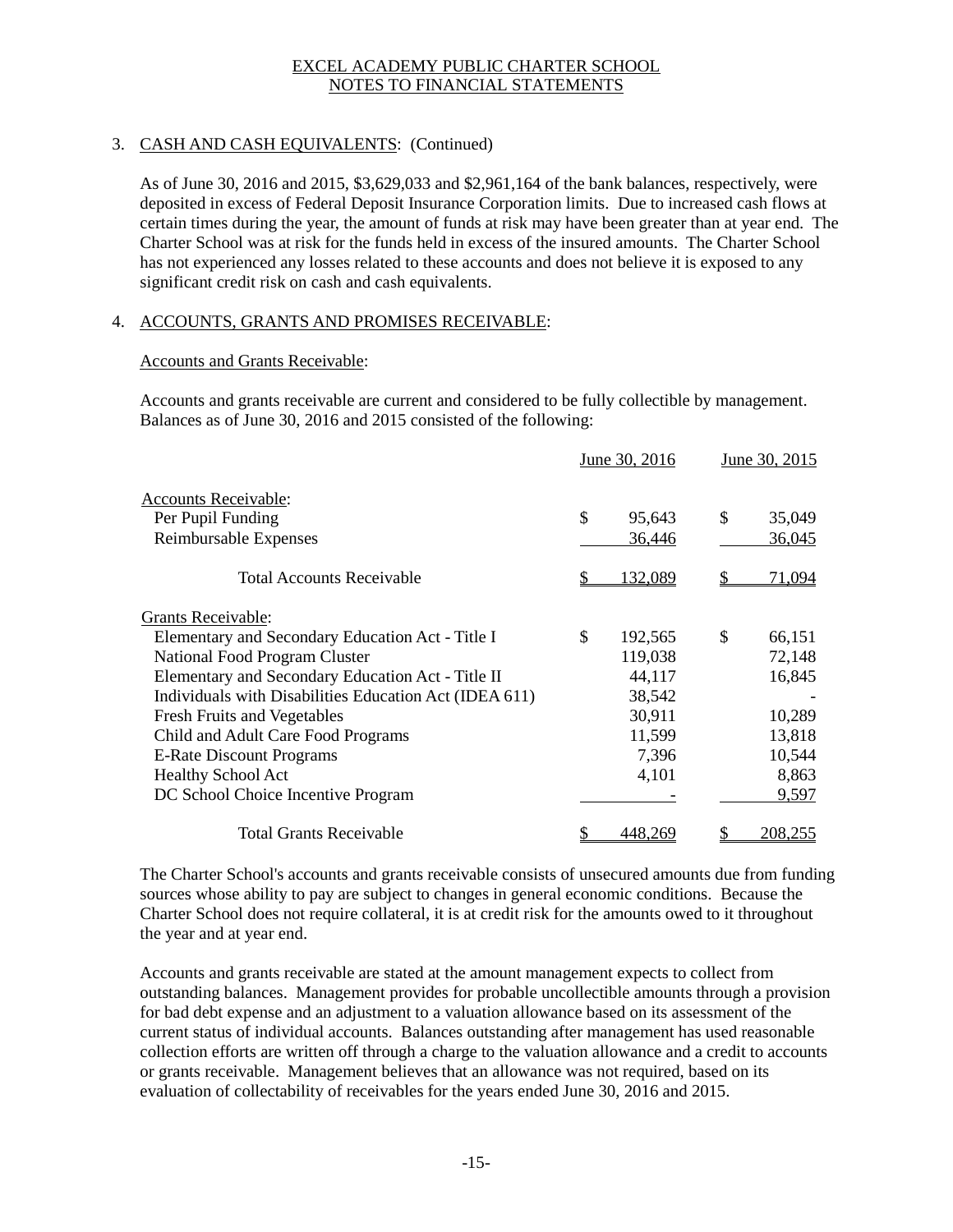# 4. ACCOUNTS, GRANTS AND PROMISES RECEIVABLE: (Continued)

## Accounts and Grants Receivable: (Continued)

Trade receivables related to program service fees (activity fees, before and after care, etc.) are recognized as revenue on the accrual basis of accounting at the time the program activity has occurred. Credit is extended for a period of 60 days with no interest accrual at which time payment is considered delinquent. Trade receivables are written off as uncollectible when payment has not been received after 180 days.

#### Promises Receivable:

Contributions are recognized when the donor makes a promise to give that is, in substance, unconditional. Promises to give represent amounts committed by donors that have not been received by the Charter School. The Charter School uses the allowance method to determine uncollectible promises to give. Balances at year end consisted of the following:

|                                  | June 30, 2016 June 30, 2015 |        |  |        |  |  |
|----------------------------------|-----------------------------|--------|--|--------|--|--|
| Parent Engagement Strategy       |                             | 4.416  |  | 16.178 |  |  |
| <b>Total Promises Receivable</b> |                             | 14.416 |  | 16.178 |  |  |

The above unconditional promises receivable are all due in less than one year.

## 5. FIXED ASSETS:

The furniture, equipment, computers, and the website are recorded at cost, or in the case of contributed property, at the fair market value at the date of contribution. If an expenditure in excess of \$1,000 results in an asset having an estimated useful life which extends substantially beyond the year of acquisition, the expenditure is capitalized at cost and depreciated over the estimated useful lives of the assets. When assets are retired or otherwise disposed of, the cost and related accumulated depreciation is removed from the accounts and any resulting gain or loss is reflected as income for the period. Depreciation has been provided on the straight-line method over the estimated useful lives of the assets. Maintenance and repairs are charged to expenses as incurred. Depreciation and amortization expense for the years ended June 30, 2016 and 2015 was \$211,642 and \$278,958, respectively. Major classifications of fixed assets and their estimated useful lives are as summarized below:

#### June 30, 2016

|                                                          | Depreciable<br>Life           | Cost |                             | Accumulated<br>Depreciation |                             | Net Book<br>Value |                             |
|----------------------------------------------------------|-------------------------------|------|-----------------------------|-----------------------------|-----------------------------|-------------------|-----------------------------|
| Furniture and Equipment<br>Computer Equipment<br>Website | 7 Years<br>3 Years<br>5 Years | \$   | 627,971<br>470,339<br>6,975 | S                           | 364,337<br>297,302<br>5,820 | \$                | 263,634<br>173,037<br>1,155 |
| Leasehold Improvements                                   | 20 Years                      |      | 358,718                     |                             | 37,488                      |                   | 321,230                     |
| Total                                                    |                               |      | .464,003                    |                             | 704.947                     |                   | 759,056                     |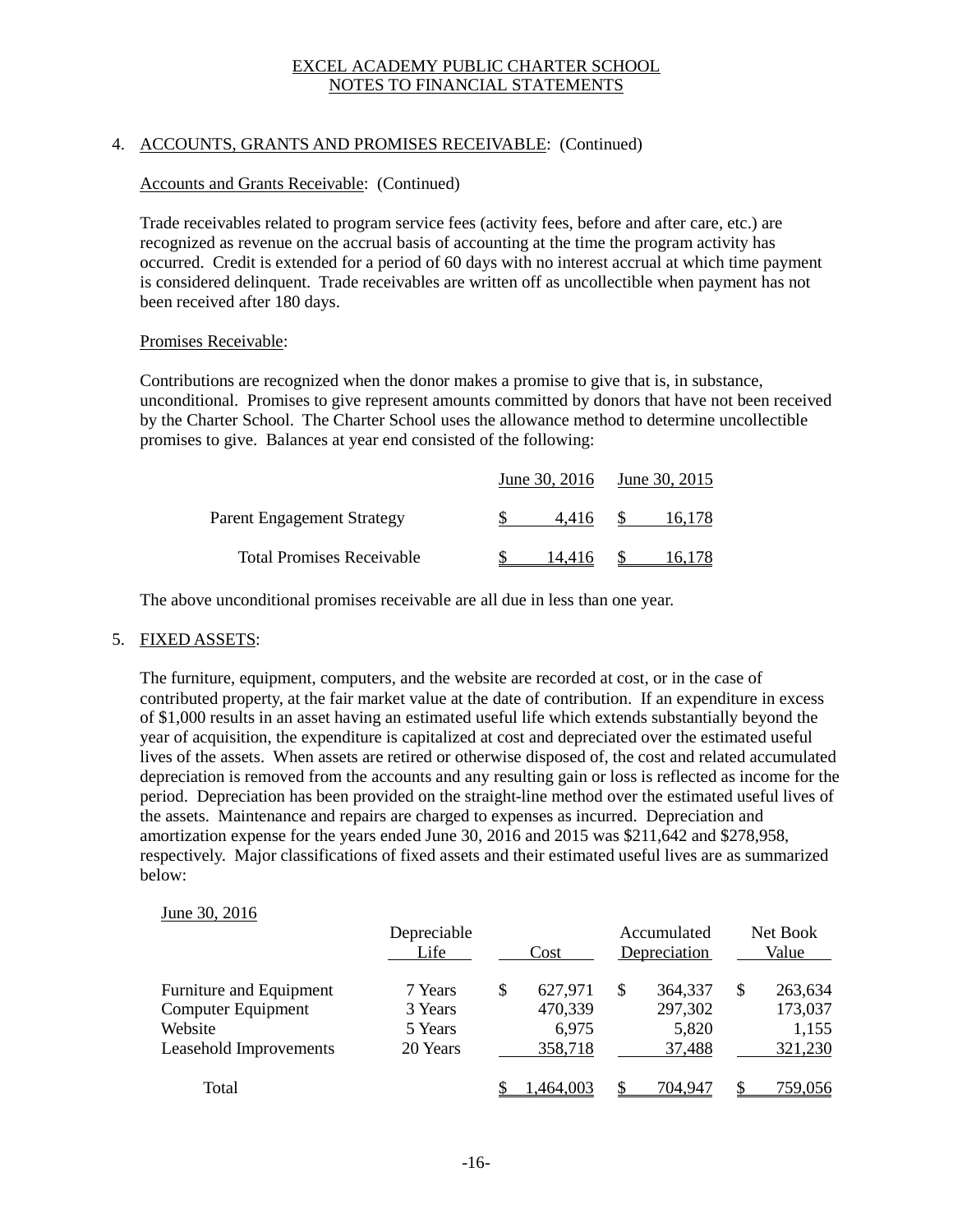# 5. FIXED ASSETS: (Continued)

#### June 30, 2015

|                                            | Depreciable<br>Life<br>Cost |   |           | Accumulated<br>Depreciation |         |    | Net Book<br>Value |
|--------------------------------------------|-----------------------------|---|-----------|-----------------------------|---------|----|-------------------|
| Furniture and Equipment                    | 7 Years                     | S | 609,331   | S                           | 291,925 | \$ | 317,406           |
| Computer Equipment                         | 3 Years                     |   | 577,222   |                             | 435,534 |    | 141,688           |
| Website                                    | 5 Years                     |   | 6,975     |                             | 4,933   |    | 2,042             |
| Leasehold Improvements                     | 20 Years                    |   | 353,342   |                             | 16,434  |    | 336,908           |
| Total                                      |                             |   | 1.546.870 |                             | 748,826 |    | 798.044           |
| JID QILLAD AD L<br><b>PLOTUOLD BURDEOR</b> |                             |   |           |                             |         |    |                   |

## 6. PURCHASE OF LEASEHOLD INTEREST:

A provision exists in the current building lease, whereby Excel Academy had the option to purchase the leasehold interest in the Birney Elementary School provided they notify the Charter School Incubator Initiative within three years of the date of the lease agreement, which was September 14, 2011. Excel Academy notified the Charter School Incubator Initiative of their desire to exercise the option to purchase its leasehold interest. According to the lease agreement, the purchase price is to consist of the entire outstanding principal and unpaid accrued interest owed on all financing against the Birney Elementary School as well as a cancellation fee of \$467,352. Excel Academy incurred costs of \$47,581 in the process of obtaining financing from a local institution for the purpose of buying out the lease. During the year ended June 30, 2015, the option to purchase the leasehold interest was not exercised and the related financing costs in the amount of \$47,581, as well as additional expenses incurred for the purchase of the leasehold interest in the amount of \$85,234, were expensed. The combined total of \$132,815 is reflected as a loss on abandonment of purchase of leasehold interest in the Statement of Activities.

# 7. DISTRICT OF COLUMBIA PUBLIC CHARTER SCHOOL BOARD CONTRACT:

The Charter School was approved by the District of Columbia Public Charter School Board to operate a charter school in the District of Columbia. The District of Columbia Public Charter School Board (DCPCSB) is responsible for the ongoing oversight of the Schools fiscal management and academic acceptability. The contract dated May 18, 2008, provides for a 15-year charter effective the date of first operation. If not renewed, the charter contract will expire on or about January 1, 2023. The charter contract may be renewed for successive 15-year periods if the DCPCSB deems that Excel Academy is in compliance with its charter contract and District statutory provisions. In addition, in accordance with the Charter School Act, the DCPCSB is required to review Excel Academy's charter every five years, with the first such review having occurred in the spring of 2013. The DCPCSB may revoke (or not renew) a charter school contract if a school violates applicable law, materially violates the charter contract or fails to meet the student academic achievement expectations set forth in the charter contract. Consequently, management does not anticipate non-renewal or revocation of its charter.

As part of the agreement with the DCPCSB, the Charter School may be charged a public charter school fee, which is not to exceed one percent of the total revenues (less philanthropic and investment revenues) within the annual budget to cover the costs of undertaking the ongoing administrative responsibilities of the Board. For the years ended June 30, 2016 and 2015, the Charter School incurred \$135,748 and \$134,373, respectively, in administrative fees.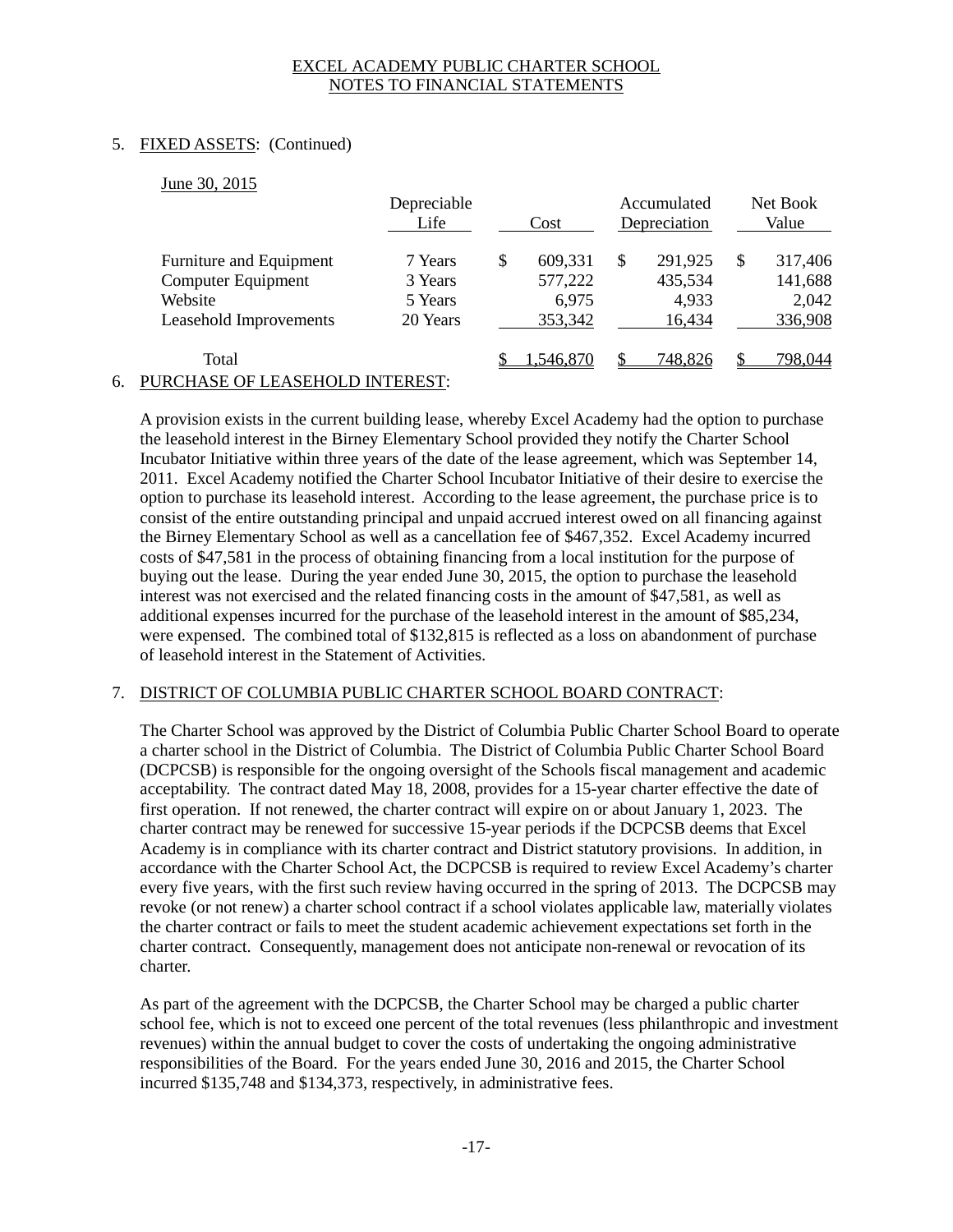# 7. DISTRICT OF COLUMBIA PUBLIC CHARTER SCHOOL BOARD CONTRACT: (Continued)

The charter contract provides that Excel Academy may educate up to a predetermined number of students. However, this enrollment limit may be raised upon notification to and acceptance by the DCPCSB. The Charter School enrollment ceiling for the year ended June 30, 2016, was not permitted to be greater than 850 students. Audit enrollment for the 2015/2016 year was 733 students and enrollment for the 2014/2015 year was 724 students.

## 8. PER PUPIL FUNDING ALLOCATION:

The Charter School receives local funding from the District of Columbia in the form of per pupil educational allotments and facility allotments. This funding is based on the equivalent number of full-time students and is determined annually. For the year ended June 30, 2016, the per student rate ranged from \$9,492 to \$12,719 for the educational allotment and \$3,124 for the facility allotment. For the year ended June 30, 2015, the per student rate ranged from \$9,492 to \$12,719 for the educational allotment and \$3,072 for the facility allotment. Additional allotments were made for special education services. Per-pupil funding for the years ended June 30, 2016 and 2015 was as follows:

|                             | June 30, 2016 | June 30, 2015  |
|-----------------------------|---------------|----------------|
| <b>General Education</b>    | 7,852,164     | 7,856,529<br>S |
| <b>Special Education</b>    | 705,758       | 872,814        |
| <b>Summer School</b>        |               | 137,718        |
| <b>Facilities Allowance</b> | 2,289,892     | 2,224,127      |
| <b>At-Risk Students</b>     | 1,070,685     | 883,575        |
| Total                       | 11.918.499    | 11,974,763     |

# 9. FEDERAL ENTITLEMENTS AND GRANTS:

During the years ended June 30, 2016 and 2015, the Charter School participated in the following federal award programs:

|                                                        | June 30, 2016 | June 30, 2015 |
|--------------------------------------------------------|---------------|---------------|
| National School Lunch and Breakfast Programs           | \$<br>500,490 | \$<br>424,187 |
| Elementary and Secondary Education Act - Title I       | 437,442       | 280,193       |
| Individuals with Disabilities Education Act IDEA (611) | 134,414       | 80,387        |
| Elementary and Secondary Education Act - Title II      | 107,178       | 71,123        |
| <b>Fresh Fruits and Vegetables</b>                     | 65,544        | 41,251        |
| DC School Choice Incentive Program                     | 62,425        | 401,648       |
| Child and Adult Care Food Programs                     | 60,650        | 66,648        |
| Donated Commodities                                    | 31,465        | 26,717        |
| Individuals with Disabilities Education Act IDEA (619) | 1,142         | 344           |
| Medicaid - School Based Services                       |               | 4,948         |
| Stabilization Funds (Race to the Top)                  |               | 2,418         |
| Total                                                  | 1.400.750     | 1.399.864     |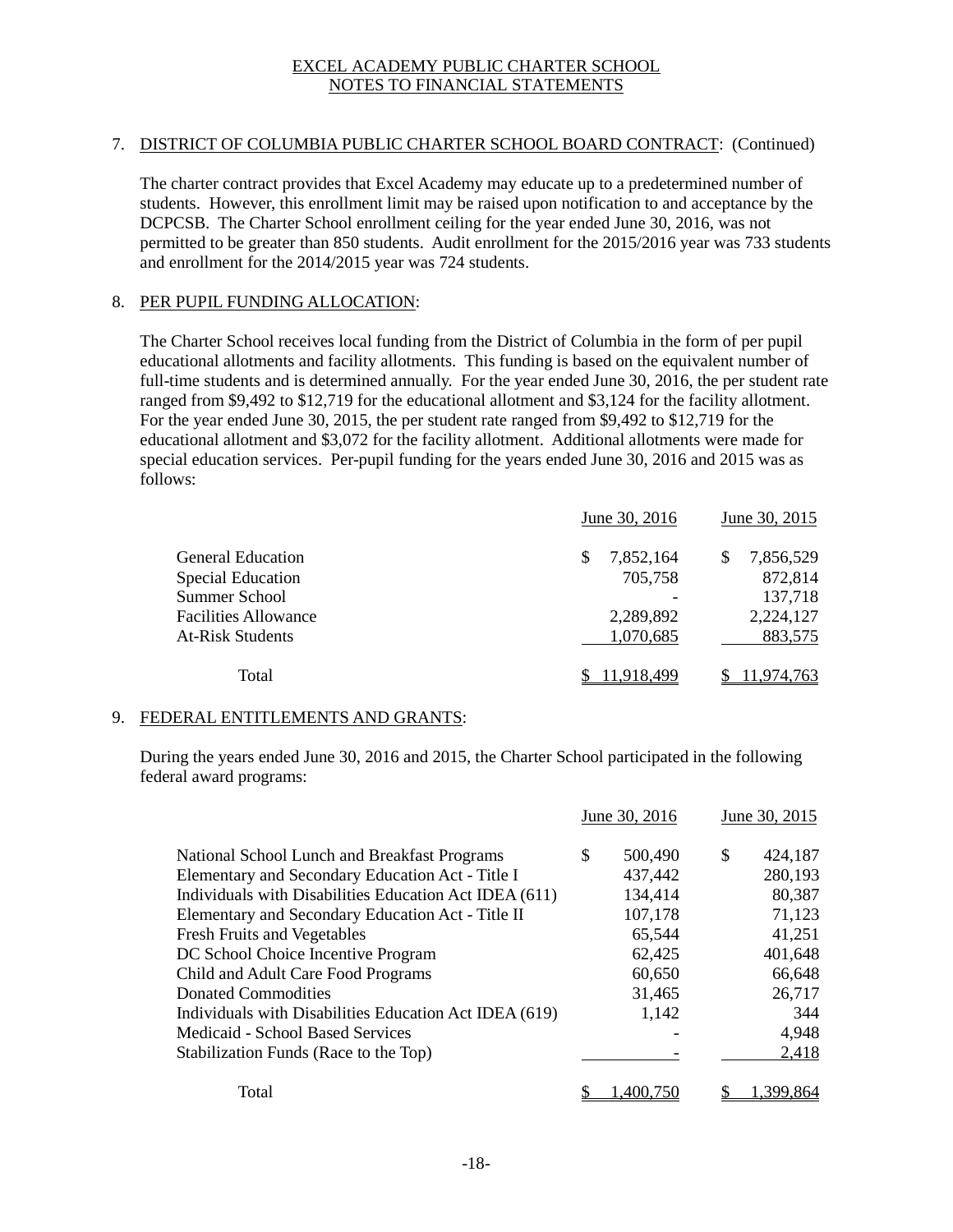# 9. FEDERAL ENTITLEMENTS AND GRANTS: (Continued)

Federal formula grants are allocations of money to States or their subdivisions in accordance with distribution formulas prescribed by law or administrative regulation, for activities of a continuing nature not confined to a specific project. The Charter School receives federal formula grants under the provisions of the No Child Left Behind Act (NCLB) of 2001, P.L 107-110. NCLB funds are not intended to replace state or local educational funding. Rather, NCLB funds provide additional support to states, LEAs, and schools for specific purposes. Grants are provided by the U.S. Department of Education and passed through the District of Columbia Office of State Superintendent of Education.

The National School Lunch Program and School Breakfast Program are part of the child nutrition cluster of programs operated by the U.S. Department of Agriculture. The objectives of the child nutrition cluster programs are to: (1) assist States in administering food services that provide healthful, nutritious meals to eligible children in public and non-profit private schools, residential childcare institutions, and summer recreation programs; and (2) encourage the domestic consumption of nutritious agricultural commodities.

## 10. COMMITMENTS:

## Building Lease:

The Excel Academy Public Charter School entered into an agreement with the Charter School Incubator Initiative for the use of Birney Elementary School in response to a successful submission to a request for offer (RFO) from the Office of Property Management of the government of the District of Columbia. A part of the renovations of the existing school was supported by a grant from the Office of the State Superintendent for Education through the federally funded Charter School Incubator Initiative. The Birney Elementary School is located at 2501 Martin Luther King, Jr. Avenue, SE, Washington, DC. The use lease (as amended) was effective for a two-year period commencing on August 17, 2009 and expiring on June 30, 2011.

The total annual Usage Fee was payable in quarterly installments equal to ¼ of the annual Usage Fee for the period from July 1 to June 30 on August 1, November 1, February 1 and May 1. The August 1 and November 1 Usage Fee payments were calculated based on an estimate of enrollment as provided by the Grantee to the District of Columbia and a "true up" of the enrollment based on the actual census count was calculated for the February 1 and May 1 payments.

The Usage Fee covered rent, utilities (gas, water, electricity, and trash removal), building engineering and maintenance, nightly cleaning, landscape maintenance, snow removal, monthly security system monitoring and pest control. In addition, Lessor provided for telephone, security equipment, general maintenance and necessary capital improvements.

On September 14, 2011, the lease agreement with the Charter School Incubator Initiative was amended with an effective date of July 1, 2011, and an expiration date of June 30, 2016. As a requirement of this lease, a total rental security deposit of \$75,000 was to be made. This lease calls for continued quarterly lease payments calculated annually based on the number of students enrolled on each census date (October) multiplied by the per-pupil facilities allowance less a ten percent (10%) withholding.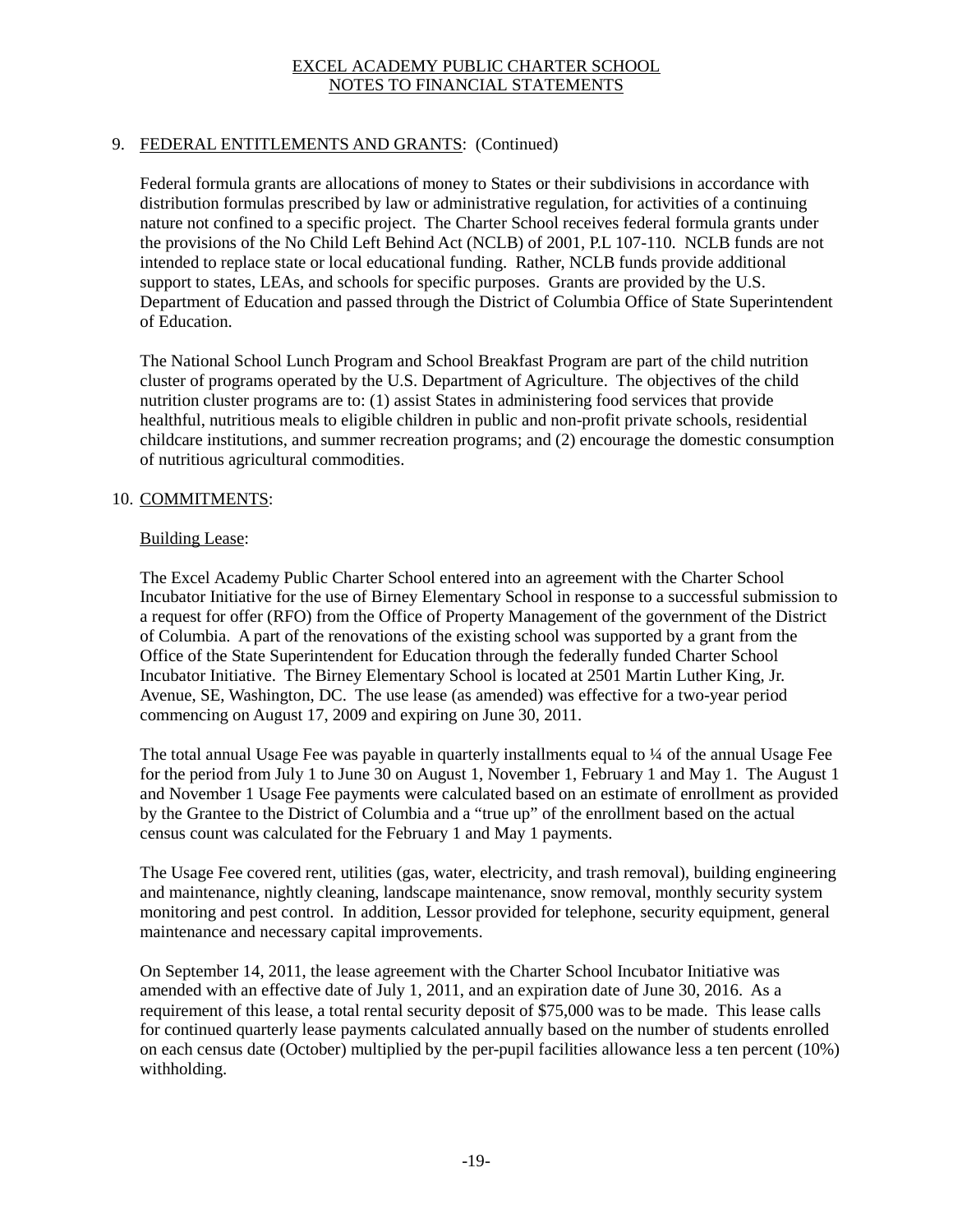# 10. COMMITMENTS: (Continued)

# Building Lease: (Continued)

The annual usage fee is full service and includes all utilities, janitorial, maintenance, phone equipment and property management. Provided Excel Academy had a student enrollment of at least 600 students by July 1, 2015, this lease may be extended for three additional and consecutive five-year lease terms through June 30, 2031. The Charter School is in the process of negotiating a lease extension through June 30, 2018.

During the year ended June 30, 2016, the usage fee was based on an enrollment of seven hundred and thirty-one (731) students. During the year ended June 30, 2015, the usage fee was based on an enrollment of seven hundred and twenty-four (724) students.

Total rent expense for the years ended June 30, 2016 and 2015 was \$2,055,280 and \$2,001,715, respectively.

## Photocopier Leases:

The Charter School entered into an operating lease with LEAF Funding, Inc. on December 31, 2010, for the rental of a Xerox WorkCentre 7545 Photocopier System. This lease called for fifty-five (55) monthly payments of \$212 commencing on January 5, 2011. Rental expense for the years ending June 30, 2016 and 2015 was \$2,520 and \$2,188, respectively.

The Charter School entered into an operating lease with LEAF Funding, Inc. on August 16, 2010, for the rental of a Xerox WorkCentre 7665 Photocopier and two Xerox WorkCentre 5665 Photocopiers. This lease called for sixty (60) monthly payments of \$724 commencing on September 10, 2010. Rental expense for the years ending June 30, 2016 and 2015 was \$8,658 and \$8,497, respectively.

The Charter School entered into an operating lease with LEAF Funding, Inc. on July 18, 2012, for the rental of a Xerox WorkCentre 7428 Photocopier. This lease called for thirty-six (36) monthly payments of \$175 commencing on September 5, 2012. Rental expense for the years ending June 30, 2016 and 2015 was \$2,070 and \$1,798, respectively.

The Charter School entered into an operating lease with Xerox Financial Services on June 13, 2014, for the rental of a Xerox Color XC570 Photocopier. This lease calls for forty-eight (48) monthly payments of \$442 commencing on June 13, 2014. Rental expense for the years ending June 30, 2016 and 2015 was \$5,747 and \$5,924, respectively. Future minimum payments due under this lease are as follows:

| Year Ended June 30, |     |        |
|---------------------|-----|--------|
| 2017                | \$. | 5,305  |
| 2018                |     | 5,305  |
| Total               |     | 10,610 |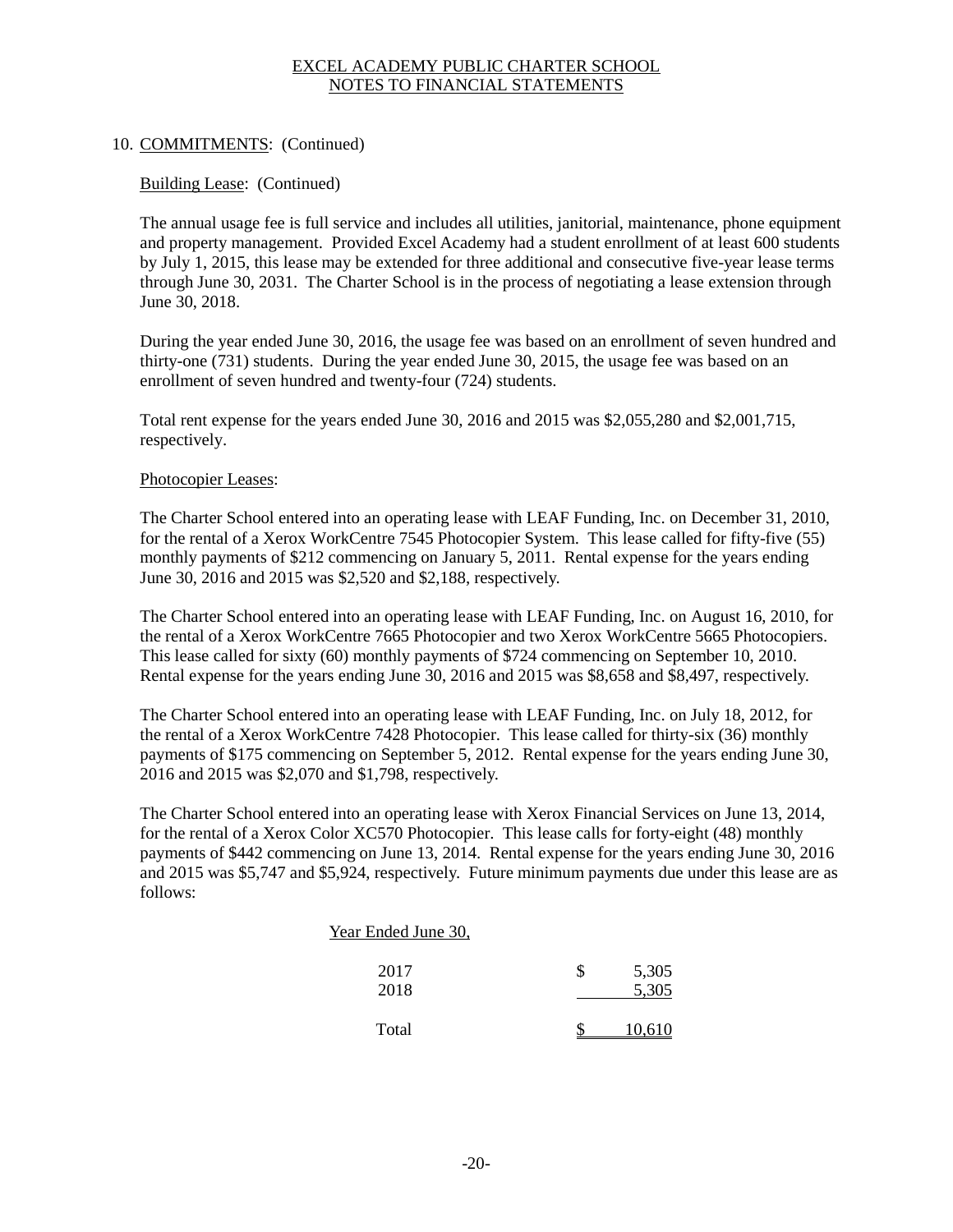# 10. COMMITMENTS: (Continued)

# Photocopier Leases: (Continued)

The Charter School entered into an operating lease with Nauticon Imaging Systems on January 16, 2016, for the rental of two Toshiba 4555C and two Toshiba 557 photocopiers. This lease calls for sixty (60) monthly payments of \$877 commencing on February 4, 2016. Rental expense for the year ending June 30, 2016 was \$5,234. Future minimum payments due under this lease are as follows:

| Year Ended June 30, |              |
|---------------------|--------------|
| 2017                | \$<br>10,524 |
| 2018                | 10,524       |
| 2019                | 10,524       |
| 2020                | 10,524       |
| 2021                | 6,139        |
|                     |              |
| Total               |              |

# 11. RELATED PARTY TRANSACTIONS:

## Contributions:

During the year ended June 30, 2015, various board members and employees of the Excel Academy Public Charter School gave contributions to the organization in the amount of \$2,650.

## Board of Trustees:

Two of the trustees appointed to serve on the board of trustees are parents of students attending the Excel Academy Public Charter School. Parent trustees are elected by a majority vote of the board members from a list of qualified individuals submitted to the board by an advisory committee.

## 12. CONCENTRATIONS:

## Revenues:

The Charter School receives public funds from the DC government based on the number of students they enroll according to the Uniform Per Student Funding Formula developed by the Mayor and City Council. This per pupil allocation is supplemented with extra funds for students with special needs. During the years ended June 30, 2016 and 2015, eighty-eight percent (88%) of total support was received from the District of Columbia in the form of per pupil funding.

In addition to the revenue received through the Uniform Per Student Funding, the Charter School receives state and federal grants awarded under the auspices of the U.S. Department of Education (No Child Left Behind and special education) as well as the U.S. Department of Agriculture (Child Nutrition). The Charter School is entitled to receive these funds by virtue of its recognition as a Local Education Agency by the District of Columbia Public Charter School Board (DC PCSB).

The Charter School is limited to enrolling students that are residents of the District of Columbia. As a DC Public Charter School, the Charter School must compete for students against the DC Public School system as well as other DC Public Charter Schools.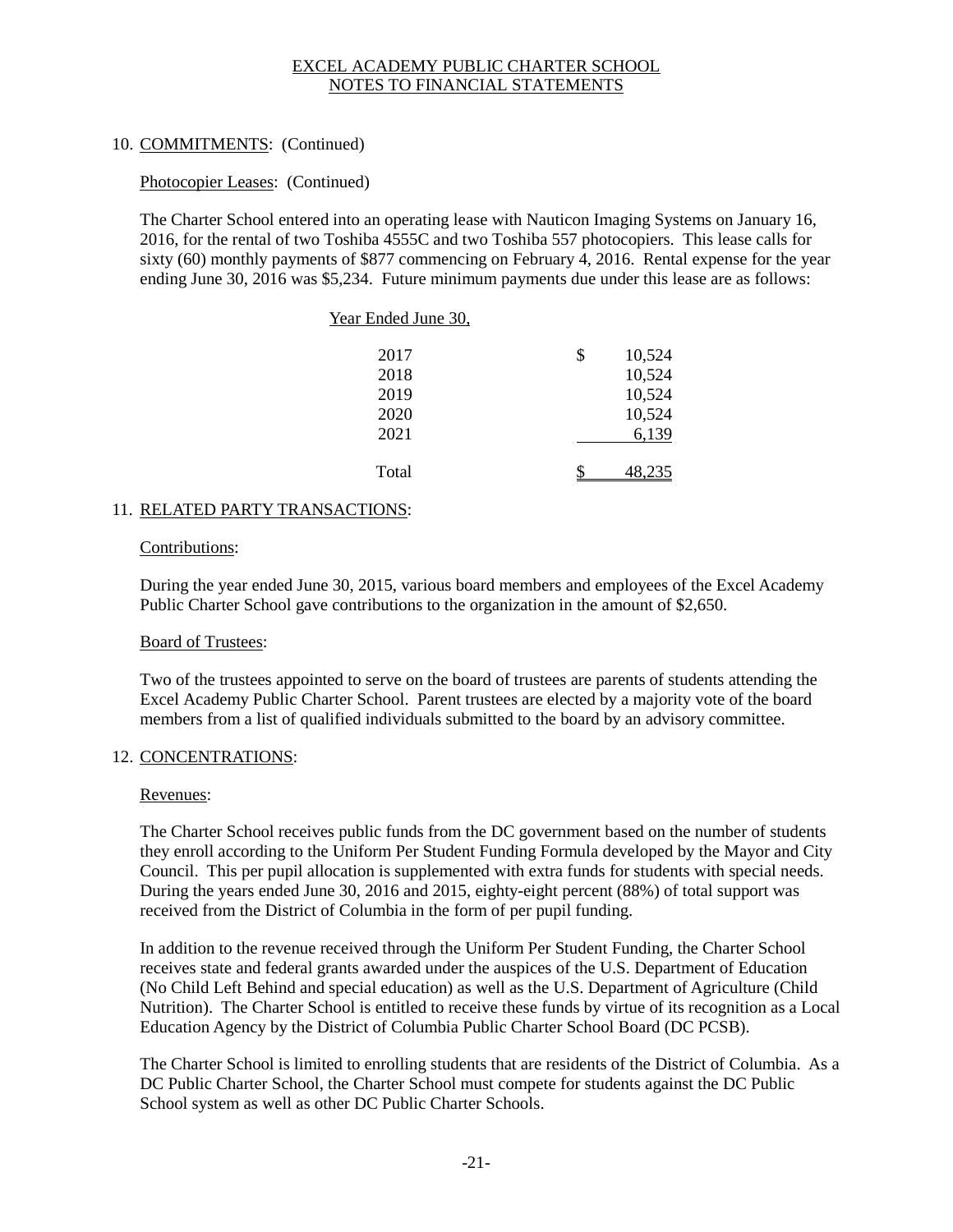# 13. CONTINGENCIES:

The Charter School was granted its charter by the District of Columbia Public Charter School Board, authorized under the District of Columbia School Reform Act of 1995, Public Law 104-134, as amended. The Charter School has no reason to believe that this relationship will be discontinued in the foreseeable future. However, any interruption of this relationship (i.e. the failure to continue this charter authorization or withhold funding) could adversely affect the Charter School's ability to finance ongoing operations.

The Charter School depends on per pupil allocations, grants, and contributions for a significant portion of its revenues. The ability of the sources of revenues to continue giving amounts comparable with prior years may be dependent upon future economic conditions and continued deductibility for income tax purposes of grants and contributions to the Charter School. While the Charter School's Board of Trustees and management believes the Charter School has the resources to continue its programs, its ability to do so, and the extent to which it continues, may be dependent on the above factors.

Laws and regulations governing charter schools are complex and subject to interpretation. The Excel Academy Public Charter School believes that it is in compliance with all applicable laws and regulations and is not aware of any pending or threatened investigations involving allegations of potential wrongdoing.

The viability of public charter schools and funding for these schools is dependent upon the consensus of current and future administration of the District of Columbia Government. Any future change in dynamics could adversely affect the operations of public charter schools.

# 14. SUBSEQUENT EVENTS:

## Financial Statement Preparation:

In preparing these financial statements, management has evaluated events and transactions for potential recognition or disclosure through December 5, 2016, the date the financial statements were available to be issued, and has determined that no adjustments are necessary to the amounts reported in the accompanying financial statements.

## Enrollment:

Enrollment for the 2016/2017 school year is seven hundred and six (706) students. These enrollment numbers are down from the current audit enrollment number of seven hundred and thirty-three (733) students during the 2015/2016 school year.

## 15. FUNDRAISING:

During the years ended June 30, 2016 and 2015, expenses incurred for the purpose of fundraising were \$116,455 and \$228,103, respectively.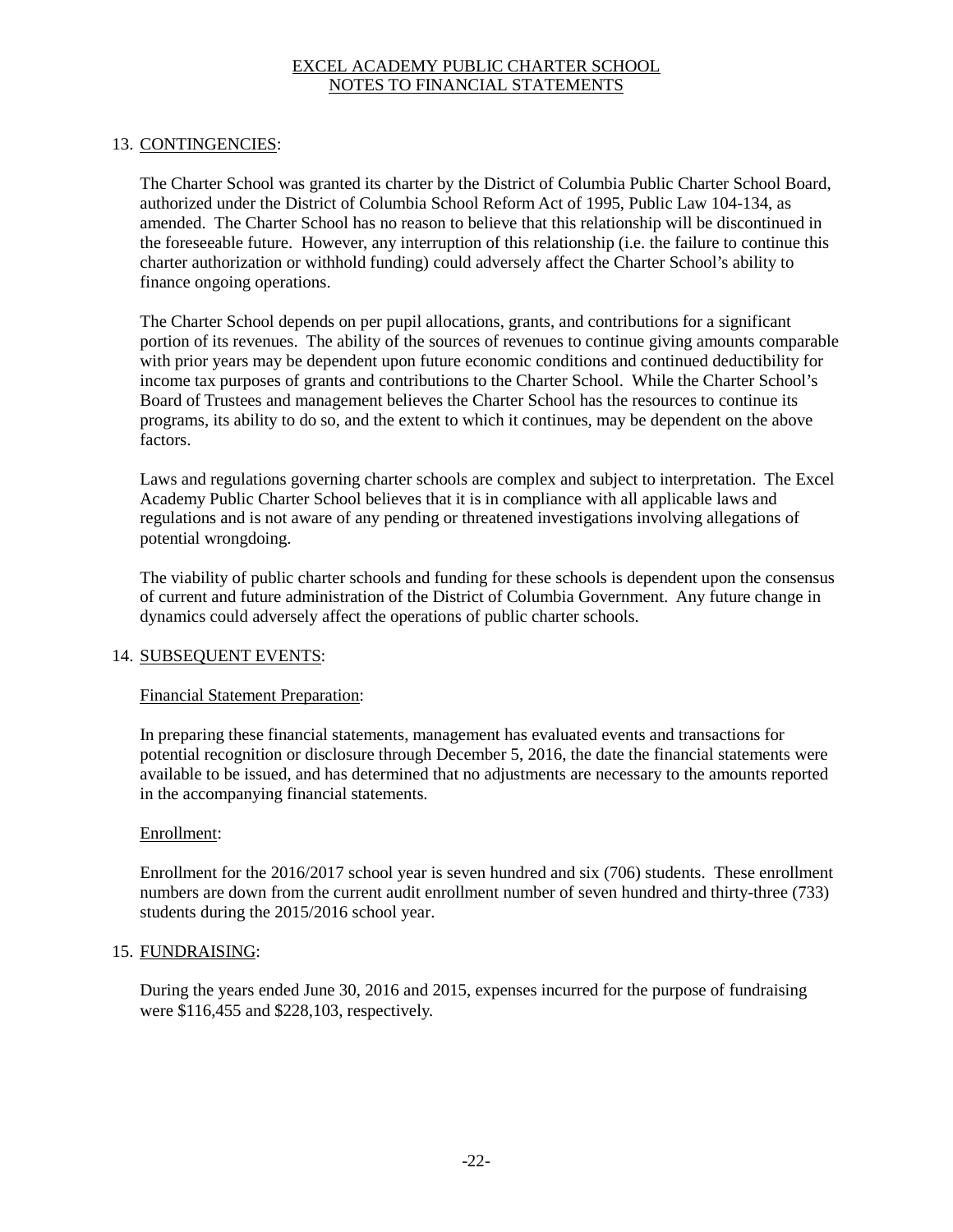# 16. ADVERTISING:

Advertising was conducted for the purpose of promoting open enrollment and student recruiting to the school and to provide outreach to the community. In addition, advertising costs were incurred for the purpose of teacher recruiting. Advertising costs and recruiting are expensed when incurred. Direct advertising expenses were \$13,261 and \$36,931 for the years ended June 30, 2016 and 2015, respectively.

#### 17. RETIREMENT PLAN:

#### 403(b) Plan:

Excel Academy Public Charter School provides pension benefits for its employees through a defined contribution 403(b) retirement plan which is currently administered by Mass Mutual. In a defined contribution plan, benefits depend solely on amounts contributed to the plan plus investment earnings. Provisions of the plan allow for employees to contribute up to the statutory limits set by the Internal Revenue Code. The Charter School contributes a dollar for dollar match up to three percent (3%) of an employee's gross monthly salary to the plan for the purchase of individual annuity contracts. Employees are eligible to participate upon commencement of their employment. Founding employees enrolled in the plan receive full and immediate vesting. Remaining employees become vested upon their anniversary date of employment after three full years of service. The employer expense for the years ended June 30, 2016 and 2015 was \$104,838 and \$97,492, respectively.

#### 18. EMPLOYEE BENEFITS:

The cost of fringe benefits incurred for the years ended June 30, 2016 and 2015 consisted of the following:

|                                 | June 30, 2016 |         | June 30, 2015 |  |  |
|---------------------------------|---------------|---------|---------------|--|--|
| Social Security/Medicare        | \$            | 490,334 | \$<br>456,665 |  |  |
| <b>Health Insurance</b>         |               | 274,319 | 246,148       |  |  |
| Retirement                      |               | 104,838 | 97,492        |  |  |
| Unemployment                    |               | 60,719  | 41,747        |  |  |
| Life and Disability             |               | 10,913  | 11,204        |  |  |
| <b>Workers Compensation</b>     |               | 44,330  | 33,060        |  |  |
| <b>Plan Administration Fees</b> |               | 1,575   | 1,767         |  |  |
| Total                           |               | 987,028 | 888,083       |  |  |

#### Flexible Benefits Plan:

The Charter School adopted a Section 125 Flexible Benefits Plan (Cafeteria Plan). Under this plan, employees are permitted to use pre-tax benefit dollars through payroll deduction to pay for health and dental insurance premiums.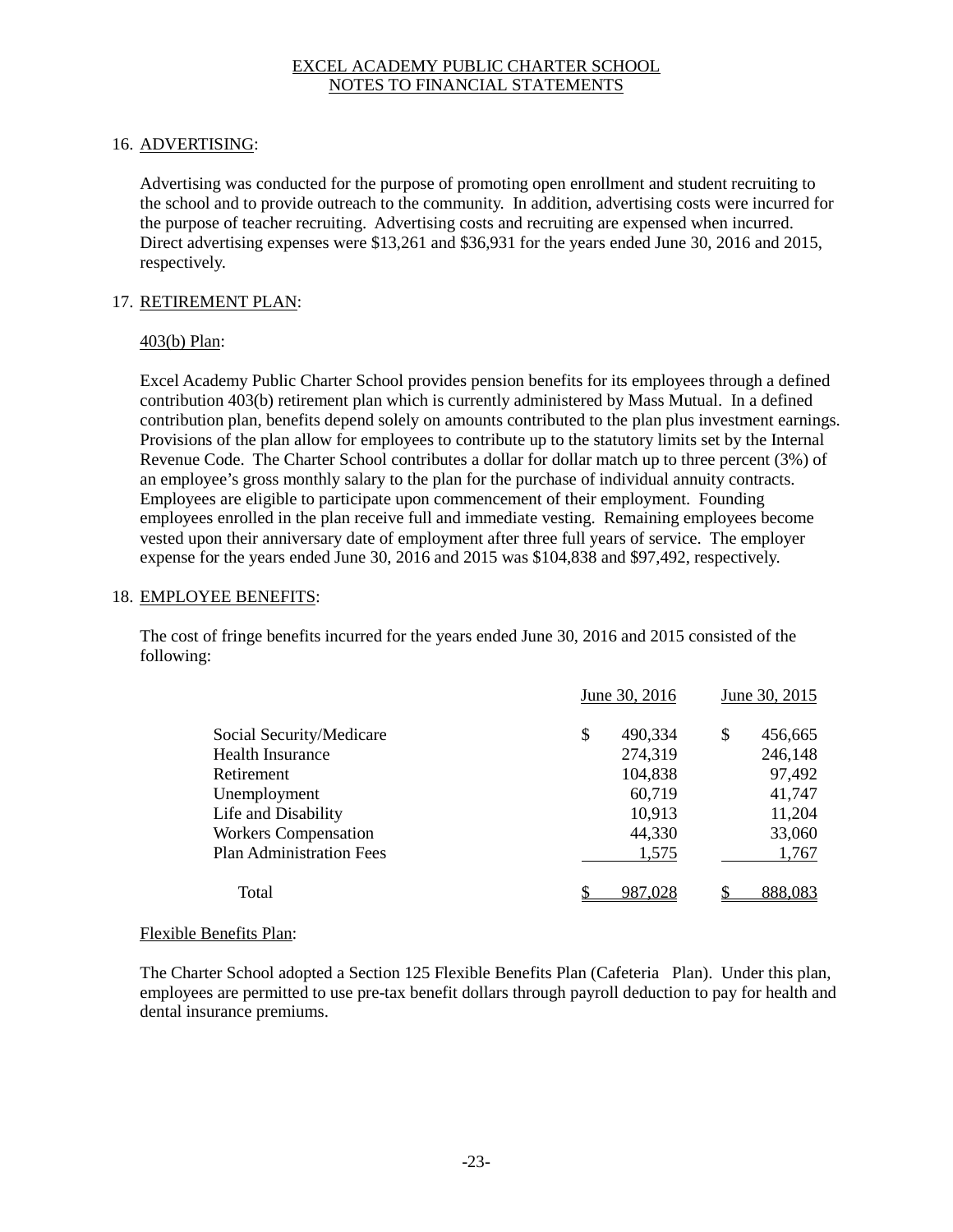# 19. OCCUPANCY COST:

The cost of occupancy for the years ended June 30, 2016 and 2015 consisted of the following:

|                                     | June 30, 2016   | June 30, 2015   |
|-------------------------------------|-----------------|-----------------|
| <b>Rent of Facilities</b>           | 2,055,280<br>\$ | 2,001,715<br>\$ |
| <b>Outsourced Security Services</b> | 45,018          | 42,670          |
| Maintenance and Repairs             | 3,574           | 2,043           |
| Rental - Other                      | 12,725          | 11,236          |
| Depreciation                        | 21,054          | 10,377          |
| Janitorial Supplies and Services    | 2,832           | 133             |
| Total                               | 2.140.483       | 2.068.174       |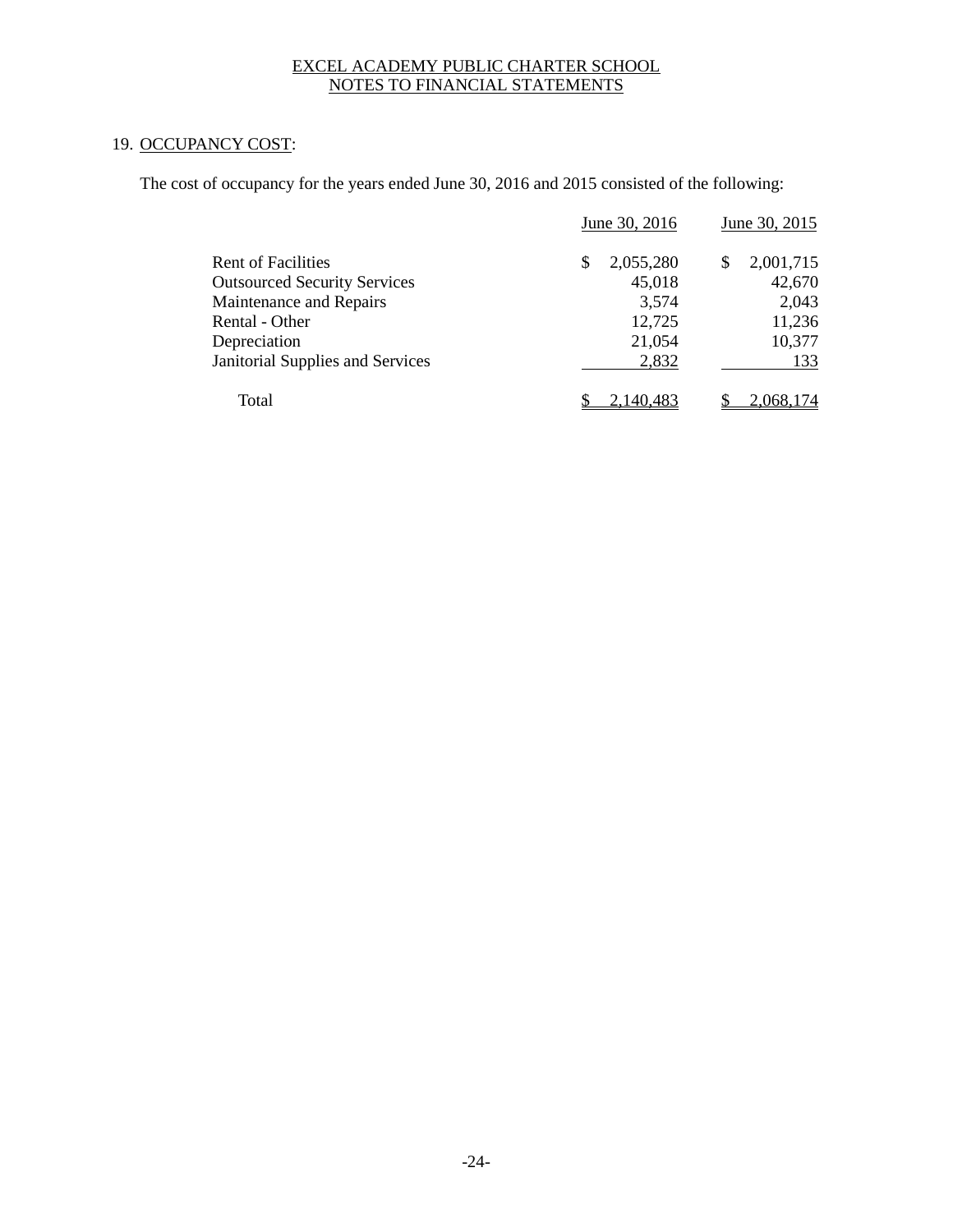## EXCEL ACADEMY PUBLIC CHARTER SCHOOL COMPARATIVE SCHEDULES OF FUNCTIONAL EXPENSES FOR THE YEARS ENDED JUNE 30, 2016 AND 2015

|                                           | June 30, 2016              |                              |      |                |     |             | June 30, 2015              |              |               |              |  |                |    |               |
|-------------------------------------------|----------------------------|------------------------------|------|----------------|-----|-------------|----------------------------|--------------|---------------|--------------|--|----------------|----|---------------|
|                                           | Educational<br>General and |                              |      |                |     |             | Educational<br>General and |              |               |              |  |                |    |               |
|                                           | Total                      | Services                     |      | Administrative |     | Fundraising |                            | Total        |               | Services     |  | Administrative |    | Fundraising   |
| Personnel, Salaries and Benefits:         |                            |                              |      |                |     |             |                            |              |               |              |  |                |    |               |
| Principal/Executive Salaries              | \$<br>695,175              | <sup>\$</sup><br>477,639     | - \$ | 216,453        | \$  | 1,083       | \$                         | 738,770      | \$            | 557,231 \$   |  | 170,079        | S. | 11,460        |
| <b>Teachers Salaries</b>                  |                            |                              |      |                |     |             |                            |              |               |              |  |                |    |               |
|                                           | 2,249,269                  | 2,249,269                    |      |                |     |             |                            | 2,583,116    |               | 2,583,116    |  |                |    |               |
| Teacher's Aides/Assistants                | 2,034,721                  | 2,034,721                    |      |                |     |             |                            | 991,187      |               | 944,770      |  | 46,417         |    |               |
| Other Educational Professional Salaries   | 977,642                    | 973,575                      |      | 4,067          |     |             |                            | 1,078,156    |               | 1,064,157    |  | 13,999         |    |               |
| <b>Business Operations and Clerical</b>   | 680,181                    | 382,281                      |      | 224,365        |     | 73,535      |                            | 754,850      |               | 113,046      |  | 514,691        |    | 127,113       |
| Payroll Taxes                             | 551,053                    | 507,920                      |      | 36,938         |     | 6,195       |                            | 498,412      |               | 426,745      |  | 60,430         |    | 11,237        |
|                                           | 435,975                    |                              |      |                |     | 4,902       |                            | 389,671      |               | 333,639      |  | 47,246         |    | 8,786         |
| Other Employee Benefits                   |                            | 401,850                      |      | 29,223         |     |             |                            |              |               |              |  |                |    |               |
| <b>Temporary Contract Staffing</b>        | 50,571                     |                              |      | 50,571         |     |             |                            | 36,455       |               | 8,825        |  | 27,630         |    |               |
| <b>Staff Recruiting Costs</b>             |                            |                              |      |                |     |             |                            | 11,194       |               | 9,585        |  | 1,357          |    | 252           |
| <b>Staff Development - Placement Fees</b> | 54,630                     | 32,500                       |      | 22,130         |     |             |                            | 79,100       |               | 54,600       |  | 24,500         |    |               |
| <b>Staff Development Costs</b>            | 77,459                     | 72,208                       |      | 5,251          |     |             |                            | 103,628      |               | 90,774       |  | 12,854         |    |               |
| Other Staff Costs                         | 72,856                     | 67,917                       |      | 4,939          |     |             |                            | 62,576       |               | 54,814       |  | 7,762          |    |               |
|                                           |                            |                              |      |                |     |             |                            |              |               |              |  |                |    |               |
| Total Personnel, Salaries and Benefits    | 7,879,532                  | 7,199,880                    |      | 593,937        | S   | 85,715      |                            | 7,327,115    |               | 6,241,302    |  | 926,965        |    | 158,848       |
| <b>Direct Student Costs:</b>              |                            |                              |      |                |     |             |                            |              |               |              |  |                |    |               |
| Food Service                              | \$<br>689,760              | $\sqrt{3}$<br>689,760 \$     |      |                | -\$ |             | \$                         | 593,573      | \$            | 593,573 \$   |  |                | \$ |               |
| <b>Textbooks and Assessment Materials</b> | 302,587                    | 302,587                      |      |                |     |             |                            | 162,379      |               | 162,379      |  |                |    |               |
| <b>Student Supplies and Materials</b>     | 164,366                    | 164,366                      |      |                |     |             |                            | 115,647      |               | 115,647      |  |                |    |               |
| Contracted Instructional/Student Services | 218,440                    | 218,440                      |      |                |     |             |                            | 345,462      |               | 345,462      |  |                |    |               |
|                                           |                            |                              |      |                |     |             |                            | 23,567       |               | 23,567       |  |                |    |               |
| <b>Student Recruiting</b>                 | 12,245                     | 12,245                       |      |                |     |             |                            |              |               |              |  |                |    |               |
| Other Student Costs                       | 61,046                     | 61,046                       |      |                |     |             |                            | 55,226       |               | 55,226       |  |                |    |               |
| <b>Total Direct Student Costs</b>         | 1,448,444                  | 1,448,444                    |      |                |     |             |                            | 1,295,854    |               | 1,295,854    |  |                |    |               |
| Occupancy Costs:                          |                            |                              |      |                |     |             |                            |              |               |              |  |                |    |               |
| Rent                                      | \$<br>2,055,280            | $\mathbb{S}$<br>1,894,405 \$ |      | 137,768        | \$  | 23,107      | \$                         | 2,001,715    | \$            | 1,713,884 \$ |  | 242,699        | S. | 45,132        |
| <b>Security Services</b>                  | 45,018                     | 41,495                       |      | 3,018          |     | 505         |                            | 42,670       |               | 36,534       |  | 5,174          |    | 962           |
| Maintenance and Repairs                   | 3,574                      | 3,294                        |      | 240            |     | 40          |                            | 2,043        |               | 1,749        |  | 248            |    | 46            |
|                                           |                            |                              |      |                |     |             |                            |              |               |              |  |                |    |               |
| Rent - Other                              | 12,725                     | 11,729                       |      | 853            |     | 143         |                            | 11,236       |               | 9,621        |  | 1,362          |    | 253           |
| Depreciation                              | 21,054                     | 19,406                       |      | 1,411          |     | 237         |                            | 10,377       |               | 8,885        |  | 1,258          |    | 234           |
| Janitorial Supplies and Services          | 2,832                      | 2,610                        |      | 190            |     | 32          |                            | 133          |               | 114          |  | 16             |    | $\mathcal{R}$ |
| <b>Total Occupancy Costs</b>              | 2,140,483                  | 1,972,939                    |      | 143,480        |     | 24,064      |                            | 2,068,174    |               | 1,770,787    |  | 250,757        |    | 46,630        |
| Office Expenses:                          |                            |                              |      |                |     |             |                            |              |               |              |  |                |    |               |
| Office Supplies and Materials             | \$<br>87,656               | \$<br>80,243 \$              |      | 5,836          | \$  | 1,577       | \$                         | 35,081       | <sup>\$</sup> | 30,037 \$    |  | 4,253          | \$ | 791           |
| <b>Equipment Rental and Maintenance</b>   | 93,748                     | 86,410                       |      | 6,284          |     | 1,054       |                            | 107,783      |               | 87,164       |  | 12,343         |    | 8,276         |
|                                           |                            |                              |      |                |     |             |                            |              |               |              |  |                |    |               |
| Telephone and Telecommunications          | 19,280                     | 17,771                       |      | 1,292          |     | 217         |                            | 23,482       |               | 20,106       |  | 2,847          |    | 529           |
| Postage, Shipping and Delivery            | 2,611                      | 2,407                        |      | 175            |     | 29          |                            | 1,050        |               | 899          |  | 127            |    | 24            |
| Printing and Duplication                  | 12,868                     | 11,860                       |      | 863            |     | 145         |                            | 8,977        |               | 7,686        |  | 1,088          |    | 203           |
| Marketing and Promotion                   | 1,016                      | 1,016                        |      |                |     |             |                            | 2,170        |               | 2,170        |  |                |    |               |
| <b>Total Office Expenses</b>              | 217,179                    | 199,707                      | -S   | 14,450         |     | 3,022       |                            | 178,543      |               | 148,062      |  | 20,658         |    | 9,823         |
| General Expenses:                         |                            |                              |      |                |     |             |                            |              |               |              |  |                |    |               |
| <b>Authorizer Fees</b>                    | \$<br>135,748              | \$<br>126,545 \$             |      | 9,203          | \$  |             | \$                         | 134,373      | -S            | $115,051$ \$ |  | 16,292         | \$ | 3,030         |
|                                           |                            |                              |      |                |     | 358         |                            |              |               |              |  |                |    |               |
| Insurance                                 | 31,848                     | 29,355                       |      | 2,135          |     |             |                            | 26,874       |               | 23,009       |  | 3,259          |    | 606           |
| Accounting, Auditing and Payroll          | 141,328                    |                              |      | 141,328        |     |             |                            | 126,336      |               |              |  | 126,336        |    |               |
| Legal Fees                                | 56,224                     | 16,830                       |      | 39,394         |     |             |                            | 116,327      |               | 13,470       |  | 102,857        |    |               |
| Other Professional Fees                   | 784,345                    | 682,197                      |      | 102,148        |     |             |                            | 378,161      |               | 376,770      |  | 1,391          |    |               |
| <b>Computer Support Fees</b>              | 90,029                     | 82,982                       |      | 6,035          |     | 1,012       |                            | 124,531      |               | 106,624      |  | 15,099         |    | 2,808         |
| <b>Business Fees and Dues</b>             | 12,498                     | 11,520                       |      | 837            |     | 141         |                            | 13,410       |               | 11,482       |  | 1,626          |    | 302           |
| Depreciation                              | 190,588                    | 175,670                      |      | 12,775         |     | 2,143       |                            | 268,581      |               | 229,960      |  | 32,565         |    | 6,056         |
|                                           |                            |                              |      |                |     |             |                            |              |               |              |  |                |    |               |
| <b>Total General Expenses</b>             | 1,442,608                  | 1,125,099                    |      | 313,855        |     | 3,654       |                            | 1,188,593    |               | 876,366      |  | 299,425        |    | 12,802        |
| TOTAL FUNCTIONAL EXPENSES                 | \$13,128,246               | \$11,946,069                 |      | 1,065,722      |     | 116,455     |                            | \$12,058,279 |               | 10,332,371   |  | 1,497,805      |    | 228,103       |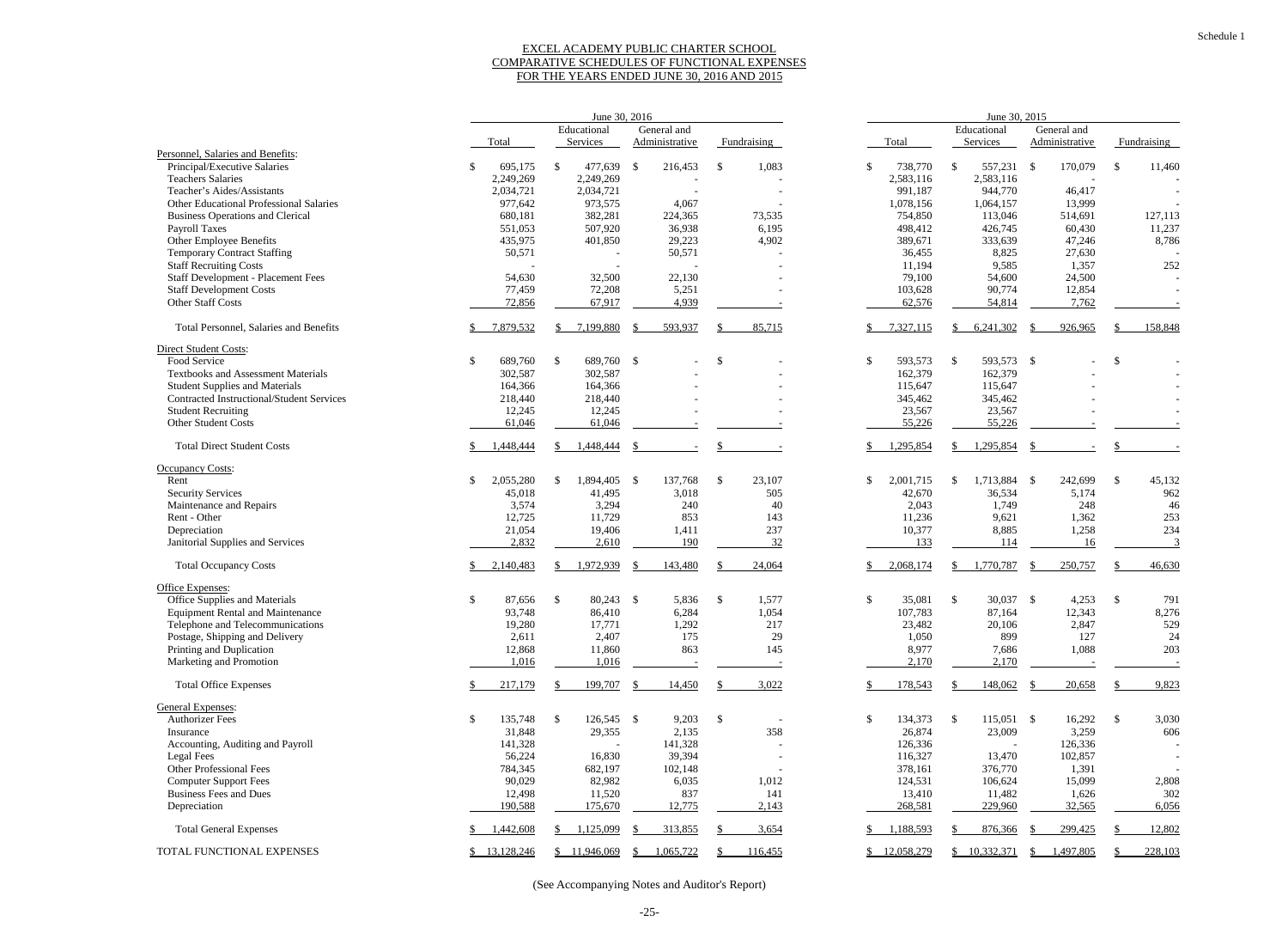# EXCEL ACADEMY PUBLIC CHARTER SCHOOL COMPARATIVE SCHEDULES OF AVERAGE COST PER STUDENT FOR THE YEARS ENDED JUNE 30, 2016 AND 2015

June 30, 2016

|                            |       | <b>Total Cost</b> | <b>Average Cost</b><br>Per Student |
|----------------------------|-------|-------------------|------------------------------------|
| Instructional              |       | 9,973,130<br>SS.  | \$<br>13,606                       |
| Occupancy                  |       | 2,140,483         | 2,920                              |
| General and Administrative |       | 922,242           | 1,258                              |
| Fundraising                |       | 92,391            | 126                                |
|                            | Total | \$13,128,246      | .7.910                             |

The above is the average per student cost for the year ended June 30, 2016, and is based on a full time equivalent (FTE) enrollment of 733 students.

## June 30, 2015

|                            |       | <b>Total Cost</b> | <b>Average Cost</b><br>Per Student |
|----------------------------|-------|-------------------|------------------------------------|
| Instructional              |       | 8,561,584<br>\$.  | \$<br>11,825                       |
| Occupancy                  |       | 2,068,174         | 2,857                              |
| General and Administrative |       | 1,247,048         | 1,722                              |
| Fundraising                |       | 181,473           | 251                                |
|                            | Total | 12,058,279        | 16,655                             |

The above is the average per student cost for the year ended June 30, 2015, and is based on a full time equivalent (FTE) enrollment of 724 students.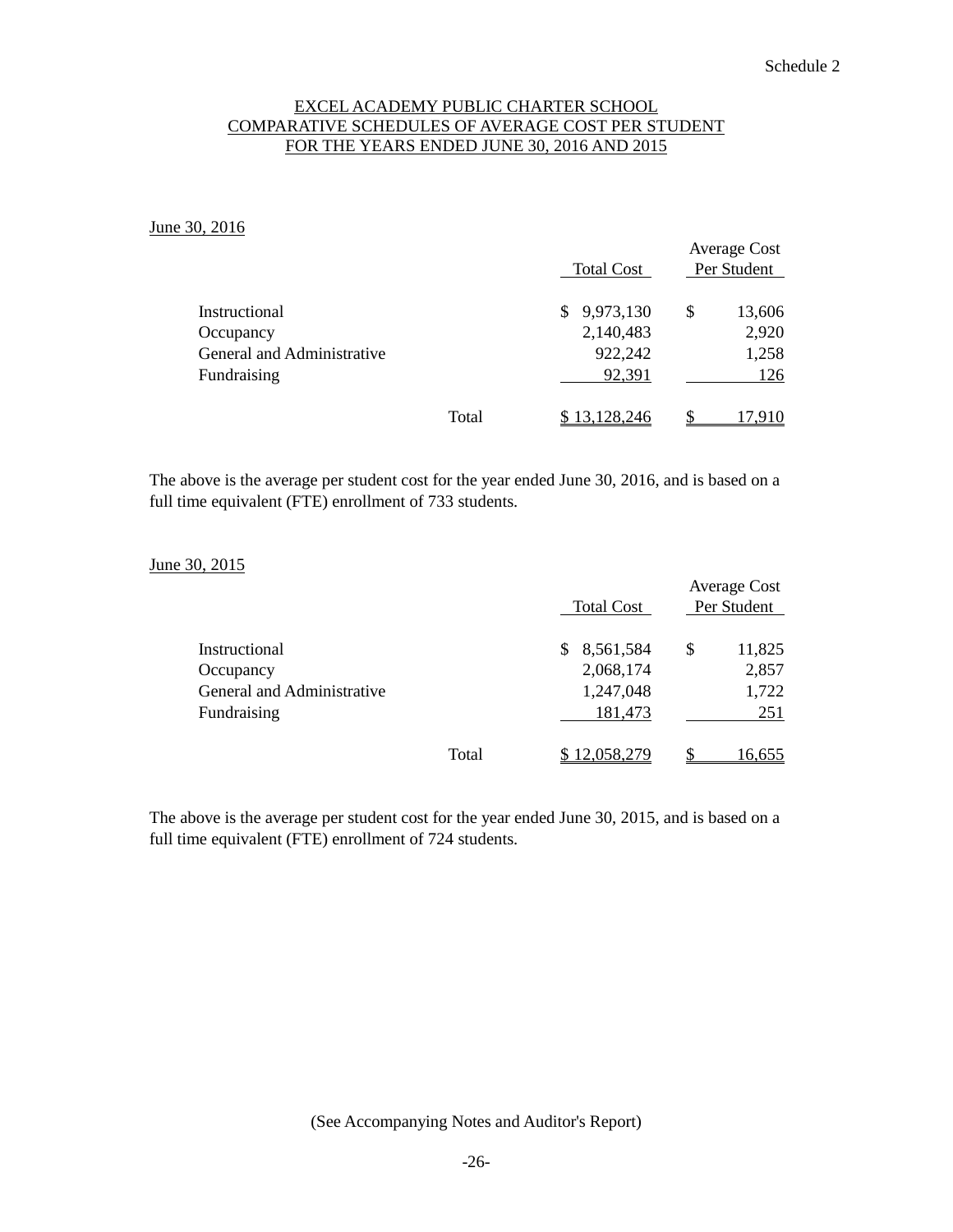#### EXCEL ACADEMY PUBLIC CHARTER SCHOOL SCHEDULE OF EXPENDITURES OF FEDERAL AWARDS FOR THE YEAR ENDED JUNE 30, 2016

|                                                                                                        | Federal       | Refundable<br>Pass-Through<br>Grant<br>Program |               |          | <b>Current Year Activity</b> |    |             | Grant              |            | Refundable |              |              |                |               |            |               |  |
|--------------------------------------------------------------------------------------------------------|---------------|------------------------------------------------|---------------|----------|------------------------------|----|-------------|--------------------|------------|------------|--------------|--------------|----------------|---------------|------------|---------------|--|
|                                                                                                        | <b>CFDA</b>   | Grantors                                       |               | or Award |                              |    | Receivable  |                    | Advance at |            |              |              | Disbursements  |               | Receivable | Advance at    |  |
| Federal Grantor/Pass Through Grantor Program Title                                                     | <b>Number</b> | Number                                         |               | Amount   | Period of Award              |    | at $7/1/15$ | 7/1/15<br>Receipts |            |            | Expenditures | at $6/30/16$ |                | 6/30/16       |            |               |  |
| <b>U.S. Department of Education:</b>                                                                   |               |                                                |               |          |                              |    |             |                    |            |            |              |              |                |               |            |               |  |
| Passed Through the District of Columbia:                                                               |               |                                                |               |          |                              |    |             |                    |            |            |              |              |                |               |            |               |  |
| Title I, Part A, Grants to Local Educational Agencies                                                  | 84.010A       | 62010A                                         | \$            | 620,565  | $07/01/15$ to $09/30/16$     | \$ |             | $\mathcal{S}$      | $\sim$     | - \$       | 220,937      | \$           | 413,502        | \$            | 192,565    | $\mathcal{S}$ |  |
| Title I, Part A, Grants to Local Educational Agencies<br>Special Education - IDEA 611, Grants to Local | 84.010A       | 52010A                                         | \$            | 284,608  | 07/01/14 to 09/30/16         |    | 66,151      |                    | $\sim$     |            | 90,091       |              | 23,940         |               |            |               |  |
| <b>Education Agencies</b><br>Special Education - IDEA 619, Preschool Grants to                         | 84.027A       | 62027A                                         | \$            | 152,343  | 07/01/15 to 09/30/16         |    |             |                    |            |            | 95,872       |              | 134,414        |               | 38,542     |               |  |
| <b>Local Education Agencies</b>                                                                        | 84.173A       | 62173A                                         | S             | 1,142    | 07/01/15 to 09/30/16         |    |             |                    |            |            | 1,142        |              | 1,142          |               |            |               |  |
| DC School Choice Incentive Program                                                                     | 84.370        | U37OC130001                                    | $\mathcal{S}$ | 223,819  | 02/21/14 to 02/20/16         |    | 9,597       |                    |            |            | 39,307       |              | 29,710         |               |            |               |  |
| Title II, Part A, Preparing, Training, and Recruiting                                                  |               |                                                |               |          |                              |    |             |                    |            |            |              |              |                |               |            |               |  |
| High Quality Teachers and Principals                                                                   | 84.367A       | 62367A                                         | S.            | 160,686  | 07/01/15 to 09/30/16         |    |             |                    |            |            | 57,208       |              | 101,325        |               | 44,117     |               |  |
| Title II, Part A, Preparing, Training, and Recruiting                                                  |               |                                                |               |          |                              |    |             |                    |            |            |              |              |                |               |            |               |  |
| High Quality Teachers and Principals                                                                   | 84.367A       | 52367A                                         | \$.           | 72,230   | $07/01/14$ to $09/30/16$     |    | 16,845      |                    |            |            | 22,698       |              | 5,853          |               |            |               |  |
| Passed Through the Flamboyan Foundation:                                                               |               |                                                |               |          |                              |    |             |                    |            |            |              |              |                |               |            |               |  |
| DC School Choice Incentive Program                                                                     | 84.370C       | N/A                                            | \$            | 32,715   | 07/27/15 to 07/27/17         |    |             |                    |            |            | 32,715       |              | 32,715         |               |            |               |  |
| Total U.S. Department of Education                                                                     |               |                                                |               |          |                              |    | 92,593      |                    |            | \$.        | 559,970      |              | 742,601        | \$.           | 275,224    |               |  |
| <b>U.S. Department of Agriculture:</b>                                                                 |               |                                                |               |          |                              |    |             |                    |            |            |              |              |                |               |            |               |  |
| Passed Through the District of Columbia:                                                               |               |                                                |               |          |                              |    |             |                    |            |            |              |              |                |               |            |               |  |
| <b>Donated Commodities</b>                                                                             | 10.555        | N/A                                            | \$            | 31,465   | $07/01/15$ to $06/30/16$     | -S |             | -S                 | $\sim$     | - S        |              |              | 31,465         | <sup>\$</sup> | 31,465     | \$            |  |
| Fresh Fruits and Vegetables                                                                            | 10.582        | N/A                                            | S             | 65,544   | 07/01/15 to 06/30/16         |    |             |                    |            |            | 34,633       |              | 65,544         |               | 30,911     |               |  |
| Fresh Fruits and Vegetables                                                                            | 10.582        | N/A                                            | \$.           | 41,251   | 07/01/14 to 06/30/15         |    | 13,818      |                    |            |            | 13,818       |              | $\overline{a}$ |               |            |               |  |
| School Breakfast Program                                                                               | 10.553        | N/A                                            |               | Unknown  | 07/01/15 to 06/30/16         |    |             |                    |            |            | 137,739      |              | 164,709        |               | 26,970     |               |  |
| School Breakfast Program                                                                               | 10.553        | N/A                                            |               | Unknown  | $07/01/14$ to $06/30/15$     |    | 20,494      |                    |            |            | 20,494       |              |                |               |            |               |  |
| National School Lunch Program                                                                          | 10.555        | N/A                                            |               | Unknown  | 07/01/15 to 06/30/16         |    |             |                    |            |            | 275,178      |              | 335,781        |               | 60,603     |               |  |
| National School Lunch Program                                                                          | 10.555        | N/A                                            |               |          | Unknown 07/01/14 to 06/30/15 |    | 51,654      |                    |            |            | 51,654       |              |                |               |            |               |  |
| Child and Adult Care Food Program                                                                      | 10.558        | N/A                                            |               | Unknown  | $07/01/15$ to $06/30/16$     |    |             |                    |            |            | 49,051       |              | 60,650         |               | 11,599     |               |  |
| Child and Adult Care Food Program                                                                      | 10.558        | N/A                                            |               | Unknown  | 07/01/14 to 06/30/15         |    | 10,289      |                    |            |            | 10,289       |              |                |               |            |               |  |
| Total U.S. Department of Agriculture                                                                   |               |                                                |               |          |                              |    | 96,255      |                    |            | \$         | 592,856      |              | 658,149        |               | 161,548    |               |  |
| <b>Total Federal Awards</b>                                                                            |               |                                                |               |          |                              |    | 188,848     | -S                 |            |            | \$1,152,826  |              | \$1,400,750    |               | 436,772    |               |  |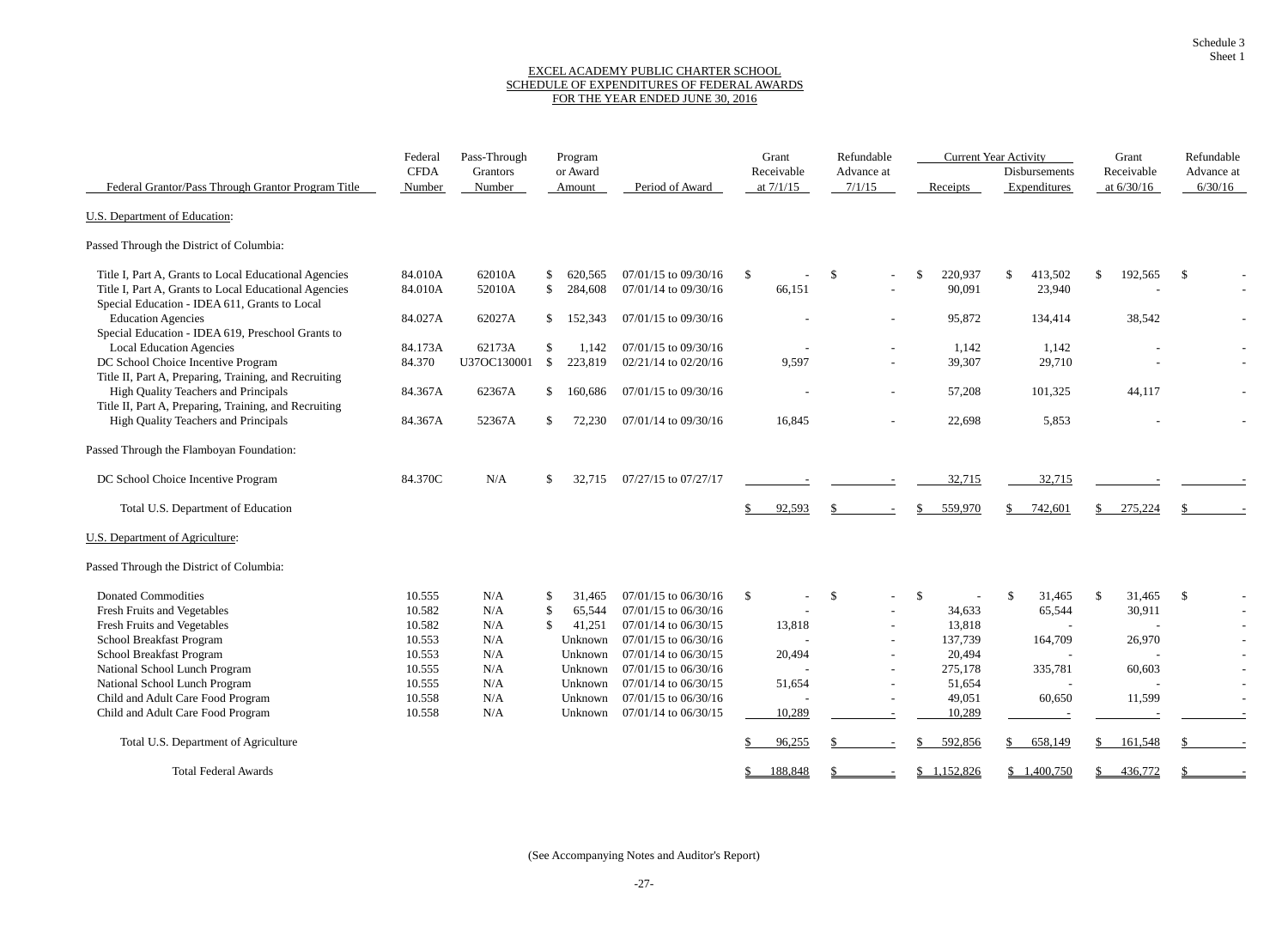# EXCEL ACADEMY PUBLIC CHARTER SCHOOL SCHEDULE OF EXPENDITURES OF FEDERAL AWARDS FOR THE YEAR ENDED JUNE 30, 2016

| Summary by CFDA                                                    |         |                                  |
|--------------------------------------------------------------------|---------|----------------------------------|
| Programs                                                           | CFDA#   | Amount of<br><b>Expenditures</b> |
| Title I, Part A, Grants to Local Educational Agencies              | 84.010A | \$<br>437,442                    |
| Special Education - IDEA 611, Grants to Local Education Agencies   | 84.027A | 134,414                          |
| Special Education - IDEA 619, Preschool Grants to Local            |         |                                  |
| <b>Education Agencies</b>                                          | 84.173A | 1,142                            |
| Title II, Part A, Preparing, Training, and Recruiting High Quality |         |                                  |
| Teachers and Principals                                            | 84.367A | 107,178                          |
| DC School Choice Incentive Program                                 | 84.370  | 62,425                           |
| Donated Commodities                                                | 10.555  | 31,465                           |
| School Breakfast Program                                           | 10.553  | 164,709                          |
| National School Lunch Program                                      | 10.555  | 335,781                          |
| Child and Adult Care Food Programs                                 | 10.558  | 60,650                           |
| <b>Fresh Fruits and Vegetables</b>                                 | 10.582  | 65,544                           |
| <b>Total Federal Awards</b>                                        |         | ,400,750                         |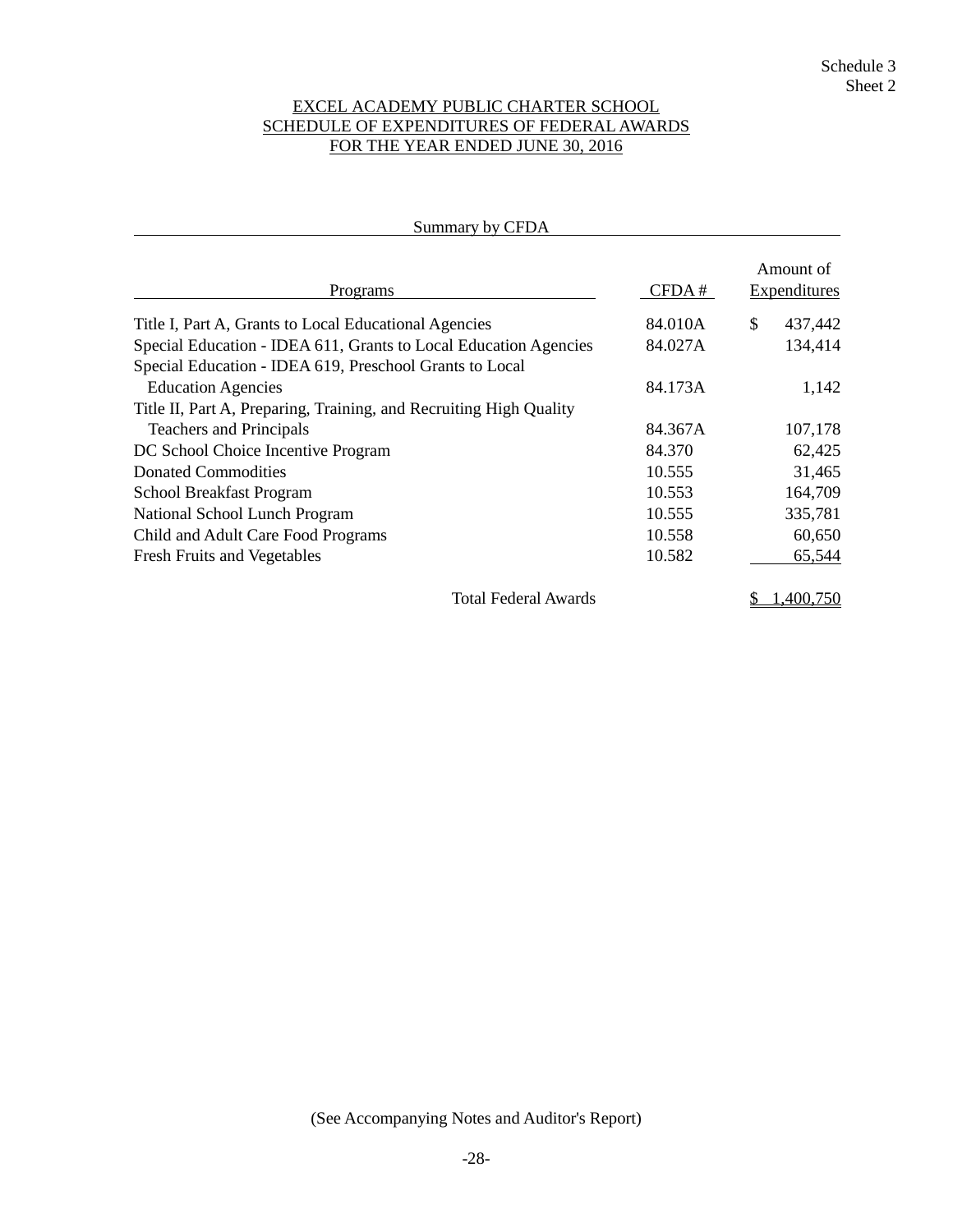# EXCEL ACADEMY PUBLIC CHARTER SCHOOL NOTES TO SCHEDULE OF EXPENDITURES OF FEDERAL AWARDS FOR THE YEAR ENDED JUNE 30, 2016

## Note 1 - Basis of Presentation:

The accompanying schedule of expenditures of federal awards (the Schedule) includes the federal award activity of the Excel Academy Public Charter School (the Charter School) under programs of the federal government for the year ended June 30, 2016. The information in this Schedule is presented in accordance with the requirements of Title 2 U.S. Code of Federal Regulations Part 200, *Uniform Administrative Requirements, Cost Principles, and Audit Requirements for Federal Awards* (Uniform Guidance). Because the Schedule presents only a selected portion of the operations of the Charter School, it is not intended to and does not present the financial position, changes in net assets, or cash flows of the Charter School.

#### Note 2 - Summary of Significant Account Policies:

Expenditures reported on the Schedule are reported on the accrual basis of accounting. Such expenditures are recognized following the cost principles contained in the Uniform Guidance, wherein certain types of expenditures are not allowable or are limited as to reimbursement.

The Charter School has elected not to use the 10 percent de minimis indirect cost rate as allowed under the Uniform Guidance.

#### Note 3 - Major Program Selection:

The major Federal Award Programs selected for testing is as follows:

## U.S. Department of Agriculture

- School Breakfast and National School Lunch Program

#### U.S. Department of Education

- Title I, Part A, Grants to Local Educational Agencies

The requirements of the Uniform Guidance dictate all major programs as determined by the auditor on a risk-based approach and/or at least 40% (20% for low risk auditees) of all federal awards be subject to specific control and compliance testing. For the Excel Academy Public Charter School, the programs subject to these requirements are as listed above. The total expenditures of these programs represent 69.21% of the total federal expenditures.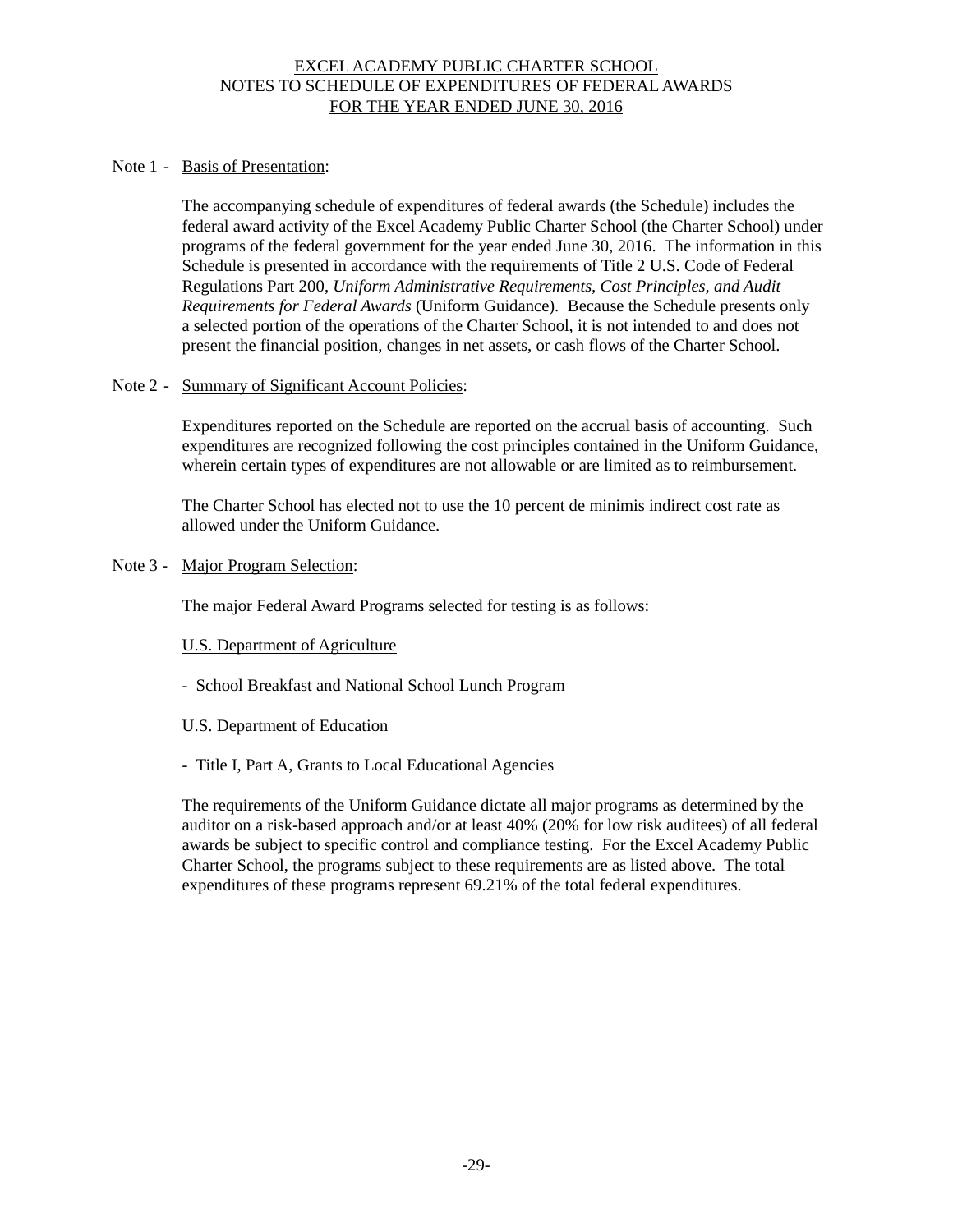## EXCEL ACADEMY PUBLIC CHARTER SCHOOL NOTES TO SCHEDULE OF EXPENDITURES OF FEDERAL AWARDS FOR THE YEAR ENDED JUNE 30, 2016

# Note 3 - Major Program Selection: (Continued)

|                                                       |         |    | Amount of    |
|-------------------------------------------------------|---------|----|--------------|
| Programs                                              | CFDA#   |    | Expenditures |
| Title I, Part A, Grants to Local Educational Agencies | 84.010A | \$ | 437,442*     |
| Special Education - IDEA 611, Grants to Local         |         |    |              |
| <b>Education Agencies</b>                             | 84.027A |    | 134,414      |
| Special Education - IDEA 619, Preschool Grants to     |         |    |              |
| <b>Local Education Agencies</b>                       | 84.173A |    | 1,142        |
| Title II, Part A, Preparing, Training, and Recruiting |         |    |              |
| <b>High Quality Teachers and Principals</b>           | 84.367A |    | 107,178      |
| DC School Choice Incentive Program                    | 84.370  |    | 62,425       |
| Donated Commodities                                   | 10.555  |    | $31,465*$    |
| School Breakfast Program                              | 10.553  |    | 164,709*     |
| National School Lunch Program                         | 10.555  |    | 335,781*     |
| Child and Adult Care Food Programs                    | 10.558  |    | 60,650       |
| Fresh Fruits and Vegetables                           | 10.582  |    | 65,544       |
| <b>Total Federal Awards</b>                           |         | Ъ  | 1.400.750    |

\* Denotes Major Program

## Note 4 - Food Commodities:

Nonmonetary assistance is reported in the Schedule at fair market value of the commoditites received and disbursed.

## Note 5 - Major Program Disclosure:

- I. U.S. Department of Agriculture
	- 1) School Breakfast and National School Lunch Program

The objectives of the child nutrition cluster programs are to: (1) assist States in administering food services that provide healthful, nutritious meals to eligible children in public and non-profit private schools, residential childcare institutions, and summer recreation programs; and (2) encourage the domestic consumption of nutritious agricultural commodities.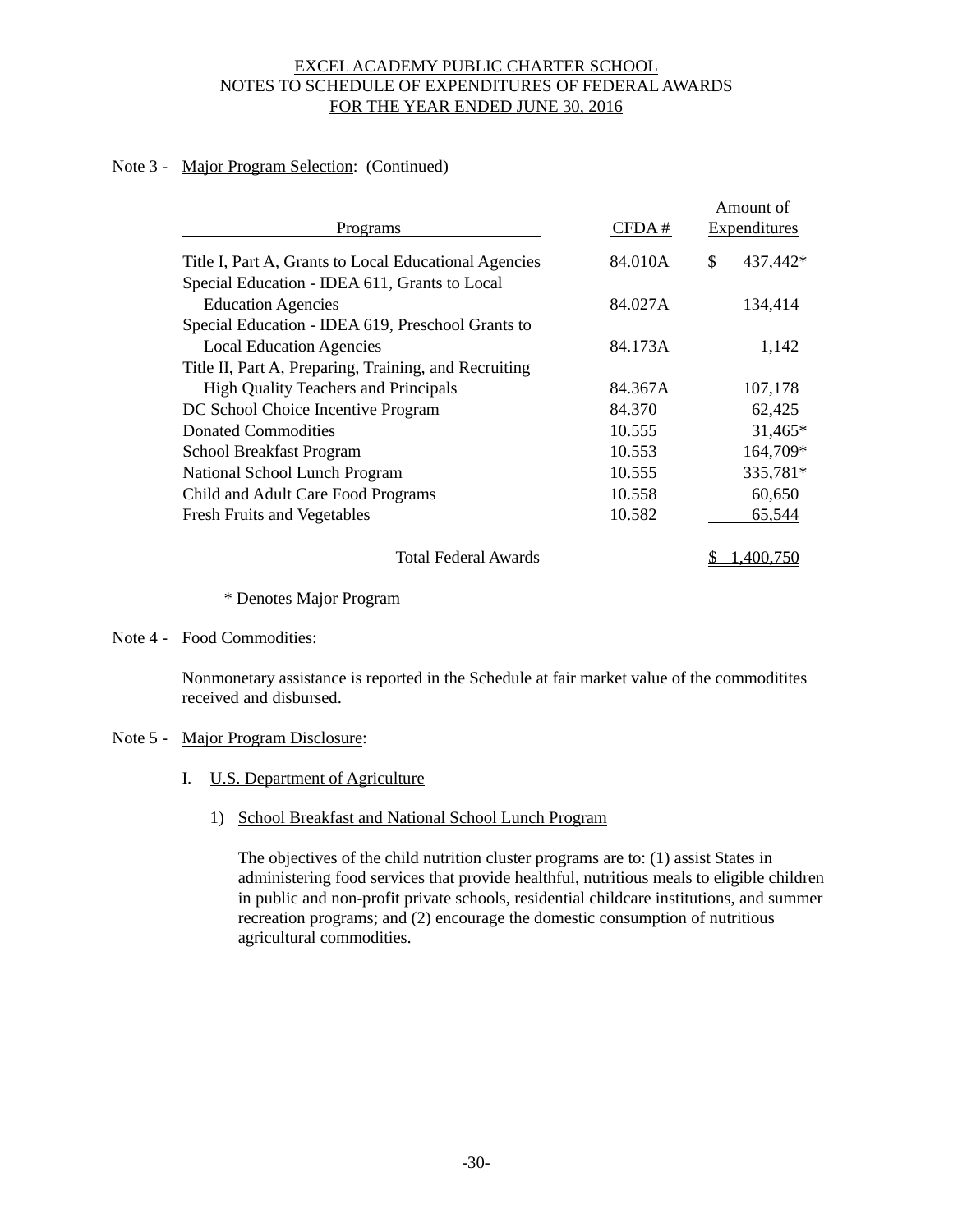# EXCEL ACADEMY PUBLIC CHARTER SCHOOL NOTES TO SCHEDULE OF EXPENDITURES OF FEDERAL AWARDS FOR THE YEAR ENDED JUNE 30, 2016

# Note 5 - Major Program Disclosure: (Continued)

- II. U.S. Department of Education:
	- 1) Title I, Part A to Local Educational Agencies

The Elementary and Secondary Education Act of 1965, as amended by the No Child Left Behind Act, provides for a comprehensive overhaul of Federal support for education, and restructures how these programs provide services.

Under the No Child Left Behind Act, Federal education programs authorized in the Elementary and Secondary Education Act (ESEA) of 1965 are designed to work in concert with each other, rather than separately. By emphasizing program coordination, planning, and service delivery among Federal programs and enhancing integration with State and Local instructional programs, the ESEA reinforces comprehensive State and local educational reform efforts geared toward ensuring that all children can meet challenging State standards regardless of their background or the school they attend.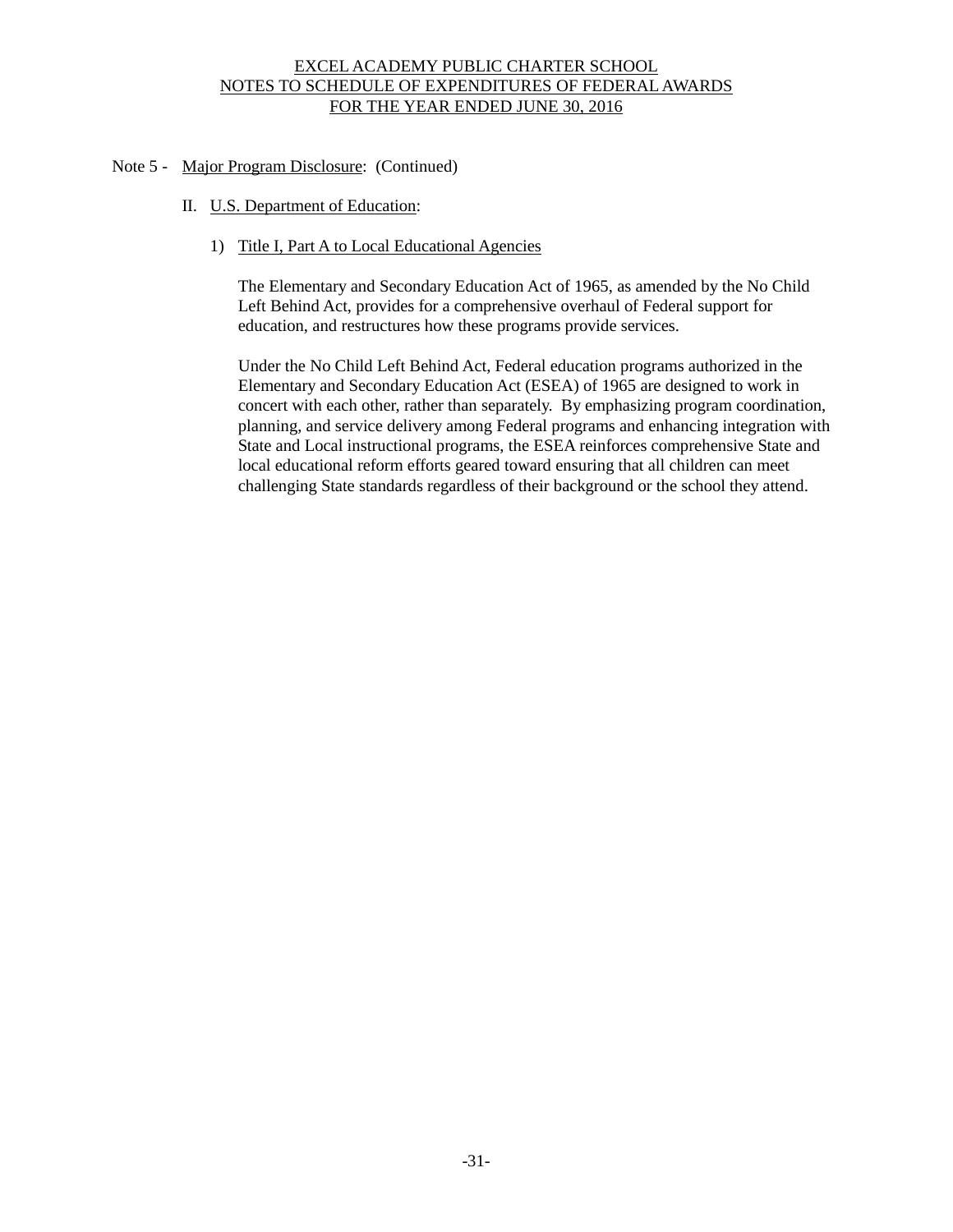# Kendall, Prebola and Jones, LLC

Certified Public Accountants

Board of Trustees Excel Academy Public Charter School 2501 Martin Luther King, Jr., Avenue, SE Washington, DC 20020

# INDEPENDENT AUDITOR'S REPORT ON INTERNAL CONTROL OVER FINANCIAL REPORTING AND ON COMPLIANCE AND OTHER MATTERS BASED ON AN AUDIT OF FINANCIAL STATEMENTS PERFORMED IN ACCORDANCE WITH *GOVERNMENT AUDITING STANDARDS*

We have audited in accordance with auditing standards generally accepted in the United States of America and the standards applicable to financial audits contained in *Government Auditing Standards*, issued by the Comptroller General of the United States, the financial statements of Excel Academy Public Charter School (a nonprofit organization), which comprise the statement of financial position as of June 30, 2016, and the related statements of activities and cash flows for the year then ended, and the related notes to the financial statements, and have issued our report thereon dated December 5, 2016.

#### *Internal Control Over Financial Reporting*

In planning and performing our audit of the financial statements, we considered Excel Academy Public Charter School's internal control over financial reporting (internal control) to determine the audit procedures that are appropriate in the circumstances for the purpose of expressing our opinion on the financial statements, but not for the purpose of expressing an opinion on the effectiveness of Excel Academy Public Charter School's internal control. Accordingly, we do not express an opinion on the effectiveness of the Excel Academy Public Charter School's internal control.

A *deficiency in internal control* exists when the design or operation of a control does not allow management or employees, in the normal course of performing their assigned functions, to prevent, or detect and correct, misstatements on a timely basis. A *material weakness* is a deficiency, or a combination of deficiencies, in internal control, such that there is a reasonable possibility that a material misstatement of the entity's financial statements will not be prevented, or detected and corrected on a timely basis. A *significant deficiency* is a deficiency, or a combination of deficiencies, in internal control that is less severe than a material weakness, yet important enough to merit attention by those charged with governance.

Our consideration of internal control was for the limited purpose described in the first paragraph of this section and was not designed to identify all deficiencies in internal control that might be material weaknesses or significant deficiencies. Given these limitations, during our audit we did not identify any deficiencies in internal control that we consider to be material weaknesses. However, material weaknesses may exist that have not been identified.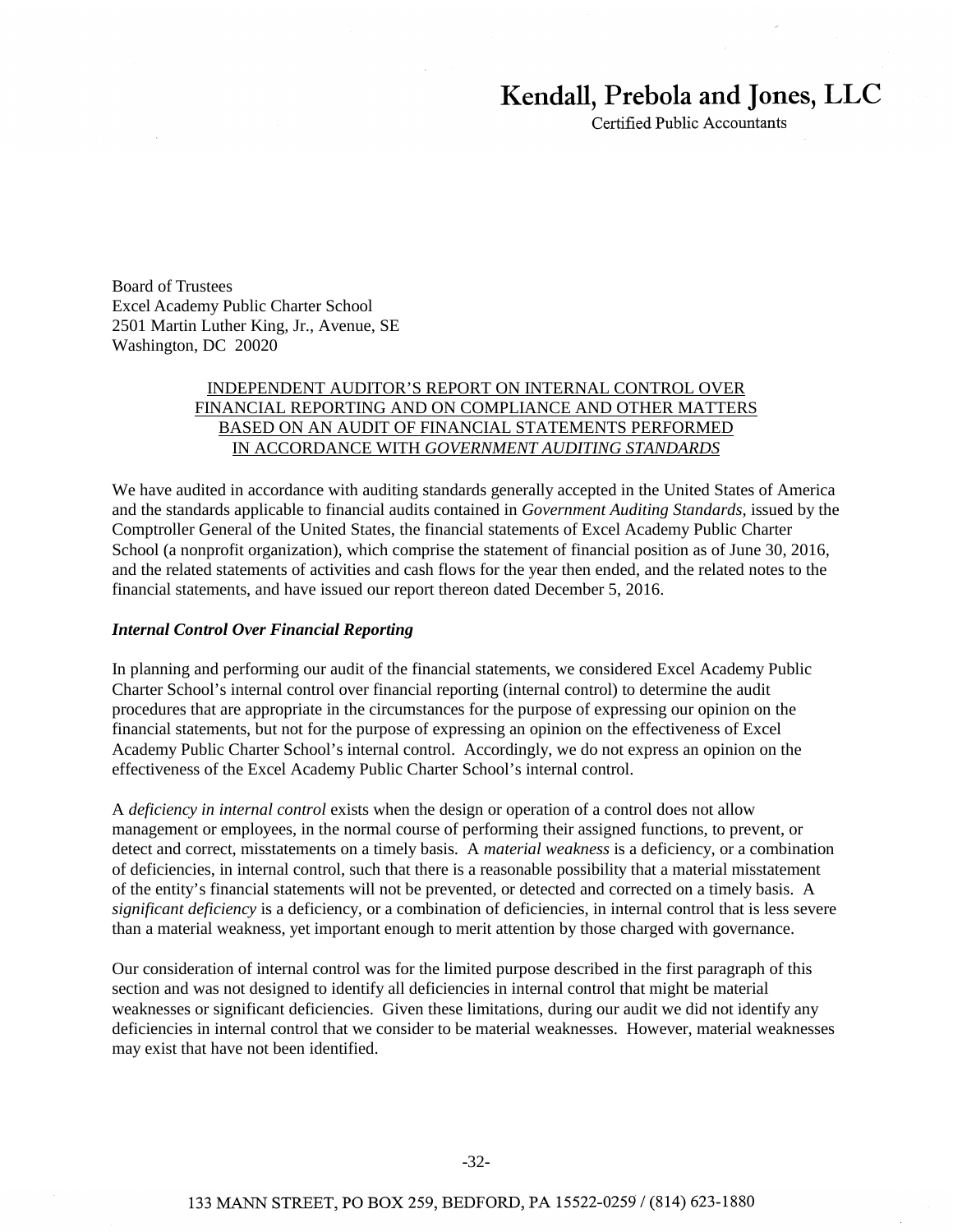# *Compliance and Other Matters* **including and reconciling such information directly to the unit of underlying and other Matters**

As part of obtaining reasonable assurance about whether Excel Academy Public Charter School's financial statements are free from material misstatement, we performed tests of its compliance with certain provisions of laws, regulations, contracts and grant agreements, noncompliance with which could have a direct and material effect on the determination of financial statement amounts. However, providing an opinion on compliance with those provisions was not an objective of our audit and accordingly, we do not express such an opinion. The results of our tests disclosed no instances of noncompliance or other matters that are required to be reported under *Government Auditing Standards*.

# *Purpose of this Report* **internal control on our tests of its compliance with certain provisions of this compliance with certain provisions of this Report**

The purpose of this report is solely to describe the scope of our testing of internal control and compliance and the results of that testing, and not to provide an opinion on the effectiveness of the entity's internal control or on compliance. This report is an integral part of an audit performed in accordance with Government Auditing Standards in considering the organization's internal control and compliance. Accordingly, this communication is not suitable for any other purpose.

Kendall, Prebila and Jones

Kendall, Prebola and Jones Kendall, Prebola and Jones Certified Public Accountants Certified Public Accountants

Bedford, Pennsylvania Bedford, Pennsylvania December  $5, 2016$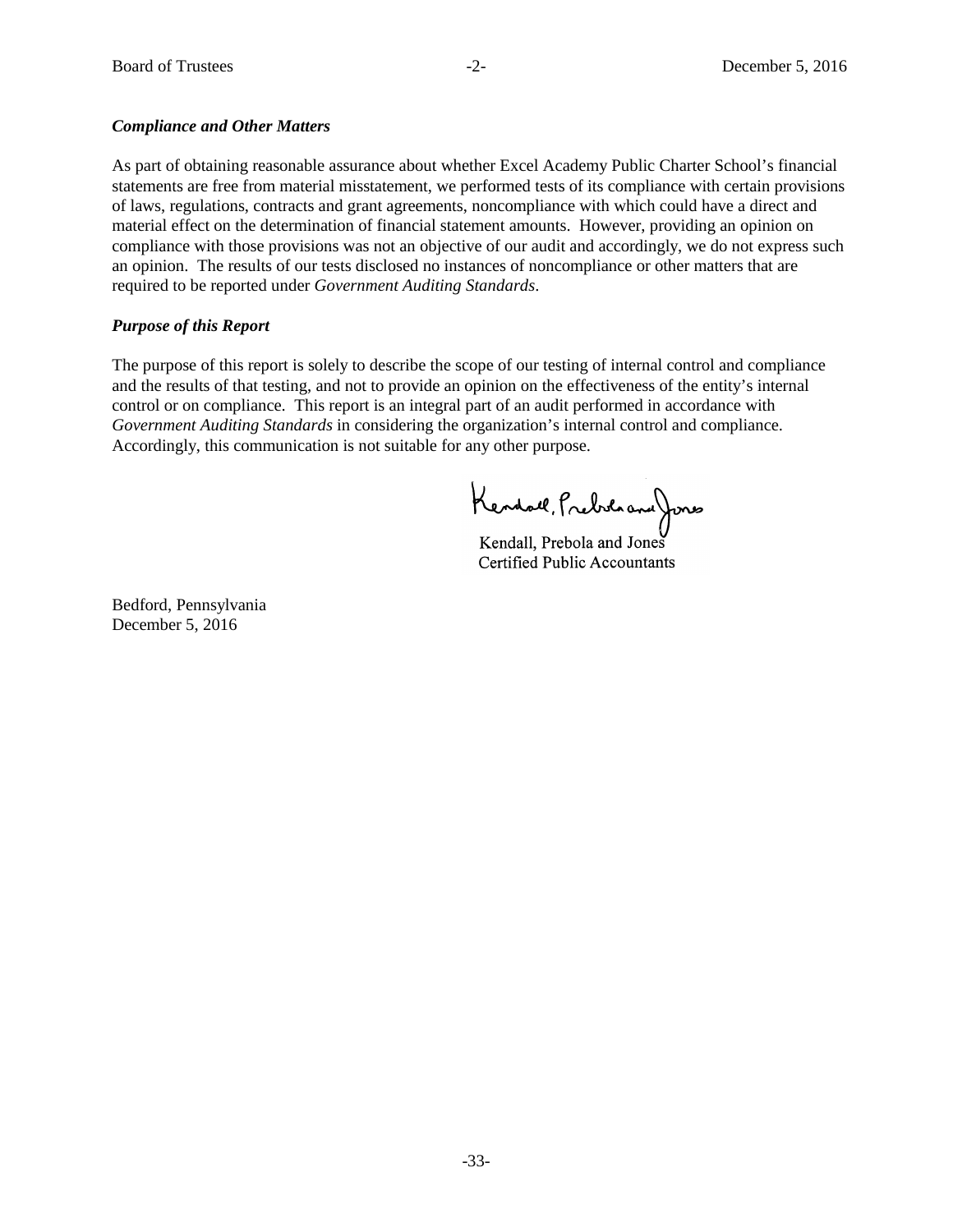# Kendall, Prebola and Jones, LLC

**Certified Public Accountants** 

Board of Trustees Excel Academy Public Charter School 2501 Martin Luther King, Jr., Avenue, SE Washington, DC 20020

# INDEPENDENT AUDITOR'S REPORT ON COMPLIANCE FOR EACH MAJOR PROGRAM AND ON INTERNAL CONTROL OVER COMPLIANCE REQUIRED BY THE UNIFORM GUIDANCE

# *Report on Compliance for Each Major Federal Program*

We have audited the Excel Academy Public Charter School's (a nonprofit organization) compliance with the types of compliance requirements described in the *Compliance Supplement* that could have a direct and material effect on each of Excel Academy Public Charter School's major federal programs for the year ended June 30, 2016. The Excel Academy Public Charter School's major federal programs are identified in the summary of auditor's results section of the accompanying schedule of findings and questioned costs and in the notes to the Schedule of Expenditures of Federal Awards.

#### *Management's Responsibility*

Management is responsible for compliance with federal statutes, regulations, and terms and conditions of its federal awards applicable to its federal programs.

#### *Auditor's Responsibility*

Our responsibility is to express an opinion on compliance for each of the Excel Academy Public Charter School's major federal programs based on our audit of the types of compliance requirements referred to above. We conducted our audit of compliance in accordance with auditing standards generally accepted in the United States of America; the standards applicable to financial audits contained in *Government Auditing Standards*, issued by the Comptroller General of the United States; and the audit requirements of Title 2 U.S. Code of Federal Regulations Part 200, *Uniform Administrative Requirements, Cost Principles, and Audit Requirements for Federal Awards* (Uniform Guidance). Those standards and the Uniform Guidance require that we plan and perform the audit to obtain reasonable assurance about whether noncompliance with the types of compliance requirements referred to above that could have a direct and material effect on a major federal program occurred. An audit includes examining, on a test basis, evidence about the Excel Academy Public Charter School's compliance with those requirements and performing such other procedures as we considered necessary in the circumstances.

We believe that our audit provides a reasonable basis for our opinion on compliance for each major federal program. However, our audit does not provide a legal determination of the Excel Academy Public Charter School's compliance.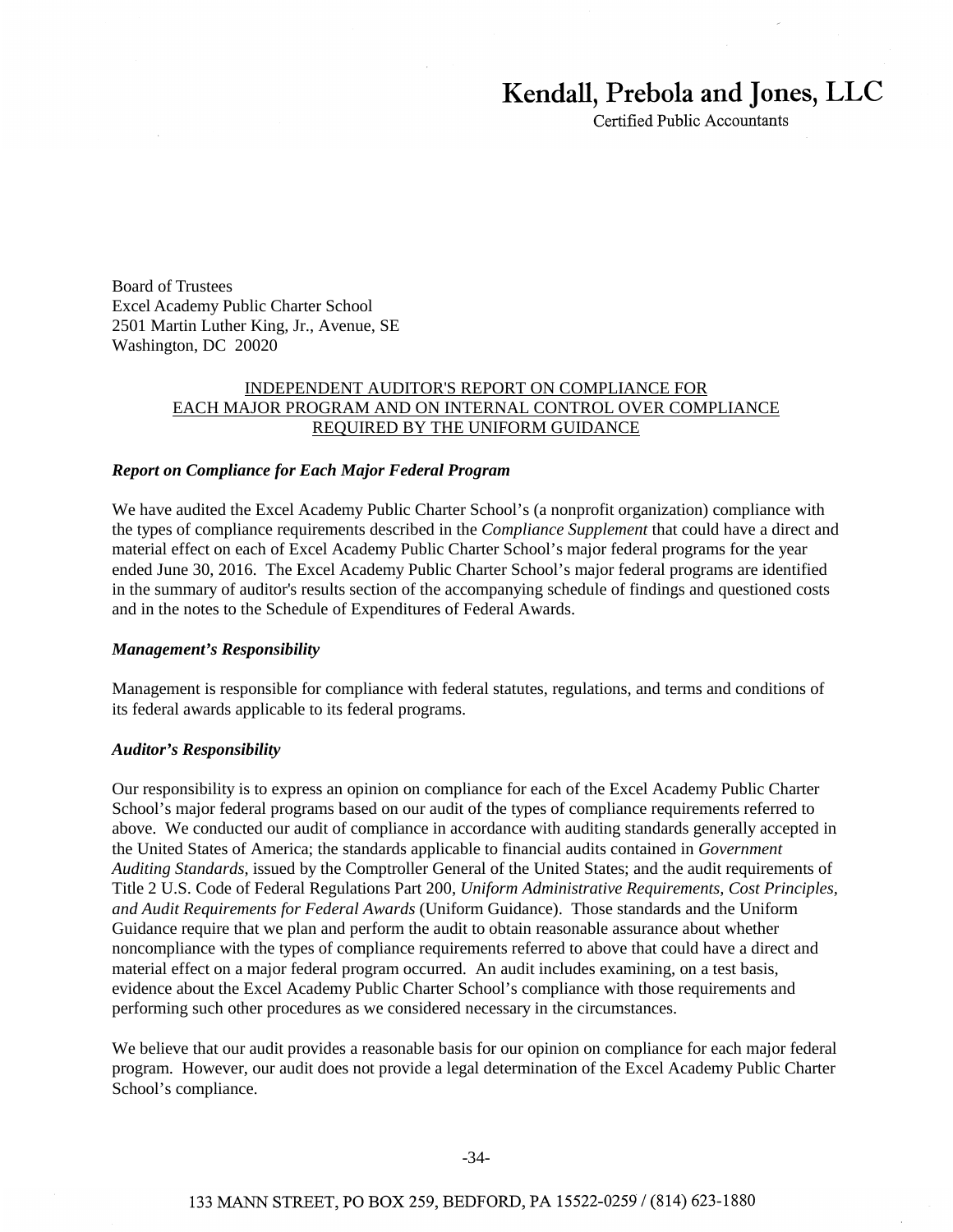## *Opinion on Each Major Federal Award Program*

In our opinion, the Excel Academy Public Charter School, complied, in all material respects, with the types of compliance requirements referred to above that could have a direct and material effect on each of its major federal programs for the year ended June 30, 2016.

# *Report on Internal Control Over Compliance Opinion*

Management of the Excel Academy Public Charter School, is responsible for establishing and maintaining effective internal control over compliance with the types of requirements referred to above. In planning and performing our audit of compliance, we considered the Excel Academy Public Charter School's internal control over compliance with the types of requirements that could have a direct and material effect on each major federal program to determine the auditing procedures that are appropriate in the circumstances for the purpose of expressing an opinion on compliance for each major federal program and to test and report on internal control over compliance in accordance with the Uniform Guidance, but not for the purpose of expressing an opinion on the effectiveness of internal control over compliance. Accordingly, we do not express an opinion on the effectiveness of the Excel Academy Public Charter School's internal control over compliance. In our opinion, the financial statements referred to above present fairly, in all material respects, the Financial position of the Excel Academy Public Charter School, is responsible for establishing and maintainin

A *deficiency in internal control over compliance* exists when the design or operation of a control over compliance does not allow management or employees, in the normal course of performing their assigned functions, to prevent, or detect and correct, noncompliance with a type of compliance requirement of a federal program on a timely basis. A material weakness in internal control over compliance is a deficiency, or a combination of deficiencies, in internal control over compliance, such that there is a reasonable possibility that material noncompliance with a type of compliance requirement of a federal program will not be prevented, or detected and corrected, on a timely basis. A *significant deficiency in* internal control over compliance is a deficiency, or a combination of deficiencies, in internal control over compliance with a type of compliance requirement of a federal program that is less severe than a material weakness in internal control over compliance, yet important enough to merit attention by those charged with governance. A deficiency in internal control over compliance exists when the design or operation of a control over

Our consideration of internal control over compliance was for the limited purpose described in the first paragraph of this section and was not designed to identify all deficiencies in internal control over compliance that might be material weaknesses or significant deficiencies. We did not identify any deficiencies in internal control over compliance that we consider to be material weaknesses. However, material weaknesses may exist that have not been identified.

The purpose of this report on internal control over compliance is solely to describe the scope of our testing of internal control over compliance and the results of that testing based on the requirements of the Uniform Guidance. Accordingly, this report is not suitable for any other purpose.

Kendal, Prebia and Jones

Kendall, Prebola and Jones Kendall, Prebola and Jones Certified Public Accountants Certified Public Accountants

Bedford, Pennsylvania Bedford, Pennsylvania December 5, 2016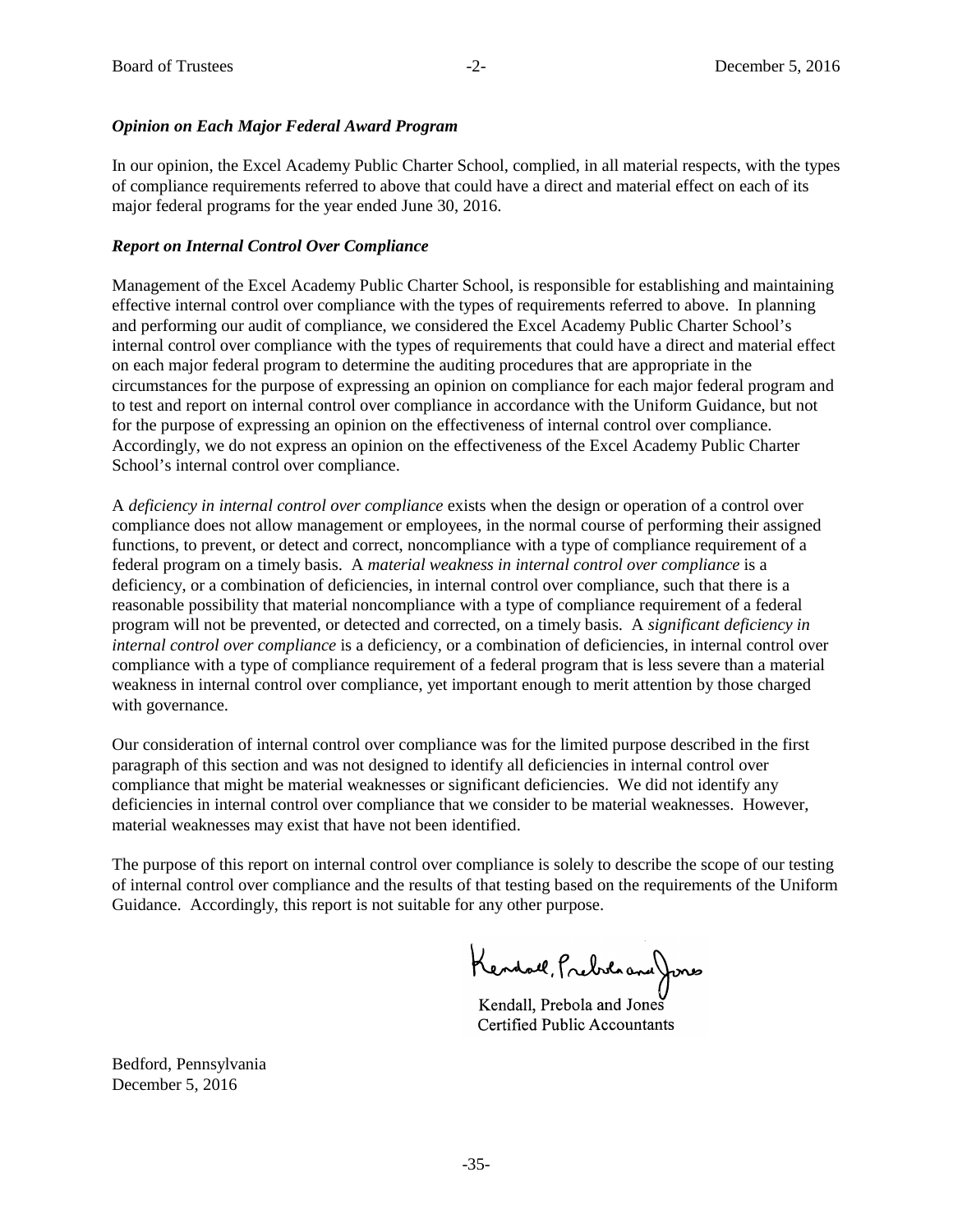# EXCEL ACADEMY PUBLIC CHARTER SCHOOL SUMMARY SCHEDULE OF PRIOR AUDIT FINDINGS FOR THE YEAR ENDED JUNE 30, 2016

I. Findings relating to financial statements which are required to be reported in accordance with *Government Auditing Standards*

## 2015-001

Condition: During the year ended June 30, 2015, a contract was entered into to provide food services to Excel Academy, including the providing of breakfast, lunch and supper through the National School Lunch and Breakfast Program. During a six-month period, the Charter School was billed by the food service provider at meal counts far in excess of actual meal usage. For each of these months, the invoice was approved for payment and the food service provider was paid in excess of the amounts actually earned. Prior to year end, the overbilling was addressed and a credit was provided and utilized during the months of May and June.

Status: This finding was not repeated in the current year.

II. Findings relating to federal awards which are required to be reported in accordance with OMB Circular A-133

## 2015-002 Title I, Part A, Grants to Local Educational Agencies: CFDA# 84.010A

Condition: In accordance with the procurement standards as promulgated in Section 45 of OMB Circular A-102 of the Common Rule, as well as code Section 74.45 of the Education Department General Administrative Regulations (EDGAR), a cost and price analysis is required to be completed for every procurement action (including those actions less than the small purchase threshold) for the purchase of supplies, expendable property, equipment and other services with the use of Federal Funds. This price analysis may be accomplished in various ways, including the comparison of price quotations, market price and similar indicia. Cost analysis is required for the purpose of determining reasonableness, allocability and allowability. During the year ended June 30, 2015, Excel Academy Public Charter School entered into a procurement action with the utilization of federal dollars under the Title I, Part A, Grants to Local Educational Agencies to purchase a laptop computer. Per discussions with organization personnel, the responsible official for this purchase is no longer employed at Excel and, therefore, Excel cannot confirm if a cost analysis was performed by the official. However, it is confirmed that there were no related documents included in a procurement file indicating that a price analysis was completed.

Status: This finding was not repeated in the current year.